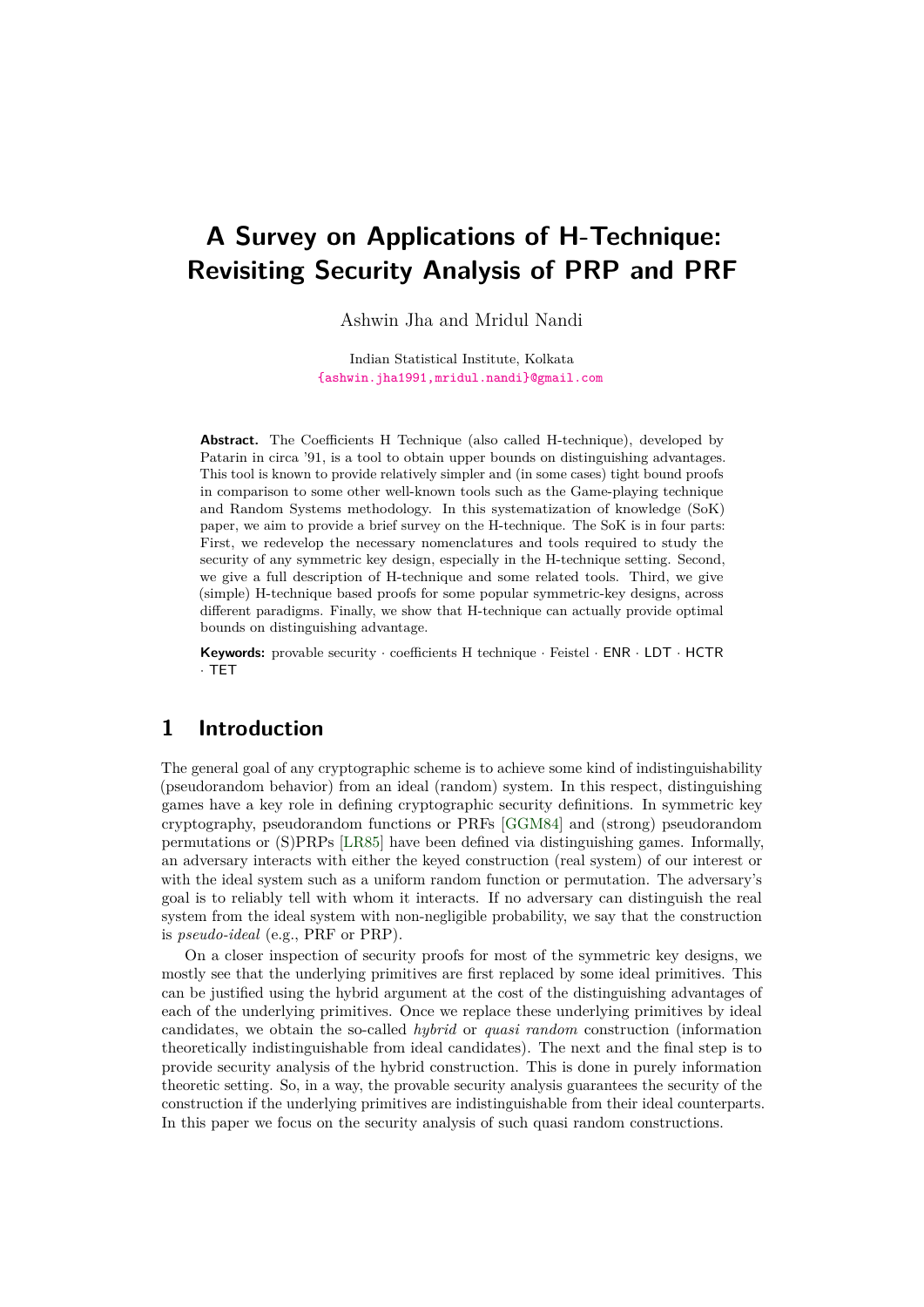## **1.1 Revisiting Some Popular Proof Techniques**

Symmetric-key provable security results can be broadly classified according to the proof techniques used. Different constructions may warrant different proof techniques depending upon the proof complexity, the desired security bound, and in some cases, author's biasness. We briefly discuss some of these techniques.

Game-Playing Technique: Arguably the most popular, and certainly the oldest proof technique is the so-called Game-playing technique [\[BR06,](#page-36-0) [Sho04\]](#page-43-0). At a high level the proofs based on this technique use a sequence of games, where each game is an interaction between the adversary and an oracle. The proof starts with the game corresponding to the real construction and proceeds toward the game corresponding to the ideal system by making stepwise transitions to some intermediate games. Each transition may gain some advantage to the adversary, and the cumulative advantage of all such transitions gives the security bound. This high-level view of game-playing technique is clearly visible in several early works [\[GM84,](#page-39-1) [Yao82\]](#page-44-0). In later years, Shoup extensively used this technique [\[Sho00b,](#page-43-1) [Sho02,](#page-43-2) [Sho04,](#page-43-0) [CS03b,](#page-37-0) [CS03a,](#page-37-1) [AGKS05\]](#page-35-0).

The contemporary version of this tool is due to Bellare and Rogaway's systematized treatment [\[BR06\]](#page-36-0), called the *code-based game-playing* technique. In this flavor the games are written in pseudocode language, each having their own internal variables and flags. Two games are said to be identical if they are syntactically identical. Usually the syntactical identity breaks when one of the game sets a boolean flag *bad* to true. Consequently, adversary's distinguishing advantage in any game is upper bounded by the probability that this flag gets set. Game-playing technique has been used to prove security for almost all types of security notion in symmetric-key cryptography. For example game-playing technique was employed in the following:

- (Tweakable) (S)PRPs such as 3 and 4 rounds of Feistel [\[LR85\]](#page-40-0), CLRW2 [\[LST12\]](#page-40-1) etc.;
- PRFs and MACs such as CBC-MAC [\[BKR00,](#page-36-1) [BPR05\]](#page-36-2), ECBC, FCBC and XCBC [\[BR05\]](#page-36-3), PMAC+ [\[Yas10\]](#page-44-1), sum of ECBC [\[Yas11\]](#page-44-2) etc.;
- (Tweakable) Enciphering Schemes such as CMC [\[HR03\]](#page-39-2), EME [\[HR04\]](#page-39-3), TET [\[Hal07\]](#page-39-4), HCH [\[CS08\]](#page-37-2), HCTR [\[WFW05\]](#page-44-3), XLS [\[RR07\]](#page-43-3), HEH [\[Sar07,](#page-43-4) [Sar09\]](#page-43-5) etc.;
- Online Ciphers such as HCBC1 and HCBC2 [\[BBKN12\]](#page-35-1), TC1, TC2 and TC3 [\[RZ11\]](#page-43-6), POEx [\[FLLW16\]](#page-38-0), XTC [\[JN18\]](#page-40-2) etc.;
- AE schemes such as SIV [\[RS06\]](#page-43-7), OCB [\[RBBK01,](#page-43-8) [Rog04,](#page-43-9) [KR11\]](#page-40-3), COPA [\[ABL](#page-35-2)+13], POET [\[AFF](#page-35-3)<sup>+</sup>14] etc.

Coefficients H-Technique: Patarin formally introduced the Coefficient H-technique tool [\[Pat08a\]](#page-42-0) at SAC 2008, although the technique was already used in some of his earlier works [\[Pat90,](#page-42-1) [Pat91,](#page-42-2) [Pat97,](#page-42-3) [Pat98,](#page-42-4) [Pat03\]](#page-42-5). In fact, it was Vaudenay who first reported the H-technique publicly in his decorrelation theory [\[Vau03\]](#page-44-4). However, he mentioned that the technique is described in Patarin's PhD thesis [\[Pat91\]](#page-42-2) written in French. Independently, Bernstein rediscovered a similar variant of the result in [\[Ber99\]](#page-35-4), as the *interpolation theorem*. This was later strengthened by Nandi [\[Nan06\]](#page-42-6) as the *strong interpolation theorem*. Later, Chen and Steinberger gave a renewed interpretation of H-technique in their work on key alternating ciphers [\[CS14\]](#page-38-1). They hoped that *"paper will serve as a useful additional tutorial on (or introduction to) Patarin's H-coefficient technique, which still seems to suffer from a lack of exposure"*. This modernization indeed popularized the H-technique, as to the best of our knowledge, all the recent applications consider this renewed description of H-technique. We remark that Mennink's uses of H-coefficient technique in [\[MMH](#page-41-0)+14, [Men15\]](#page-40-4) offer a simpler yet similar exposition over relatively simple constructions.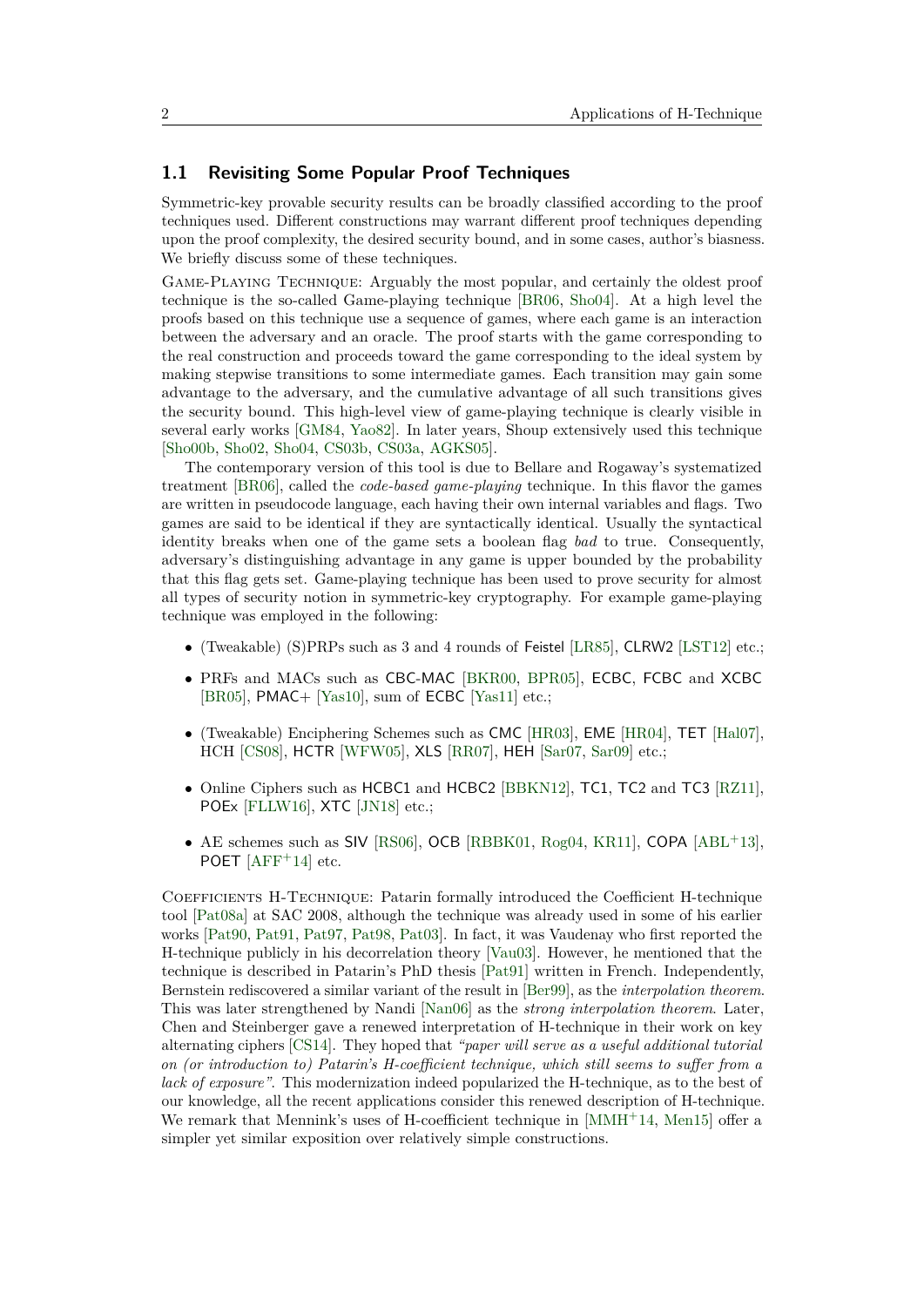At a very high level, H-technique concentrates on the input-output tuple generated by a adversary's interaction with the oracle at hand, called the transcript. In the simplest case, the H-technique says that the distinguishing advantage is bounded by one minus a lower bound of the ratio of the probability that an *attainable* transcript can be realized by the real oracle to the probability that it can be realized by the ideal oracle. A transcript is called attainable if the probability that it can be realized by the ideal oracle is non-zero.

For example, suppose an adversary **A** wants to distinguish a uniform random function  $\rho : \mathcal{D} \to \mathcal{D}$  (the real oracle) from a uniform random permutation  $\pi : \mathcal{D} \to \mathcal{D}$  (the ideal oracle) by making *q* queries to the oracle at hand. A typical attainable transcript for this distinguishing game would look like  $\omega = ((x_1, y_1), (x_2, y_2), \ldots, (x_q, y_q))$ , where  $x_i$  and  $y_i$ denote the *i*-th query and response, respectively. Since, the transcript is attainable, we must have  $x_i = x_j \iff y_i = y_j$  for all  $i \neq j$ . Without loss of generality, we may assume that  $x_i \neq x_j$ , as **A** does not get any benefits by duplicate queries. Let  $\Theta_0$  and  $\Theta_1$  be the transcript random variable generated by  $\mathbf{A}$ 's interaction with  $\pi$  and  $\rho$ , respectively. Then, it is easy to see that

$$
\Pr[\Theta_0] = \Pr_{\pmb{\pi}}[\pmb{\pi}(x_1) = y_1, \dots, \pmb{\pi}(x_q) = y_q] = \frac{1}{2^n(2^n-1)\cdots(2^n-q+1)},
$$

and

$$
\Pr[\Theta_1] = \Pr_{\boldsymbol{\rho}}[\boldsymbol{\rho}(x_1) = y_1, \dots, \boldsymbol{\rho}(x_q) = y_q] = \frac{1}{2^{nq}}.
$$

Thus, the ratio of the above two probabilities is lower bounded as

$$
\frac{\Pr[\Theta_0]}{\Pr[\Theta_1]} = \frac{2^n(2^n - 1)\cdots(2^n - q + 1)}{2^{nq}} \ge \left(1 - \frac{q(q-1)}{2^{n+1}}\right).
$$

Finally, coefficients H technique says that **A**'s advantage in distinguishing **ρ** from **π** is upper bounded by  $q^2/2^{n+1}$ .

The above example is quite simple. However, in many cases, it might be possible that certain transcripts are bad (may lead to inconsistency or are improbable) in the real or ideal world. In those cases, we also have to add the probability of realizing a bad transcript in the ideal world to the distinguishing advantage.

Note that we have consciously ignored some key technical details, such as **A**'s computational resources and its probabilistic nature, to give a short overview on how the H-technique tool works. In later sections, we will give a formal description of H-technique in full generality. Nevertheless, it can still be observed that H-technique, unlike the gameplaying technique, does not make any implicit assumptions on the probability distribution of the oracles and requires explicit probability computation in both the worlds to bound the ratio. In recent years, there has been a steady rise in the application of H-technique. Some of the schemes which have been analyzed with H-technique include:

- (Online) PRP/SPRPs such as Feistel [\[Pat03,](#page-42-5) [Pat04,](#page-42-7) [Nan10\]](#page-42-8), MHCBC and MCBC [\[Nan08\]](#page-42-9), (Tweakable) Even-Mansour [\[LPS12,](#page-40-5) [CS14,](#page-38-1) [CLL](#page-37-3)<sup>+</sup>14, [CS15b,](#page-38-2) [CLS15,](#page-37-4) [CS15a\]](#page-38-3), FMix [\[BN15\]](#page-36-4), OleF [\[BN16\]](#page-36-5), two-round LDT [\[CLMP17\]](#page-37-5), CLRW2 [\[Men18\]](#page-40-6) etc.;
- PRFs and MACs such as CBC-MAC [\[JN16\]](#page-39-5), EWCDM [\[CS16,](#page-38-4) [MN17\]](#page-41-1), HaT and NaT [\[CLS17\]](#page-37-6), 1k-PMAC+ [\[DDN](#page-38-5)<sup>+</sup>17], EHtM [\[DJN17\]](#page-38-6), ZMAC+ [\[LN17\]](#page-40-7), DWCDM [\[DDNY18\]](#page-38-7) etc.;
- AE schemes such as ELmE [\[DN14\]](#page-38-8), COFB [\[CIMN17\]](#page-37-7), OCB3 [\[BN17\]](#page-36-6), Beetle [\[CDNY18\]](#page-37-8), GCM-SIV [\[BHT18\]](#page-35-5) etc.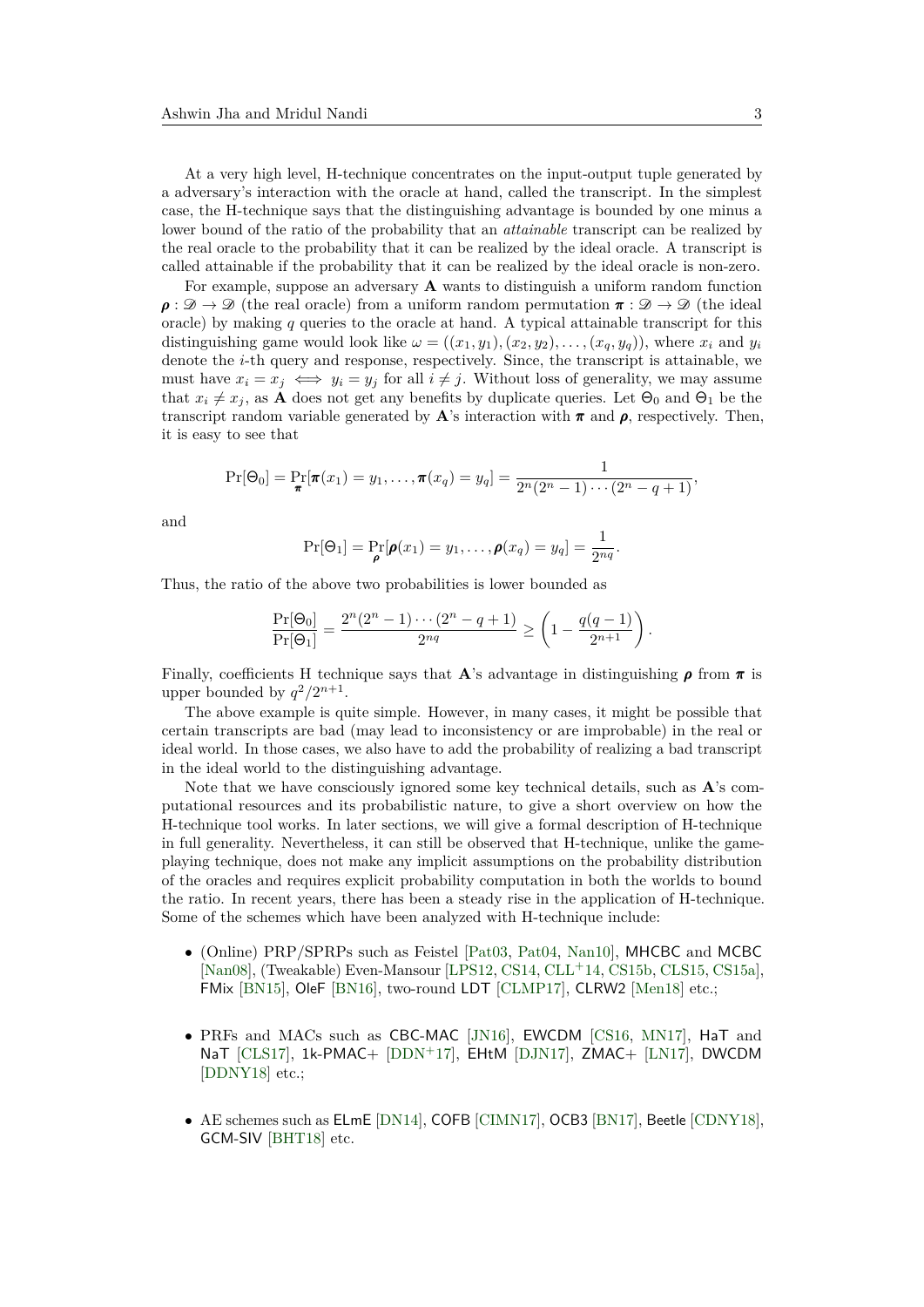MAURER'S RANDOM SYSTEM METHODOLOGY: At Eurocrypt '02, Maurer introduced the random system methodology (also called Maurer's methodology) for indistinguishability proofs [\[Mau02\]](#page-40-8). The random system methodology defines a sequence of conditional probabilities associated with a system, i.e the interaction between an adversary and an oracle. Further it defines the notion of a monotone binary condition associated to a system. Two systems are said to be equivalent until a monotone binary condition *B*, if they give rise to same sequence of conditional probabilities while  $B = 0$ . This formalizes the identical until bad philosophy of the game-playing technique. Expectedly, the advantage is bounded by the probability that the monotone condition changes to 1. Note that in contrast the H-technique considers the joint probability distribution for the systems. The application of Maurer's methodology were, first shown in some indistinguishability and composition proofs [\[Mau02,](#page-40-8) [MP03,](#page-41-2) [MP04,](#page-41-3) [MPR07\]](#page-41-4). Later, Maurer's methodology was also applied to prove the security of PMAC, TMAC and XCBC [\[MM07\]](#page-41-5), ENR and its variants [\[Min09,](#page-41-6) [MI11,](#page-41-7) [Min15\]](#page-41-8), and **XTX** [\[MI15\]](#page-41-9).

Expectation Method: The expectation method by Hoang and Tessaro [\[HT16\]](#page-39-6) is a generalization of the H-technique, where the expected value of the ratio is used instead of a constant (independent of the transcript) lower bound. The expectation method has been applied to get exact bounds in [\[HT16\]](#page-39-6) and to get multi-user security in [\[HT16,](#page-39-6) [HT17,](#page-39-7) [GW18\]](#page-39-8).

Coupling Technique: The coupling technique [\[Mir02,](#page-41-10) [MRS09,](#page-42-10) [HR10,](#page-39-9) [LPS12\]](#page-40-5) is a very useful tool for upper bounding the distinguishing advantage of iterated structures. For example it has been applied, among others, to the iterated Even-Mansour [\[LPS12\]](#page-40-5), iterated tweakable Even-Mansour [\[CLS15\]](#page-37-4), and cascaded LRW2 [\[LS13\]](#page-40-9) schemes. The high level idea is simple: The coupling lemma is used to bound the statistical distance of *r*-rounds of some iterated scheme from uniform distribution. This step is non-adaptive in nature. Now, given the non-adaptive bound, a straightforward application of the composition lemma from [\[MP04\]](#page-41-3) gives adaptive security for 2*r* many rounds of the iterated scheme. The coupling technique is known for notoriously loose bounds. This is because even if the coupling lemma gives a tight bound for the non-adaptive security of *r* rounds, it does not say anything on the adaptive security of *r* rounds. It might be possible to get the desired level of adaptive security at *r* rounds itself, but the technique requires 2*r* many rounds.

 $\chi^2$ -METHOD AND HELLINGER DISTANCE: The  $\chi^2$ -method was proposed by Dai, Hoang and Tessaro [\[DHT17\]](#page-38-9), where the statistical distance is bounded in terms of the expectation of the conditional  $\chi^2$ -distances. The  $\chi^2$ -method gave improved bounds in some cases, such as sum of permutations and EDM [\[DHT17,](#page-38-9) [BN18b\]](#page-36-7), where the H-technique failed. Bhattacharya and Nandi explored the applications of  $\chi^2$ -method in the PRF security of a sum of permutation variant [\[BN18c\]](#page-36-8) and the indifferentiability of sum of permutations [\[BN18a\]](#page-36-9). Recently, beyond birthday security analysis of three-round LDT [\[CMN18\]](#page-37-9) has been shown. The  $\chi^2$  method is quite useful in certain cases where it is easy to compute the conditional probabilities such as sum of permutation. But there is no clear picture on its utility in cases where the conditional probability is not that easy to compute, such as hash based schemes.

The application of a different distance notion to bound the statistical distance is not new. In fact, much earlier Steinberger used the Hellinger distance [\[Ste12\]](#page-44-5) to study the key alternating ciphers. But this method is yet to be explored for other constructions.

### **1.2 Our Contribution**

The contributions of this SoK are fourfold. First, we reformulate an interactive algorithm in its functional view, which provides the language of the proof of symmetric key designs. Second, we give a complete description of the H-technique tool along with some related tools. Third, we revisit the security analysis of some of the well known symmetric-key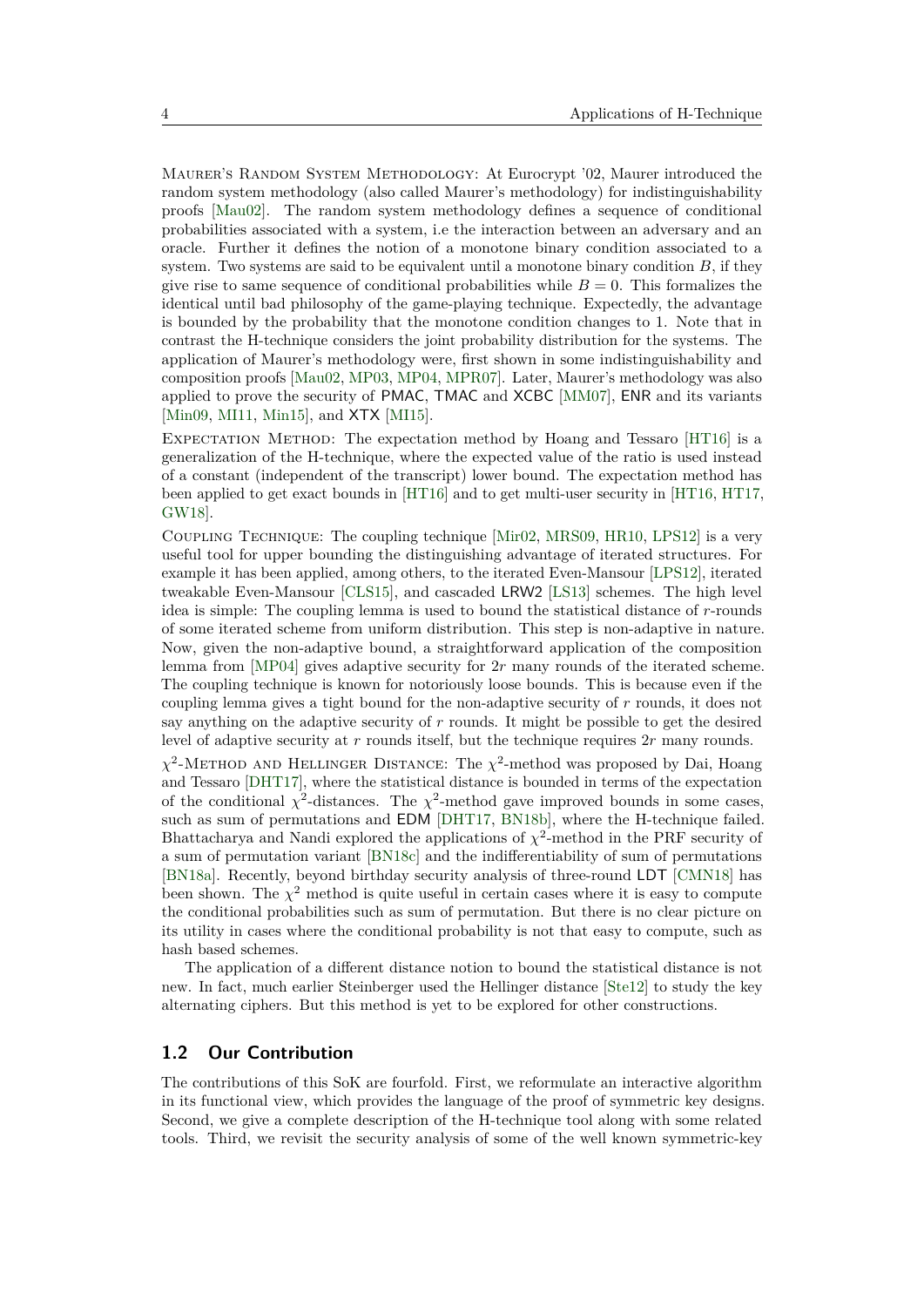constructions across different paradigms. Specifically, we give H-technique based proofs for the following constructions:

- 1. Hash-based schemes: Hash-then-PRF, Hash-then-TBC [\[LN17\]](#page-40-7) and ENR [\[Min09,](#page-41-6) [MI11\]](#page-41-7). In case of **ENR** we study a generic scheme, called  $NR^{\star}$ , which allows for simple proofs for both ENR and LDT [\[CLMP17\]](#page-37-5).
- 2. Feistel cipher: 3-round Luby-Rackoff [\[LR85\]](#page-40-0) and 3-round tweakable block cipher based Luby-Rackoff [\[CDMS10\]](#page-36-10).
- 3. SPRP enciphering schemes: HCTR [\[WFW05\]](#page-44-3) and TET [\[Hal07\]](#page-39-4).
- 4. Beyond the birthday bound secure PRFs: SoP [\[HWKS98,](#page-39-10) [BI99,](#page-36-11) [Luc00\]](#page-40-10) and SoEM22 [\[CLM19\]](#page-37-10).

Finally, we show that the extended version of H-technique can achieve optimal security bounds. As a side result, we give an alternate proof for composition of non-adaptive PRPs [\[MP04\]](#page-41-3).

The above given constructions are chosen for varied reasons. In some cases, we simplify the existing game-playing or Maurer's methodology based proofs. For example, see the proof of ENR, Fesitel ciphers, and SoP. Yet in some cases, we unify the proofs of various related schemes into one general result. For example see the general proof of NR*?* . For SPRP enciphering schemes, we provide the first proof in H-technique.

#### **1.2.1 Organization of the paper**

We start off with developing the notations and conventions, in section [2,](#page-4-0) that will be used in the paper. In section [3,](#page-6-0) we formalize the model for bounded query interactive algorithms. In section [4,](#page-10-0) we describe the H-technique tool and its variant the expectation method. We also give a brief on how to capture the random system methodology in H-technique. In section [5,](#page-13-0) [6](#page-21-0) and [7,](#page-24-0) we give alternate proofs for some hash based schemes, Feistel-like schemes and popular SPRP schemes, respectively. Section [8](#page-28-0) gives proofs for beyond the birthday bound secure PRFs, namely SoP and SoEM22. In section [9](#page-32-0) we prove the optimality of H-technique and use similar ideas to give an alternate proof for the non-adaptive to adaptive PRP composition.

# <span id="page-4-0"></span>**2 Preliminaries**

# **2.1 Notation**

We simply write the set  $\{1, 2, \ldots, m\}$  as  $[m]$ . We denote a *q*-tuple  $(x_1, \ldots, x_q)$  as  $x^q$ . We sometime use the notation  $\{x^q\}$  to denote the set  $\{x_i : 1 \le i \le q\}$ . For a *q*-tuple  $v = v^q$ , we sometimes denote  $v_i$  as  $v|_i$ . A binary sequence  $b^q$  is called monotone if  $b_{i+1} \geq b_i$  for all *i* ∈ [*q* − 1]. So any binary monotone sequence must be of the form  $0^i1^{q-i}$  for some *i*.

For a set  $\mathcal{X}$ , we write  $\mathcal{X}^{(r)}$  for the set of all *r* tuples  $x^r \in \mathcal{X}^r$  such that  $x_1, \ldots, x_r$  are distinct. We write  $N(N-1)\cdots(N-r+1)$  as  $(N)_r$ . If the size of the set  $\mathcal X$  is N then clearly,  $|\mathcal{X}^{(r)}| = (N)_r$ .

A function  $g(a, b)$  is functionally independent of *b* if for all  $a, b, b', g(a, b) = g(a, b')$ . In this case there exists a function  $g'$  such that for all  $a, b, g(a, b) = g'(a)$ .

Given an index set  $\mathcal{I}$ , we denote an indexed family (or a tuple) as  $\{x_i\}_{i\in\mathcal{I}}$  or  $x^{\mathcal{I}}$ . More formally, it can be represented as a function from the index set to some set where  $x_i$ values belong. Note that  $x^q$  is a shorthand notation for  $x^{[q]}$  where  $[q]$  is the index set.

<span id="page-4-1"></span><sup>&</sup>lt;sup>1</sup>Note that it is different from the set  $\{x_i : i \in \mathcal{F}\}\)$ . For some  $i \neq j$ ,  $x_i$  and  $x_j$  may be same and we ignore repetition in the set representation. Whereas, in the indexed family we allow repetition.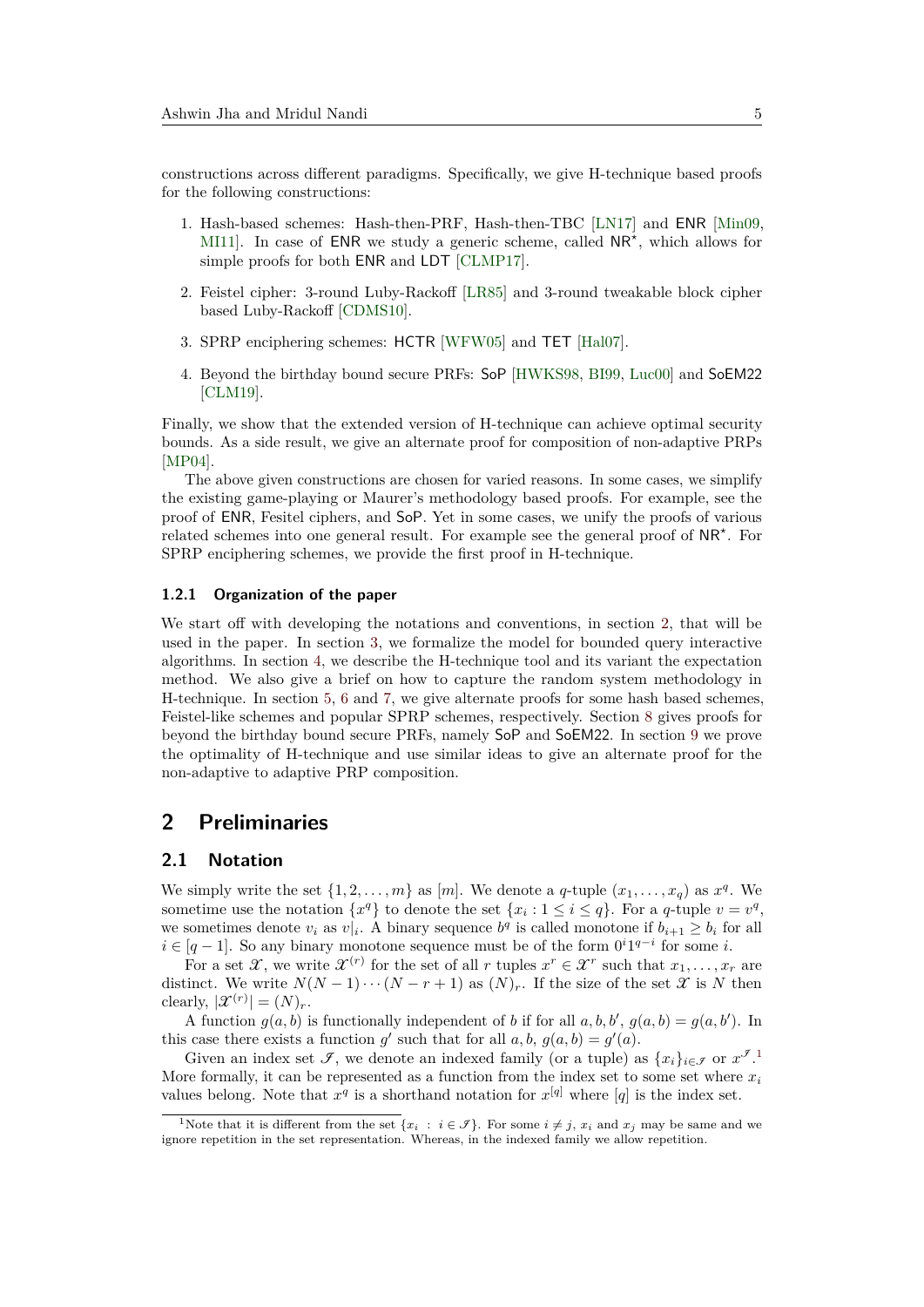NOTATIONS ON COMPATIBILITY. The set of all functions from  $\mathcal X$  to  $\mathcal Y$  is denoted as Func $(\mathcal{X}, \mathcal{Y})$ . Similarly, the set of all permutations over  $\mathcal{Y}$  is denoted as Perm $(\mathcal{Y})$ .

- 1. A pair of tuples  $(x^q, y^q)$  is called function compatible if  $x_i = x_j \Rightarrow y_i = y_j$ . We denote it as  $x^q \leadsto y^q$ .
- 2. A pair of tuples  $(x^q, y^q)$  is called permutation compatible if  $x_i = x_j \Leftrightarrow y_i = y_j$ . We denote it as  $x^q \leftrightarrow y^q$ .
- 3. A pair of triples  $(t^q, x^q, y^q)$  is called tweakable permutation compatible if  $(t_i, x_i)$  $(t_j, x_j) \Leftrightarrow (t_i, y_i) = (t_j, y_j)$ . We denote it as  $x^q \stackrel{t^q}{\leftrightsquigarrow} y^q$  (equivalently,  $(t^q, x^q) \rightsquigarrow$  $(t^q, y^q)$ .

# **2.2 Statistical Distance**

Statistical distance (also known as total variation [\[GS02\]](#page-39-11) in Statistics community) is a metric on the set of probability functions over a finite set  $\Omega$ . This is the most common metric in cryptography. As we see later it has a close relationship with the distinguishing advantage.

**Definition 2.1** (statistical distance). Let  $Pr_0$  and  $Pr_1$  be two probability functions over a finite set  $\Omega$ . We define statistical distance between Pr<sub>0</sub> and Pr<sub>1</sub> as

$$
||Pr_0 - Pr_1|| := \frac{1}{2} \sum_{x \in \Omega} |Pr_0(x) - Pr_1(x)|.
$$

When X, Y are two random variables over  $\Omega$ , we define  $\Delta(X; Y) = ||P_{YX} - P_{YY}||$ .

It is easy to verify that the statistical distance satisfies the symmetry and **triangle inequality**. Moreover, it is always lying between zero and one. It is one if and only if the support<sup>[2](#page-5-0)</sup> of the probability distributions are disjoint and it is zero if and only if the distributions are same.

<span id="page-5-2"></span>**Definition 2.2.** Given two probability distributions  $Pr_0$  and  $Pr_1$  over  $\Omega$ , we associate two sets

$$
\Omega_{>} = \{x \in \Omega : \mathsf{Pr}_0(x) > \mathsf{Pr}_1(x)\}, \text{ and}
$$
  

$$
\Omega_{\geq} = \{x \in \Omega : \mathsf{Pr}_0(x) \geq \mathsf{Pr}_1(x)\}.
$$

<span id="page-5-1"></span>**Lemma 2.1.** For any two probability distributions  $Pr_0$  and  $Pr_1$ , we have

$$
\max_{g} (Pr_0(g) - Pr_1(g)) = \sum_{x \in \Omega} \max\{0, Pr_0(x) - Pr_1(x)\} = ||Pr_0 - Pr_1||.
$$

*The maximum is achieved at*  $\mathscr E$  *if and only if*  $\Omega$ <sup>*></sup></sup>*  $\subset \mathscr E \subset \Omega$ *<sup><i>>*</sup>.</sup>

*Proof.* It is easy to see that the maximum value of  $Pr_0(\mathscr{E}) - Pr_1(\mathscr{E})$  is achieved at  $\mathscr{E}$  if and only if  $\Omega$ <sub>></sub>  $\subseteq$   $\mathscr{E} \subseteq \Omega$ <sub>></sub> (for any  $x \notin \Omega$ <sub>></sub>, the contribution  $Pr_0(x) - Pr_1(x)$  is negative). Now, we note that

$$
\max\{0, \Pr_0(x) - \Pr_1(x)\} = \begin{cases} 0 & \text{if } x \notin \Omega_> \\ \Pr_0(x) - \Pr_1(x) & \text{if } x \in \Omega_>. \end{cases}
$$

<span id="page-5-0"></span><sup>&</sup>lt;sup>2</sup>The set of all elements of having positive probabilities.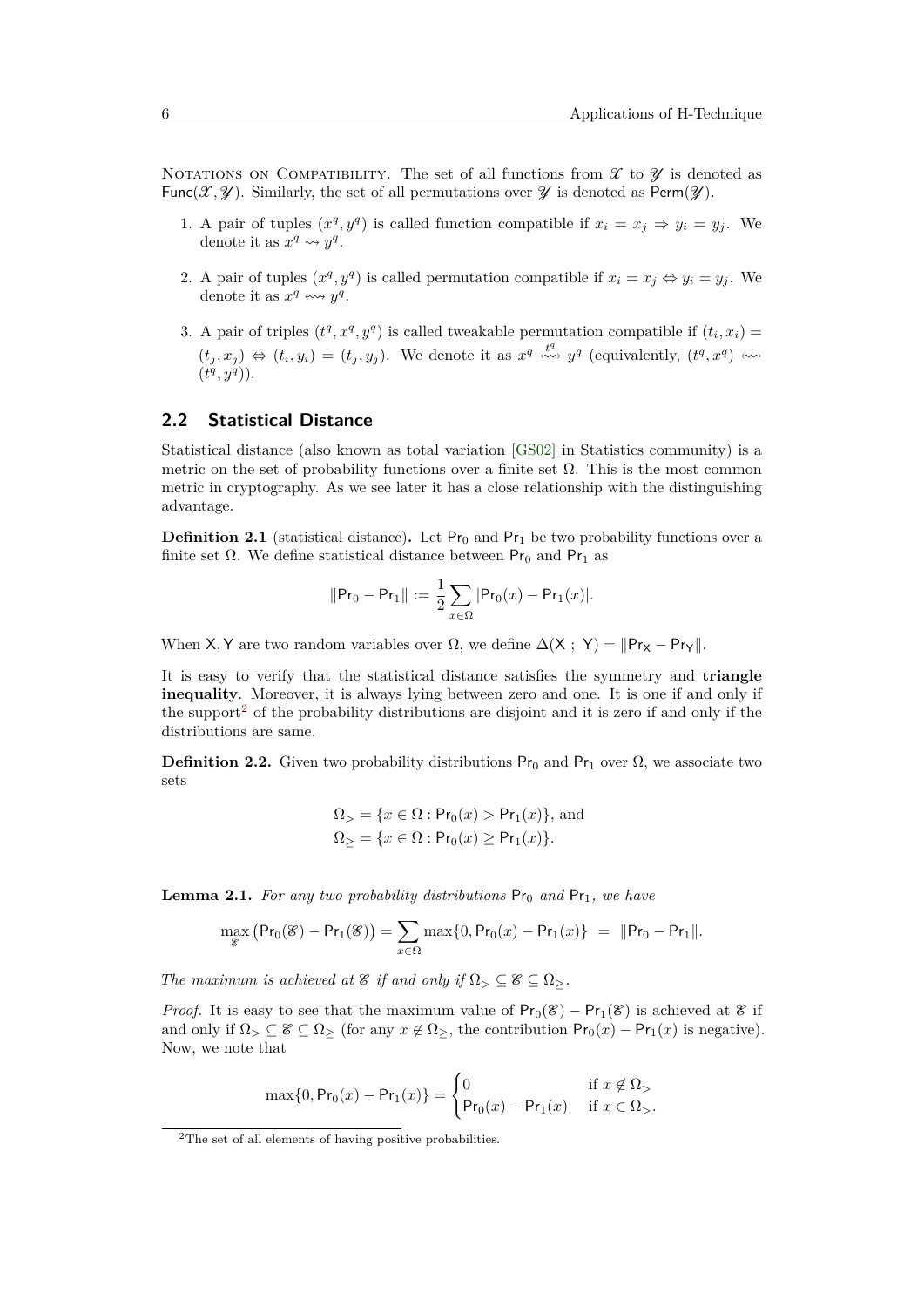So,

$$
\sum_{x \in \Omega} \max\{0, \Pr_0(x) - \Pr_1(x)\} = \sum_{x \in \Omega_>} \Pr_0(x) - \Pr_1(x)
$$

$$
= \max_{\mathcal{C}} (\Pr_0(\mathcal{C}) - \Pr_1(\mathcal{C})).
$$

This proves the first equality. Now, we write

$$
2\|\mathsf{Pr}_0-\mathsf{Pr}_1\| = \sum_{x \in \Omega_{>}} |\mathsf{Pr}_0(x)-\mathsf{Pr}_1(x)| + \sum_{x \notin \Omega_{>}} |\mathsf{Pr}_0(x)-\mathsf{Pr}_1(x)|.
$$

The first sum can be simplified as

$$
\sum_{x \in \Omega_{>}} \Pr_{0}(x) - \Pr_{1}(x) = \Pr_{0}(\Omega_{>}) - \Pr_{1}(\Omega_{>}).
$$

Similarly, the second sum can be simplified to

$$
\sum_{x \notin \Omega_{>}} \Pr_1(x) - \Pr_0(x) = \Pr_1(\Omega_{>}^c) - \Pr_0(\Omega_{>}^c)
$$

$$
= \Pr_0(\Omega_{>}) - \Pr_1(\Omega_{>})
$$

If we add these two sums, we obtain the second equality.

**Corollary 1.** *Let*  $X_0 \sim Pr_0$  *and*  $X_1 \sim Pr_1$ *. Let*  $\epsilon_{opt}(x) = \max\{0, 1 - \frac{Pr_1(x)}{Pr_0(x)}\}$  $\frac{\Pr_1(x)}{\Pr_0(x)}$  *for all x in the support of*  $X_0$ *. Then,*  $||Pr_0 - Pr_1|| = Ex[\epsilon_{opt}(X_0)].$ 

# <span id="page-6-0"></span>**3 Models for Interactive Algorithms**

# **3.1 Probabilistic Function**

A probabilistic function (defined below) is a mathematical model for the black-box behavior of a probabilistic algorithm. We also use the same object to model probabilistic interactive algorithms.

**Definition 3.1** (probabilistic function). A *probabilistic function* with an input space  $\mathcal{X}$ and an output space  $\mathcal{Y}$  is a function  $f : \mathcal{R} \times \mathcal{X} \to \mathcal{Y}$  for some finite set  $\mathcal{R}$ , called **random coin space**. We also simply write (abusing notation)  $f: \mathcal{X} \stackrel{*}{\to} \mathcal{Y}$  suppressing the notation for random coin space.

If the random coin space is singleton (i.e. degenerated) we simply ignore the random coin space. In this case, the probabilistic function is reduced to a function. Given an input  $x \in \mathcal{X}$ , we first sample  $R \stackrel{*}{\leftarrow} \mathcal{R}$  (in most cases uniformly) and then we define an output random variable  $f(x) := f(R, x)$  over  $\mathcal{Y}$ . So, for all  $y \in \mathcal{Y}$ ,

$$
\mathsf{p}^{f}_{x}(y) := \mathsf{Pr}[f(x) = y] = \sum_{\substack{r \\ f(r,x) = y}} \mathsf{Pr}[\mathsf{R} = r] \tag{1}
$$

<span id="page-6-1"></span>**Definition 3.2.** With each probabilistic function  $f: \mathcal{X} \stackrel{*}{\to} \mathcal{Y}$ , we associate a family of probability functions over  $\mathscr Y$  (indexed by the input space  $\mathscr X$ )

$$
\mathsf{p}^f:=\{\mathsf{p}^f_x\mid x\in\mathcal{X}\}
$$

where  $p_x^f(y) := Pr[f(x) = y]$ . We call the  $p^f$  **probabilistic system** associated with the probabilistic function *f*.

 $\Box$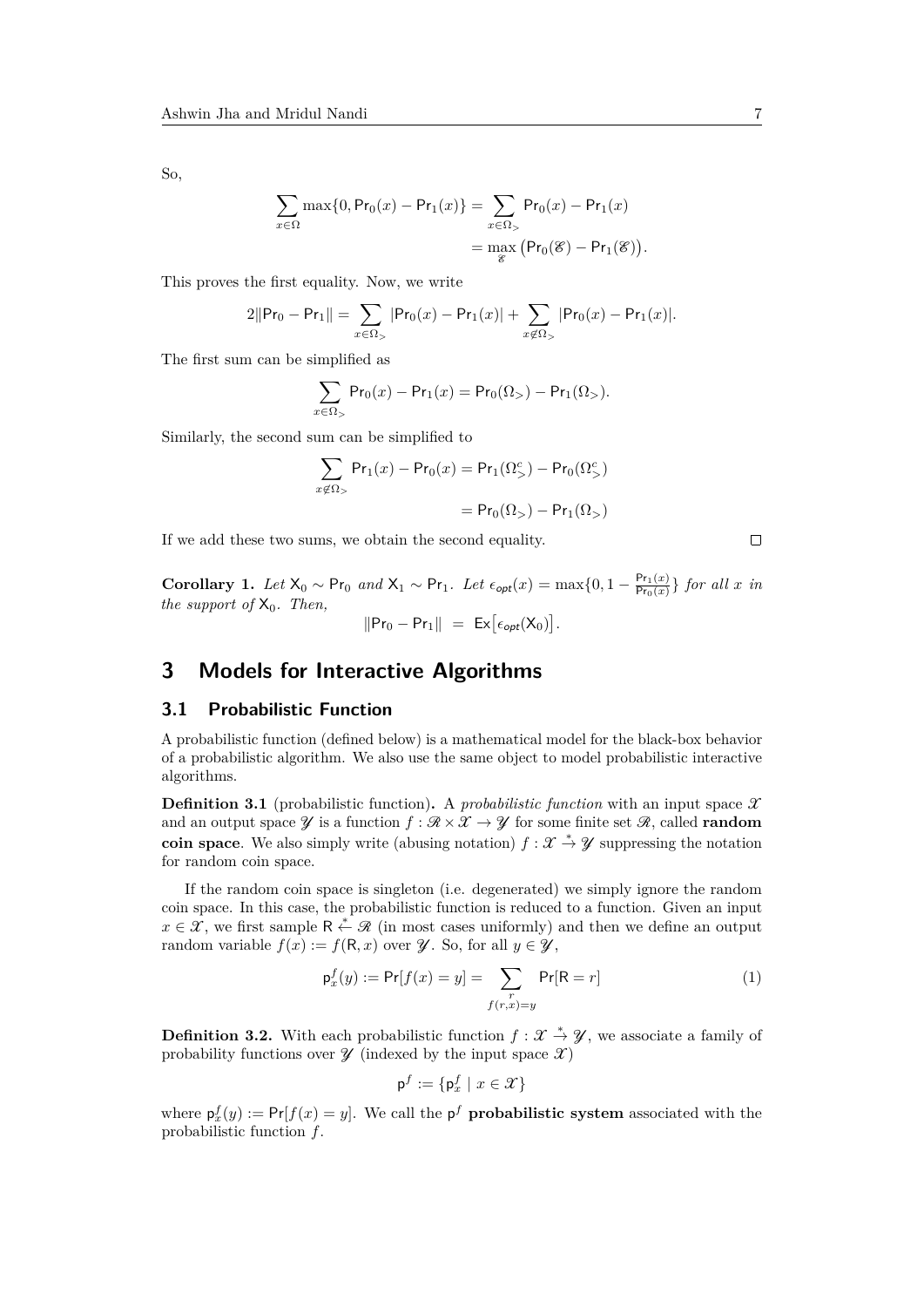We would like to note that the probabilistic function and probabilistic system are analogous with random variable and its probability distribution.

**Example 1** (Keyed Functions)**.** This is an important example for cryptography. Many cryptographic designs are viewed as keyed functions. Let *F* be a keyed function family  ${F_k \mid k \in \mathcal{K}}$  such that for all key  $k \in \mathcal{K}, F_k : \mathcal{X} \to \mathcal{Y}$ .

We sample key  $\mathsf{K} \leftarrow \mathcal{K}$  and treat it as a random coin, we obtain a probabilistic function (abusing notation)  $F: \mathcal{X} \stackrel{*}{\to} \mathcal{Y}$ , mapping  $x$  to  $F(K, x) := F_K(x)$  (also written as  $K(x)$ , whenever K actually represents the function *F*).

**Notation**. Given a probabilistic function  $f: \mathcal{X} \stackrel{*}{\to} \mathcal{Y}_1 \times \mathcal{Y}_2$  we write  $f = (f_1, f_2)$  where  $f(r, x) = (f_1(r, x), f_2(r, x))$  and  $f_i: \mathcal{X} \stackrel{*}{\to} \mathcal{Y}_i$ ,  $i = 1, 2$ . The probabilistic functions  $f_1$ and  $f_2$  are basically two components of  $f$  and we also call them truncated probabilistic functions. This can be similarly extended for the Cartesian product of more than two sets.

### **3.2 Function Models of Interactive Algorithms and Their Interaction**

An interactive algorithm is modeled as a (probabilistic) interactive Turing machine [\[GMR85,](#page-39-12) [GGM84\]](#page-39-0). In this paper, probabilistic functions are modeled for interactive algorithms. This model is general enough to capture finite and bounded interaction between two interactive algorithms (i.e. the number of interaction between two algorithms is bounded by some fixed positive integer, say *q*).

**Definition 3.3** (function models of interactive algorithms)**.** Let *q* be a positive integer. 1. Joint Response Function:- A *q*-joint  $(\mathcal{X}, \mathcal{Y})$  *response function* is a probabilistic function  $\mathbf{F}: \mathcal{X}^q \stackrel{*}{\to} \mathcal{Y}^q$  such that for all random coin *r*, the mapping  $x^q \mapsto \mathbf{F}(r, x^q)|_i$  is *functionally independent of*  $x_{i+1}, \ldots, x_q$ *.* 

2. Joint Query Function:- A probabilistic function  $\mathscr{A}: \mathscr{Y}^q \stackrel{*}{\to} \mathscr{X}^q$  is called *q-joint*  $(\mathscr{X}, \mathscr{Y})$ *query function* if for all random coin *r*, the mapping  $y^q \mapsto \mathcal{A}(r, y^q)|_i$  is functionally *independent of*  $y_i, \ldots, y_q$ . Moreover, it is called

- **nonadaptive** if  $\mathcal{A}(r, y^q)$  is functionally independent of  $y^q$  and
- **deterministic** if the random coin space is singleton (we simply drop the random coin space notation and write it as a function  $\mathscr{A} : \mathscr{Y}^q \to \mathscr{X}^q$ .

We also simply call q-joint  $(\mathcal{X}, \mathcal{Y})$  query function and q-joint  $(\mathcal{X}, \mathcal{Y})$  response function by  $(\mathcal{X}, \mathcal{Y})$  joint query function and  $(\mathcal{X}, \mathcal{Y})$  joint response function respectively.

The joint query and response function together capture the interaction. A joint query function captures the functional view of an interactive algorithm that initiates the interaction and a joint response function captures the functional view of the corresponding oracle algorithm. When a joint query function  $\mathscr A$  interacts with a joint response function **F**,  $x_1$  only depends on the random coin of  $\mathcal{A}$ , whereas  $y_1$  depends on  $x_1$  and the random coin of **F**. Similarly,  $x_2$  depends on  $y_1$  and its random coin, and  $y_2$  depends on  $x_1, x_2$  and its random coin. In this way, we can define  $x^q$  and  $y^q$  based on random coins of  $\mathscr A$  and **F**. The pair  $(x^q, y^q)$  is called transcript (which is a function of the pairs of random coins of  $\mathscr A$ and **F**).

We now formally define the transcript random variable. From the given conditions of the definitions of the joint response and query functions, there exist functions  $\mathcal{A}_i$  and  $\mathbf{F}_i$ ,  $i \in [q]$ , such that for all  $y^q$ ,  $\mathscr{A}(r, y^q)|_i = \mathscr{A}_i(r, y^{i-1})$  and for all  $x^q$ ,  $\mathbf{F}(r', x^q)|_i = \mathbf{F}_i(r', x^i)$ .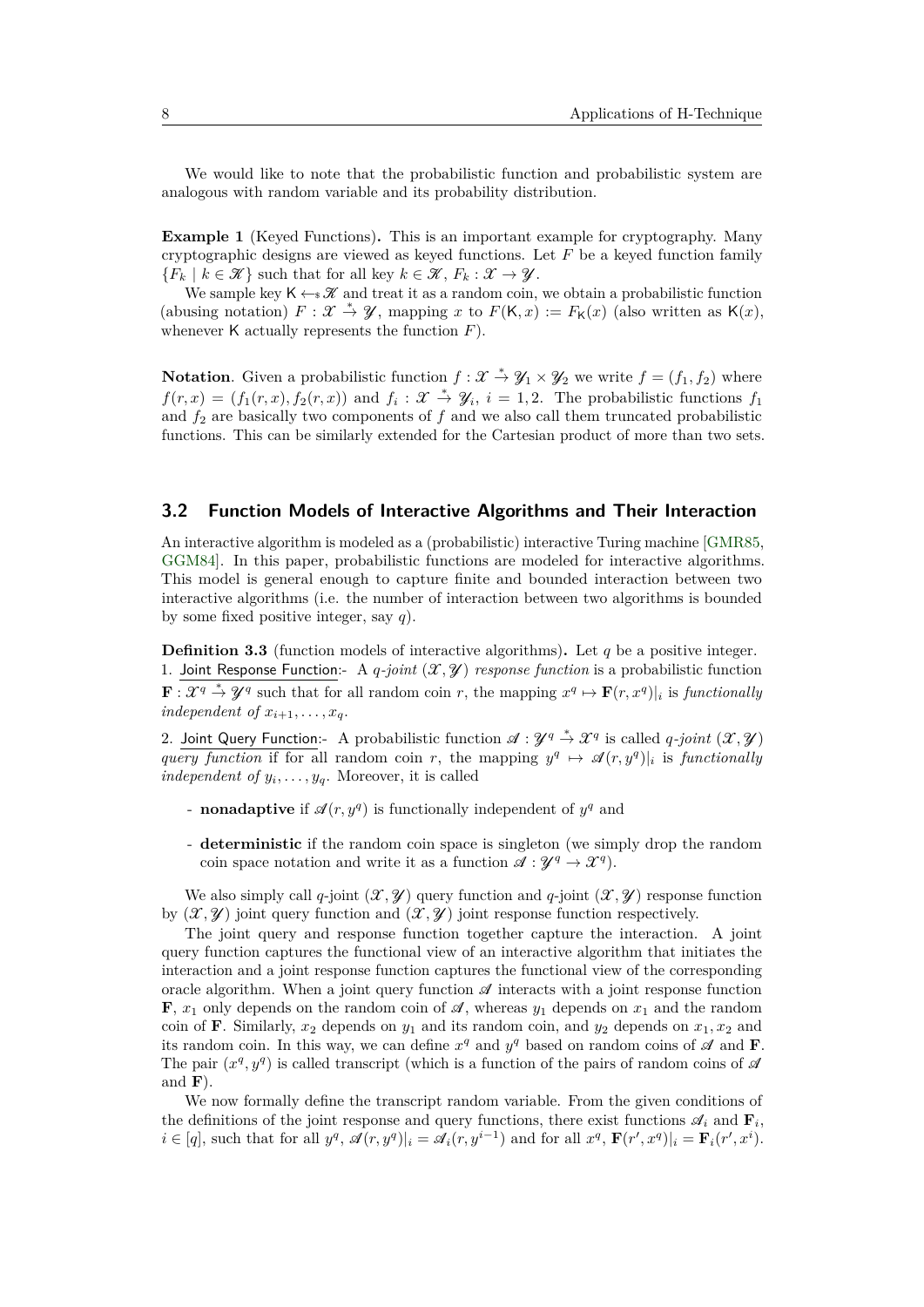**Definition 3.4** (transcript). Let  $\mathscr A$  and **F** be  $(\mathscr X, \mathscr Y)$  joint query function and joint response function respectively. Let  $\mathcal{A}_i$  and  $\mathbf{F}_i$  be defined as above. We define the *transcript* random variable as  $\tau(\mathscr{A}^{\mathbf{F}}) = (\mathsf{X}^q, \mathsf{Y}^q)$  where  $\mathsf{X}_i$ 's and  $\mathsf{Y}_i$ 's are defined recursively as follows:

$$
\mathsf{X}_i = \mathscr{A}_i(\mathsf{R}, \mathsf{Y}^{i-1}), \quad \mathsf{Y}_i = \mathbf{F}_i(\mathsf{R}', \mathsf{X}^i), \quad 1 \le i \le q
$$

and  $R$  and  $R'$  are random coins of  $\mathcal A$  and  $\mathbf F$  respectively.

From the above definition, it is clear that for any fixed random coins  $r$  and  $r'$ , the transcript is the unique pair  $(x^q, y^q)$  such that  $\mathcal{A}(r, y^q) = x^q$  and  $\mathbf{F}(r', x^q) = y^q$ . So for any  $(x^q, y^q) \in \mathcal{X}^q \times \mathcal{Y}^q$ , using the independence of random coins of  $\mathcal A$  and **F**, we have

$$
\Pr[\tau(\mathcal{A}^{\mathbf{F}}) = (x^q, y^q)] = \Pr[\mathcal{A}(y^q) = x^q] \times \Pr[\mathbf{F}(x^q) = y^q]. \tag{2}
$$

In terms of the probabilistic systems  $p^{\mathscr{A}}$  and  $p^{\mathbf{F}}$  associated with  $\mathscr{A}$  and  $\mathbf{F}$  respectively (see Definition [3.2\)](#page-6-1), we can write the probability realizing a transcript  $\tau = (x^q, y^q)$  as

$$
\Pr[\tau(\mathscr{A}^{\mathbf{F}}) = (x^q, y^q)] = \mathsf{p}_{y^q}^{\mathscr{A}}(x^q) \times \mathsf{p}_{x^q}^{\mathbf{F}}(y^q)
$$

So, the transcript probability is determined by the probabilistic systems  $p^{\mathscr{A}}$  and  $p^{\mathbf{F}}$ .

Extended Transcript. The transcript is an information obtained by the joint query function through an interaction. Sometimes we release an extra information, say S, in addition to the transcript to the adversary. This is given only after all interaction is done. In other words, the queries  $x^q$  can not functionally depend on  $S$ , whereas  $S$  can depend on queries. To formalize this, let us define an extended response function.

**Definition 3.5** (extended transcript). An  $\mathcal{S}\text{-extended }(\mathcal{X}, \mathcal{Y})$  *joint response function* is a probabilistic function  $\bar{\mathbf{F}} = (\mathbf{F}, \mathbf{S}) : \mathcal{X}^q \to \mathcal{Y}^q \times \mathcal{S}$ . For any  $(\mathcal{X}, \mathcal{Y})$  joint query function  $\mathcal{A}$ , we define the *(extended)* transcript of  $\mathscr{A}^{\bar{\mathbf{F}}}$  as

$$
\bar{\tau}(\mathscr{A}^{\mathbf{F}}) = \tau(\mathscr{A}^{\bar{\mathbf{F}}}) = (\tau(\mathscr{A}^{\mathbf{F}}), S(X^q)) := (\tau(\mathscr{A}^{\mathbf{F}(R,\cdot)}), S(R, X^q))
$$

where R denotes the random coin of  $\bar{\mathbf{F}}$  and  $\tau(\mathcal{A}^{\mathbf{F}}) = (\mathsf{X}^q, \mathsf{Y}^q)$ . We call S *adjoined random variable* to **F**.

MBO Extension. Now we describe a popular joint extended response function. A MBO (monotone binary output) extension  $\bar{\mathbf{F}}$  is an  $\{0,1\}^q$ -extension of a joint response function **F** such that the support of the adjoined random variable S is the set of all monotone binary sequences. We call the extended transcript  $\tau(\mathscr{A}^{\mathbf{F}})$  good if  $\mathsf{S} = 0^q$ , otherwise we call it bad. Informally, S denotes whether some bad event occurred on some query or not. This is done by setting the bit corresponding to the query index to 1. Since S is monotone in nature, whenever the bad flag sets to 1, it continues to be 1 for the rest of the queries. This justifies the support of  $S$  is  $\{0^i1^{q-i}: 0 \le i \le q\}.$ 

Later we will see that a simpler and equally powerful extension would be to release a binary variable B to denote whether bad happened or not in the whole transcript. So  $B = 0$  if  $S = 0<sup>q</sup>$ , otherwise,  $B = 1$ . We adjoin the random variable B only instead of an MBO S.

For an extended system  $\bar{\mathbf{F}} = (\mathbf{F}, \mathbf{S})$ , we can similarly associate a probabilistic system defined as

$$
\mathbf{p}_{xq}^{\overline{\mathbf{F}}}(y^q, s) = \Pr[\mathbf{F}(x^q) = y^q, \mathbf{S} = s]
$$
\n(3)

For any  $(x^q, y^q, s) \in \mathcal{X}^q \times \mathcal{Y}^q \times \mathcal{S}$  we have

$$
\Pr[\tau(\mathscr{A}^{\bar{\mathbf{F}}}) = (x^q, y^q, s)] = \Pr[\mathscr{A}(y^q) = x^q] \times \Pr[\mathbf{F}(x^q) = y^q, \mathbf{S} = s].
$$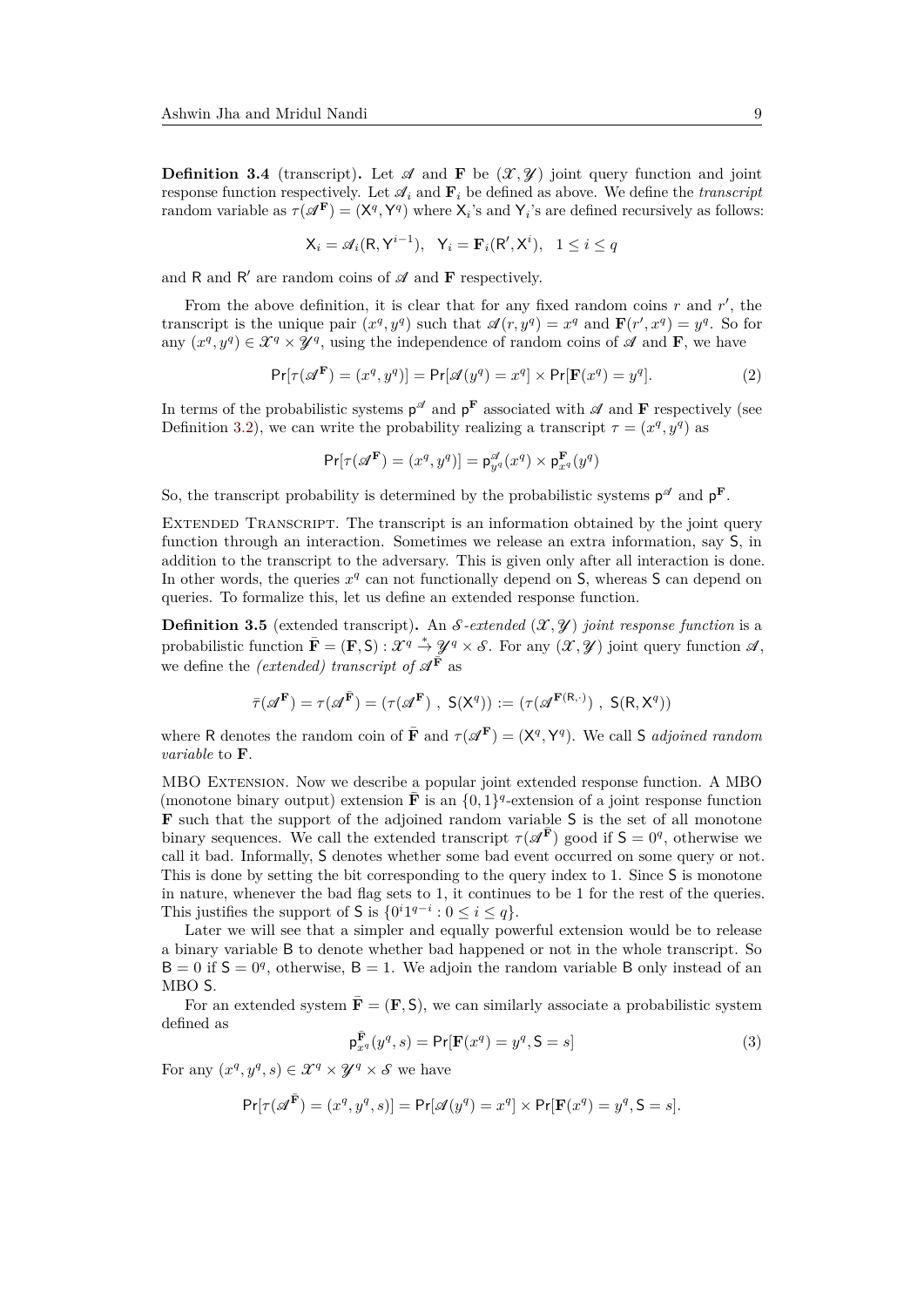#### **3.3 Examples of Response Function**

**Keyed Function**. Let *F* be a keyed function family  ${F_k | k \in \mathcal{K}}$  such that for all key  $k \in \mathcal{K}, F_k : \mathcal{X} \to \mathcal{Y}$ . We also view *F* as a function  $F : \mathcal{K} \times \mathcal{X} \to \mathcal{Y}$  where  $F(k, x) = F_k(x)$ . If we choose key  $K \leftarrow \mathcal{K}$  and treat it as a random coin, we obtain a joint response function (we call it (deterministic) keyed function) as

$$
\mathbf{F}(k, x^q) = (F(k, x_1), \dots, F(k, x_q)), \quad x^q \in \mathcal{X}^q.
$$

**Keyed Strong Permutation**. When  $F(k, \cdot)$  is a permutation on  $\mathcal{Y}$  for all key  $k \in \mathcal{K}$ , one can consider an interaction in which a joint query function makes queries to the inverse function also. To capture this, we associate a new keyed function

$$
F_k^{\pm}:\{1,-1\}\times\mathcal{Y}\to\mathcal{Y}
$$

mapping  $(1, x)$  to  $F_k(x)$  and mapping  $(-1, x)$  to  $F_k^{-1}(x)$ . We also write  $F_k(\delta, x) := F_k^{\delta}(x)$ . The joint response function associated to the keyed function  $F^{\pm}$  is denoted as  $\mathbf{F}^{\pm}$  and we call it keyed strong permutation.

**Definition 3.6.** Given a triple of tuples  $(\delta^q, x^q, y^q) \in \{1, -1\}^q \times \mathcal{Y}^{2q}$  we associate a forward only representation  $(\delta^q, a^q, b^q)$  as

$$
(a_i, b_i) = \begin{cases} (x_i, y_i) & \text{if } \delta_i = 1\\ (y_i, x_i) & \text{otherwise.} \end{cases}
$$

The forward only representation is an equivalent representation of the original triple as we can uniquely reconstruct the original triple from it.

Suppose  $(\delta^q, a^q, b^q)$  is a forward only representation of  $(\delta^q, x^q, y^q)$ . Then,  $F_k(a_i) = b_i$ for all *i* if and only if  $F_k^{\delta_i}(x_i) = y_i$  for all *i*. So for every  $(\delta^q, x^q, y^q)$ , we have

$$
\Pr[\mathbf{F}^{\pm}(\delta^q, x^q) = y^q] = \Pr[\mathbf{F}(a^q) = b^q].
$$

So, the probabilistic system associated to  $\mathbf{F}^{\pm}$  is completely determined by the probabilistic *system associated with* **F***.*

#### **3.3.1 Some Ideal Random Systems**

We describe some popular ideal random systems. Let  $\mathcal{X}, \mathcal{Y}$  and  $\mathcal{T}$  be finite sets such that  $N = |\mathcal{Y}|$ .

**Definition 3.7** (random function)**.** An  $(\mathcal{X}, \mathcal{Y})$  random function is an  $(\mathcal{X}, \mathcal{Y})$  joint response function  $\rho$  such that for all  $x^q \in \mathcal{X}^q$  and  $y^q \in \mathcal{Y}^q$  with  $x^q \leadsto y^q$  (function compatible),

$$
\Pr[\pmb{\rho}(x^q) = y^q] = N^{-s}
$$

where *s* is the number of distinct *x* values present in  $x^q$ . In all other cases the probability is zero.

**Definition 3.8** (random permutation). An  $\mathcal{Y}$  random permutation is an  $(\mathcal{Y}, \mathcal{Y})$  joint response function  $\pi$  such that for all  $x^q, y^q \in \mathscr{Y}^q$  with  $x^q \leftrightarrow y^q$  (permutation compatible),

$$
\Pr[\pi(x^q) = y^q] = \frac{1}{(N)_s}
$$

where *s* is the number of distinct  $x_i$  values present in  $x^q$ . In all other cases the probability is zero.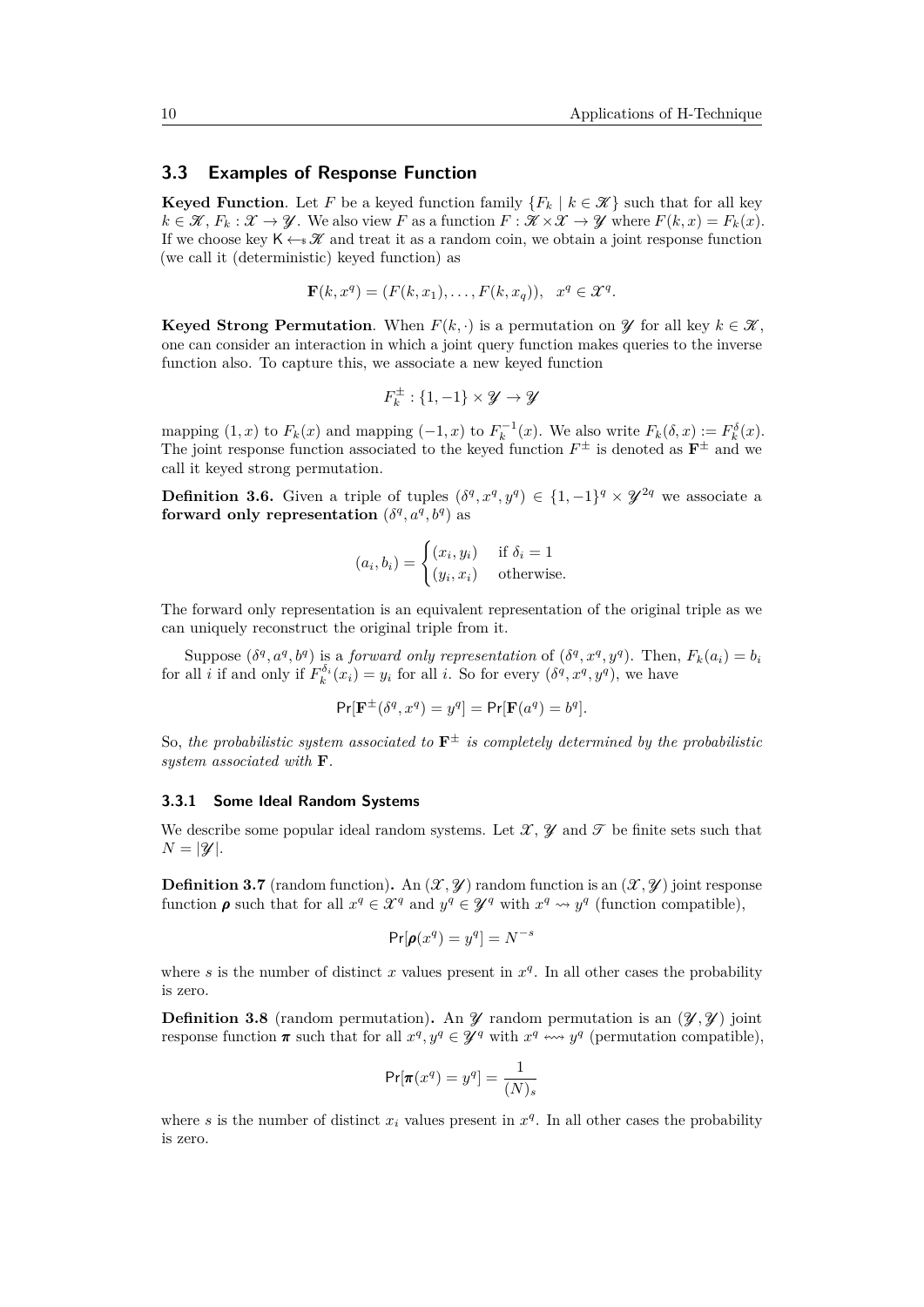As described before, we can also similarly define a strong random permutation *π* ± which provides the access of inverse. More precisely, for any  $(\delta^q, x^q, y^q)$ ,  $Pr[\pi^{\pm}(\delta^q, x^q) =$  $y^q$  =  $\frac{1}{(N)_s}$  provided  $a^q \leftrightarrow b^q$  where  $(\delta^q, a^q, b^q)$  is the forward only transcript of  $(\delta^q, x^q, y^q)$ and *s* is the number of distinct  $a_i$  values present in  $a^q$  (which is same as the number of distinct values present in  $b^q$ ).

We have defined the above ideal systems through their probabilistic systems. One can define these through deterministic keyed functions. For a random function, the key space is Func $(\mathcal{X}, \mathcal{Y})$ , the set of all functions from X to  $\mathcal{Y}$ . For any  $k \in \text{Func}(\mathcal{X}, \mathcal{Y})$ , and  $x \in \mathcal{X}$ , we define  $\rho(k, x) = k(x)$ . For a random permutation, the key space is Perm( $\mathscr{U}$ ), the set of all permutations over  $\mathcal{Y}$ . For any  $k \in \text{Perm}(\mathcal{Y})$ , and  $x \in \mathcal{Y}$ , we define  $\pi(k, x) = k(x)$ .

One can easily verify that the probabilistic systems view is same as the deterministic keyed function view. The two views are actually same functions defined over two different domains.

Tweakable Random Permutation. Given a tweakable permutation compatible tuple  $(t^q, x^q, y^q)$ , we associate a tuple of positive numbers  $(c_1, \ldots, c_r)$  as follows: Let  $t'_1, \ldots, t'_r$ denote the distinct tweaks present in  $t^q$ . We write  $\text{mcoll}(t^q) = c^r$  where  $c_i = |\{x_j : t_j = t'_i\}|$ . Clearly,  $\sum_i c_i = q$  when  $(t^q, x^q, y^q)$  is tweakable permutation compatible tuple. Basically,  $\sum_i c_i$  represents the number of distinct  $(t_i, x_i)$  pairs present in  $(t^q, x^q)$ .

**Definition 3.9** (tweakable random permutation). An  $(\mathcal{T}, \mathcal{Y})$  tweakable random permutation is an  $(\mathcal{T} \times \mathcal{Y}, \mathcal{Y})$  joint response function  $\tilde{\pi}$  such that for all tweakable permutation compatible tuple  $(t^q, x^q, y^q)$  with  $\text{mcoll}(t^q) = c^r$ ,

<span id="page-10-1"></span>
$$
\Pr[\widetilde{\pi}(t^q, x^q) = y^q] = \prod_{i=1}^r \frac{1}{(N)_{c_i}}.\tag{4}
$$

The probability is zero for all other tuples  $(t^q, x^q, y^q)$ .

We can write the above probability into another equivalent form. For each  $i$ , we define *s*<sup>*i*</sup> as the number of  $j < i$ , such that  $t_j = t_i$ . Then, we have

$$
\Pr[\widetilde{\pi}(t^q, x^q) = y^q] = \prod_{i=1}^q \frac{1}{N - s_i}.\tag{5}
$$

Intuitively, when we response the *i*<sup>th</sup> query  $(t_i, x_i)$ , we look at all those *j* for which  $t_j = t_i$ . Let  $\mathcal{S}_i$  be the set of all  $y_j$  values for which  $t_j = t_i$ . The response of the *i*<sup>th</sup> query is to select an element randomly from  $\mathcal{S}_i^c$  (in other words, without replacement sample for the same tweak values).

To realize this probabilistic system, we define a keyed function corresponding to it. Let the key space be  $Func(\mathcal{T}, Perm(\mathcal{Y}))$ , the set of all functions from the tweak space to the set of all permutations. So, if  $k$  is a key and  $t$  is a tweak,  $k(t)$  is a permutation over  $\mathcal{Y}$ . We write  $k(t)(x)$  as  $k(t, x)$  or  $\tilde{\pi}(k, (t, x))$ . One can again check that the probabilistic system associated with this joint response function is same as the tweakable random permutation as defined above.

# <span id="page-10-0"></span>**4 H-Technique Tools**

# **4.1 Distinguisher and Its Advantage**

Let **F** and **G** be two  $(\mathcal{X}, \mathcal{Y})$  joint response functions and  $\mathcal{A}$  be an  $(\mathcal{X}, \mathcal{Y})$  joint query system with random coin space  $\mathcal{R}$ . Let  $b : \mathcal{R} \times \mathcal{X}^q \times \mathcal{Y}^q \to \{0,1\}$  be a binary function (also called decision function). We call the pair  $(\mathcal{A}, b)$ , denoted as  $\mathcal{A}_b$ , a **distinguisher**.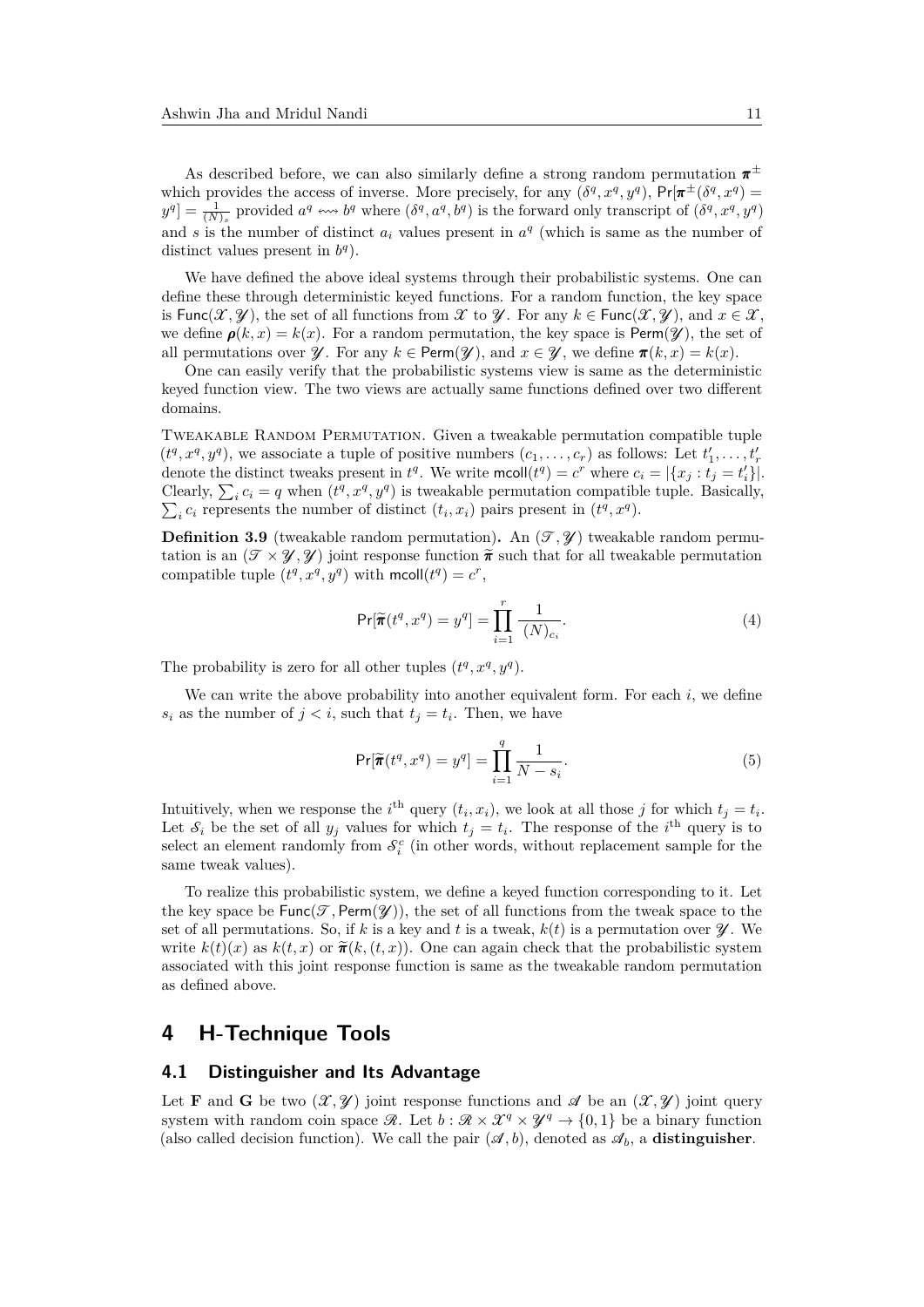- 1. The algorithm  $\mathscr A$  obtains a transcript  $\tau = (x^q, y^q)$ .
- 2. The function *b* finally makes a decision based on the transcript and the random coin initially sampled by  $\mathscr A$ .

More formally, the output of  $\mathscr{A}_{b}^{\mathbf{F}}$  is  $\underline{b}(\mathsf{R}, \tau(\mathscr{A}^{\mathbf{F}}))$  where R is the random coin of  $\mathscr{A}$  which is used to generate the transcript  $\tau(\mathscr{A}^{\mathbf{F}})$ . We now define

|  | $\big \,\Delta_{\mathscr A_b}(\mathbf F\ ; \ \mathbf G) := \big \mathsf{Pr}[\mathscr A_b^{\mathbf F} \rightarrow 1] - \mathsf{Pr}[\mathscr A_b^{\mathbf G} \rightarrow 1]\big .$ |  |
|--|----------------------------------------------------------------------------------------------------------------------------------------------------------------------------------|--|
|--|----------------------------------------------------------------------------------------------------------------------------------------------------------------------------------|--|

Let  $\mathscr E$  be the set of all tuples  $(r, x^q, y^q)$  for which *b* returns 1. From the equivalent definition of statistical distance (see Lemma [2.1\)](#page-5-1) we have

$$
\Delta_{\mathscr{A}_b}(\mathbf{F} \; ; \; \mathbf{G}) \le \Delta((\mathbf{R}, \tau(\mathscr{A}^{\mathbf{F}})) \; ; \; (\mathbf{R}, \tau(\mathscr{A}^{\mathbf{G}}))). \tag{6}
$$

Moreover, equality is achieved if we define the decision function, called optimal decision function and denoted *bopt*, as follows:

$$
b_{opt}(r, x^q, y^q) = 1 \Leftrightarrow \Pr[\mathsf{R} = r, \tau(\mathcal{A}^{\mathbf{F}}) = (x^q, y^q)] \ge \Pr[\mathsf{R} = r, \tau(\mathcal{A}^{\mathbf{G}}) = (x^q, y^q)].
$$

Complexity. Note that the computation of *bopt* may not be efficient. In general, we consider two types of complexities for an adversary (both for the query system and the decision function) to measure the efficiency of an algorithm. One type considers all computational complexities which includes e.g. time, memory etc. The other type considers the data complexities which includes the number of queries (which is *q* in our case), total number of bits in all queries, the size of the largest queries etc. As we are interested in information theoretic analysis, we only keep complexity related to oracle calls and we consider only **unbounded time adversaries** only. We always assume the decision making function *b* is optimum and hence  $\Delta_{\mathscr{A}_b}(\mathbf{F} ; \mathbf{G}) = \Delta((R, \tau(\mathscr{A}^{\mathbf{F}})) ; (R, \tau(\mathscr{A}^{\mathbf{G}}))).$  So we simply write a distinguisher as  $\mathscr A$  (by its joint query function) ignoring the notation *b*.

#### **4.1.1 Conventions**

Now we state some conventions which can be assumed without loss of generality in this paper. This would simplify the distinguishing advantage analysis.

1. **Distinguishers are deterministic**: Given any query function  $\mathscr{A}$ , and for a fixed random coin *r*, let  $\mathscr{A}[r] := \mathscr{A}(r, \cdot)$  denote the deterministic query function which basically runs  $\mathscr A$  with the random coin *r*. It is easy to verify that  $\Delta_{\mathscr A}(\mathbf F; \mathbf G)$  =  $\mathsf{Ex}_R(\Delta_{\mathscr{A}[R]}(F; G))$  and hence there exists  $r_0$  for which  $\mathsf{Ex}_R(\Delta_{\mathscr{A}[R]}(F; G)) \leq$  $\Delta_{\mathscr{A}[r_0]}(\vec{F};\mathbf{G})$ . Hence,

$$
\Delta_{\mathscr{A}}(\mathbf{F} ; \, \mathbf{G}) \leq \Delta_{\mathscr{A}[r_0]}(\mathbf{F} ; \, \mathbf{G}).
$$

2. **No redundant queries**: In this paper we only consider deterministic keyed functions. An adversary  $\mathscr A$  interacting with a deterministic keyed function is called redundant if A makes two identical queries (i.e.  $x_i = x_j$  for some  $i < j$ ). An adversary  $\mathscr A$  interacting with a deterministic keyed strong permutation  $\mathbf{F}^{\pm}$  is called redundant if for some  $i < j$ ,  $(\delta_j, x_j) = (\delta_i, x_i)$  or  $(\delta_j, x_j) = (-\delta_i, y_i)$  where  $y_i$  is the response of the *i*<sup>th</sup> query. Note that, in this case,  $(a_j, b_j) = (a_i, b_i)$  where  $(\delta^q, a^q, b^q)$  denotes the forward only transcript. The response of *j*th query is uniquely determined from the *i*<sup>th</sup> query. Similarly, we define redundant queries for tweakable keyed permutation. The *i*<sup>th</sup> query  $(\delta_i, t_i, x_i)$  is called redundant if there is  $j < i$  with  $t_j = t_i$ , either  $(\delta_j, x_j) = (\delta_i, x_i)$  or  $(\delta_j, y_j) = (-\delta_i, x_i)$ .

Note that for all redundant queries the response is uniquely determined from the previous query-responses and hence without loss of generality we may ignore those queries. So, *we assume that all such adversaries are non-redundant*.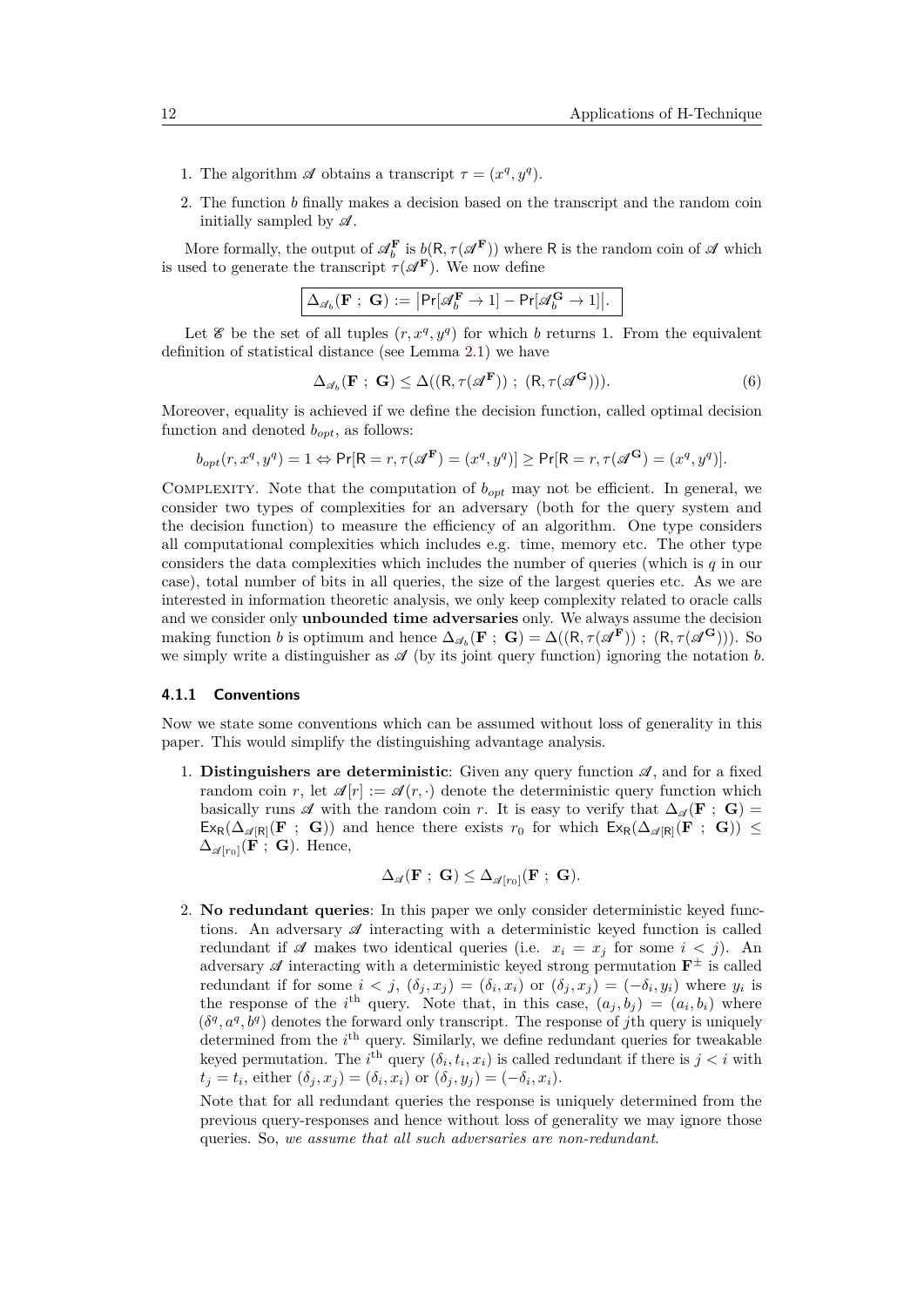### **4.2 Security Definitions**

Here we define PRF, PRP, SPRP and their tweakable versions against adaptive and nonadaptive adversaries. Let  $\mathbb{A}(\theta_D)$  (and  $\mathbb{A}_{na}(\theta_D)$ ) denote the set of all adversaries  $\mathscr A$ using at most  $\theta_D$  data complexity in adaptive ways (and nonadaptive ways respectively). If the computational complexity is unbounded (or infinity) in all these definitions, we simply drop the notation  $\theta_C$ .

- 1. **AdvF**<sup>If</sup>**f** $(\theta_D) = \max_{\mathscr{A} \in \mathbb{A}(\theta_D)} \Delta_{\mathscr{A}}(\mathbf{F} ; \boldsymbol{\rho}),$ 
	- $\bullet \ \operatorname{\mathbf{Adv}}^{\text{nprf}}_{\mathbf{F}}(\theta_D) = \max_{\mathscr{A} \in \mathbb{A}_{\text{na}}(\theta_D)} \Delta_{\mathscr{A}}(\mathbf{F}~;~\boldsymbol{\rho}),$

2. 
$$
\bullet \ \mathbf{Adv}_{\mathbf{F}}^{\text{prp}}(\theta_D) = \max_{\mathscr{A} \in \mathbb{A}(\theta_D)} \Delta_{\mathscr{A}}(\mathbf{F} ; \pi),
$$

- $\bullet \ \operatorname{\mathbf{Adv}}^{\mathrm{sprp}}_{\mathbf{F}}(\theta_D) = \max_{\mathscr{A} \in \mathbb{A}(\theta_D)} \Delta_{\mathscr{A}}(\mathbf{F}^{\pm}\ ;\ \pmb{\pi}^{\pm}),$
- $\bullet \ \textbf{Adv}_{\textbf{F}}^{\text{nprp}}(\theta_D) = \max_{\mathscr{A} \in \mathbb{A}_{\text{na}}(\theta_D)} \Delta_{\mathscr{A}}(\textbf{F}~;~\pmb{\pi}),$

3. 
$$
\bullet \text{ Adv}_{\mathbf{F}}^{\text{tprp}}(\theta_D) = \max_{\mathscr{A} \in \mathbb{A}(\theta_D)} \Delta_{\mathscr{A}}(\mathbf{F} ; \ \widetilde{\boldsymbol{\pi}}),
$$

$$
\bullet \text{ Adv}_{\mathbf{F}}^{\text{tprp}}(\theta_D) = \max_{\mathscr{A} \in \mathbb{A}(\theta_D)} \Delta_{\mathscr{A}}(\mathbf{F}^{\pm} ; \ \widetilde{\boldsymbol{\pi}}^{\pm}).
$$

# **4.3 H-Technique**

We describe the extended version of H-technique. The basic or standard version, also called coefficients H technique, is a simple instantiation of the extended version (viewing the adjoined random variable as a degenerated or fixed constant).

<span id="page-12-0"></span>**Lemma 4.1** (Extended H-technique). Suppose  $\overline{\mathbf{F}} := (\mathbf{F}, \mathsf{S})$  and  $\overline{\mathbf{G}} := (\mathbf{G}, \mathsf{S}')$  are two  $\mathcal{S}\text{-extended }(\mathcal{X},\mathcal{Y})$  response systems. Let  $\Omega$  denote the set of all attainable transcripts, i.e. *the support of*  $Pr_{\bar{G}}$ *. Suppose there is a set*  $\Omega_{bad} \subseteq \Omega$  *such that for all*  $(x^q, y^q, s) \notin \Omega_{bad}$ *,* 

<span id="page-12-1"></span>
$$
\frac{\Pr[\mathbf{F}(x^q) = y^q, \mathbf{S} = s]}{\Pr[\mathbf{G}(x^q) = y^q, \mathbf{S}' = s]} \ge (1 - \epsilon)
$$

*for some*  $\epsilon \geq 0$ *. Then, for any*  $(\mathcal{X}, \mathcal{Y})$  *adversary*  $\mathcal{A}$ *,* 

$$
\Delta_{\mathscr{A}}(\mathbf{F}; \mathbf{G}) \le \Delta(\bar{\tau}(\mathscr{A}^{\mathbf{F}}); \bar{\tau}(\mathscr{A}^{\mathbf{G}})) \le \Pr[(\tau(\mathscr{A}^{\mathbf{G}}), \mathbf{S}') \in \Omega_{\text{bad}}] + \epsilon. \tag{7}
$$

A proof of the H-technique is given among others in [\[Pat91,](#page-42-2) [Pat08a,](#page-42-0) [Nan06,](#page-42-6) [CS14\]](#page-38-1). Here we give a short proof for the sake of completeness.

*Proof.* For any adversary  $\mathscr{A}$ , it is easy to see that  $\Delta_{\mathscr{A}}(\mathbf{F}; \mathbf{G}) \leq \Delta(\bar{\tau}(\mathscr{A}^{\mathbf{F}}); \bar{\tau}(\mathscr{A}^{\mathbf{G}}))$ . This holds as the decision making function is free to discard the additional information. Let  $Pr_0 = Pr_{\bar{G}}$  and  $Pr_1 = Pr_{\bar{F}}$ . Then  $\Omega$ <sub>></sub> is well-defined (see Definition [2.2\)](#page-5-2). From Lemma [2.1,](#page-5-1) we have

$$
\begin{aligned} \Delta(\bar{\tau}(\mathscr{A}^{\mathbf{F}});\bar{\tau}(\mathscr{A}^{\mathbf{G}}))&=\sum_{\omega\in\Omega}\max\{0,\mathsf{Pr}_{\bar{\mathbf{G}}}(\omega)-\mathsf{Pr}_{\bar{\mathbf{F}}}(\omega)\}\\ &=\sum_{\omega\in\Omega_>} \mathsf{Pr}_{\bar{\mathbf{G}}}(\omega)\cdot\left(1-\frac{\mathsf{Pr}_{\bar{\mathbf{F}}}(\omega)}{\mathsf{Pr}_{\bar{\mathbf{G}}}(\omega)}\right)\\ &\leq \sum_{\omega\in\Omega_>\cap\Omega_{\mathrm{bad}}}\mathsf{Pr}_{\bar{\mathbf{G}}}(\omega)+\epsilon\sum_{\omega\in\Omega_>\setminus\Omega_{\mathrm{bad}}}\mathsf{Pr}_{\bar{\mathbf{G}}}(\omega)\\ &\leq \mathsf{Pr}[(\tau(\mathscr{A}^{\mathbf{G}}),\mathsf{S}')\in\Omega_{\mathrm{bad}}]+\epsilon. \end{aligned}
$$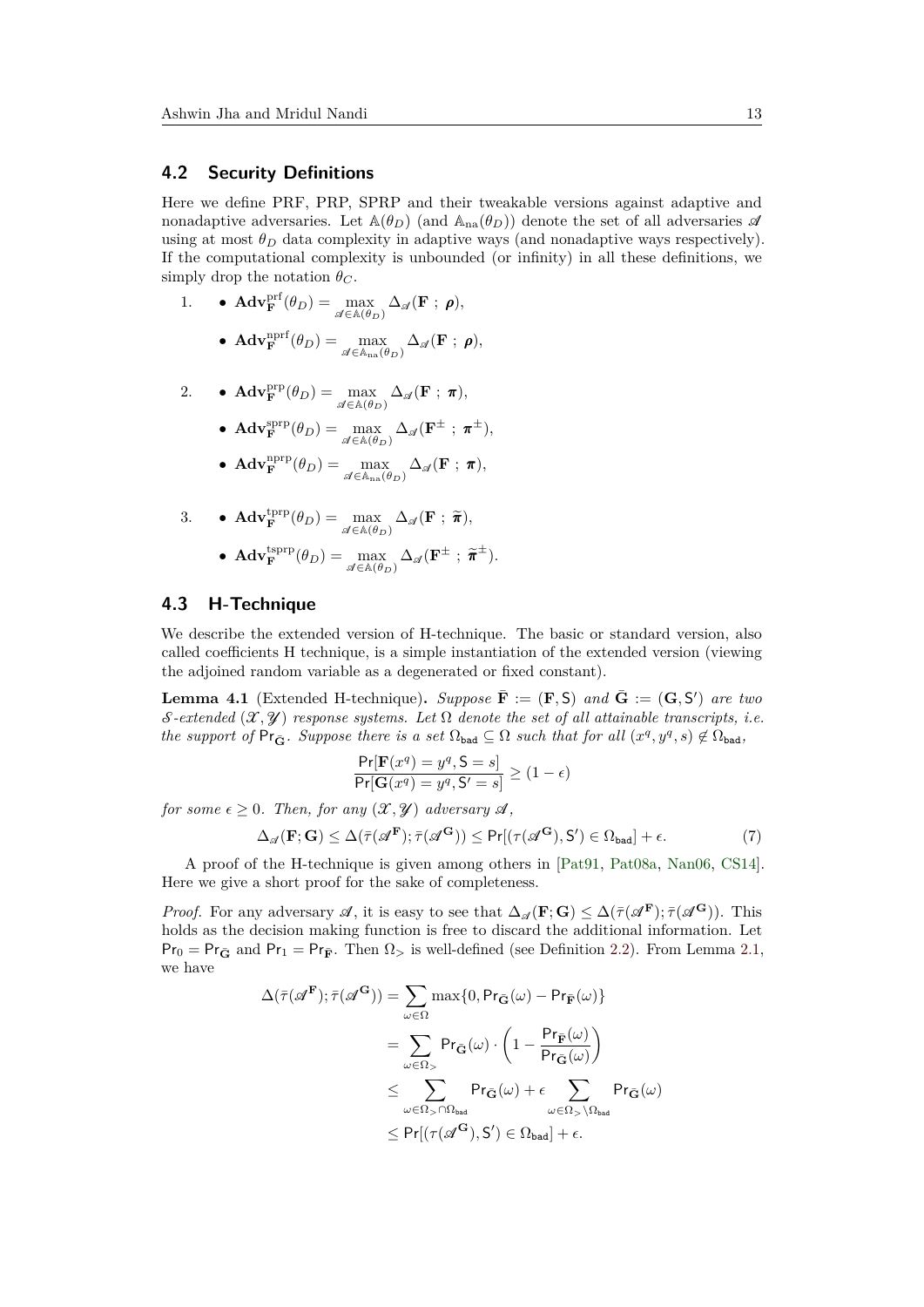### **4.4 Expectation Method**

Hoang and Tessaro [\[HT16\]](#page-39-6) introduced a somewhat generalized version of the H-technique, termed as the *expectation method*. We describe it in a slightly different way just to suit our notational conformity.

<span id="page-13-2"></span>**Lemma 4.2** (Expectation Method). Suppose  $\overline{\mathbf{F}} := (\mathbf{F}, \mathsf{S})$  and  $\overline{\mathbf{G}} := (\mathbf{G}, \mathsf{S}')$  are two S-extended  $(\mathcal{X}, \mathcal{Y})$  *response systems.* Let  $\Omega$  be the support of Pr<sub>G</sub> and suppose there *is a set*  $\Omega_{bad} \subseteq \Omega$ *, and a non-negative function*  $\epsilon : \mathcal{X}^q \times \mathcal{Y}^q \times \mathcal{S} \to [0,\infty)$  such that  $\forall \bar{\tau} = (x^q, y^q, s) \notin \Omega_{\text{bad}}, \text{ we have}$ 

$$
\frac{\Pr[\mathbf{F}(x^q) = y^q, \mathbf{S} = s]}{\Pr[\mathbf{G}(x^q) = y^q, \mathbf{S}' = s]} \ge 1 - \epsilon(\overline{\tau}).
$$

*Then, for any*  $(\mathcal{X}, \mathcal{Y})$  *adversary*  $\mathcal{A}$ *,* 

$$
\Delta_{\mathscr{A}}(\mathbf{F} \; ; \; \mathbf{G}) \le \Pr[(\tau(\mathscr{A}^{\mathbf{G}}), \mathbf{S}') \in \Omega_{\text{bad}}] + \text{Ex}\left[\epsilon\left(\bar{\tau}(\mathbf{A}^{\mathbf{G}})\right)\right].\tag{8}
$$

One can set  $\epsilon(\bar{\tau}) = 1$ , for  $\bar{\tau} \in \Omega_{bad}$  to avoid the separate calculation of bad transcript probability. The extended H-technique is obtained from Eq. [8,](#page-13-1) when  $\epsilon$  is a constant function. From CS's view of the H-technique, the expectation method is like partitioning the set of transcripts into singletons. So one could argue that the expectation method should achieve optimality. This is possible if one could identify a suitable definition of the  $\epsilon$  function and give a tight estimation for the expectation value. Specifically, for  $\bar{\tau} \in \mathcal{X}^q \times \mathcal{Y}^q \times \mathcal{S}$ , we define  $\epsilon(\bar{\tau})$  as

$$
\epsilon(\bar{\tau}) = \begin{cases} 1 - \frac{\Pr_{\bar{\mathbf{F}}}(\boldsymbol{x}^q, \boldsymbol{y}^q, \boldsymbol{s})}{\Pr_{\bar{\mathbf{G}}}(\boldsymbol{x}^q, \boldsymbol{y}^q, \boldsymbol{s})} & \text{when } \Pr_{\bar{\mathbf{G}}}(\boldsymbol{x}^q, \boldsymbol{y}^q, \boldsymbol{s}) > \Pr_{\bar{\mathbf{F}}}(\boldsymbol{x}^q, \boldsymbol{y}^q, \boldsymbol{s}), \\ 0 & \text{otherwise.} \end{cases}
$$

Now equality holds in Eq. [8,](#page-13-1) if we apply the expectation method with  $\Omega_{bad} = \emptyset$ .

# <span id="page-13-0"></span>**5 Hash-based Constructions**

Now we briefly describe the power of (extended) H-technique by proving the security of some hash based constructions. A hash function  $\mathbf{H} : \mathcal{M} \stackrel{*}{\to} \mathcal{X}$  is called  $\epsilon$ -universal if for all  $m \neq m' \in \mathcal{M}, \Pr_{\mathsf{H} \leftrightarrow \mathscr{H}}[\mathsf{H}(m) = \mathsf{H}(m')] = \leq \epsilon.$ 

### **5.1 Hash-then-PRF**

CONSTRUCTION. Let  $\mathbf{H} : \mathcal{M} \stackrel{*}{\to} \mathcal{X}$  be an  $\epsilon$ -universal hash and  $\rho : \mathcal{X} \stackrel{*}{\to} \mathcal{Y}$  be a random function. The composition function  $\rho \circ H : \mathcal{M} \stackrel{*}{\rightarrow} \mathcal{Y}$  is known as hash-then-PRF construction. This construction has been studied in [\[WC79,](#page-44-6) [Sho00a\]](#page-43-10). Many PRF constructions can be viewed as hash-then-PRF. For example, EMAC [\[BdBB](#page-35-6)<sup>+</sup>95], ECBC and FCBC [\[BR05\]](#page-36-3), LightMAC [\[LPTY16\]](#page-40-11) and protected counter sum or PCS [\[Ber99\]](#page-35-4).

**Lemma 5.1.** *Let Hash-then-PRF be defined as above. Then, we have*

$$
\mathbf{Adv}_{\rho\circ\mathbf{H}}^{\mathrm{prf}}(q) \le \binom{q}{2}\epsilon.
$$

<span id="page-13-1"></span> $\Box$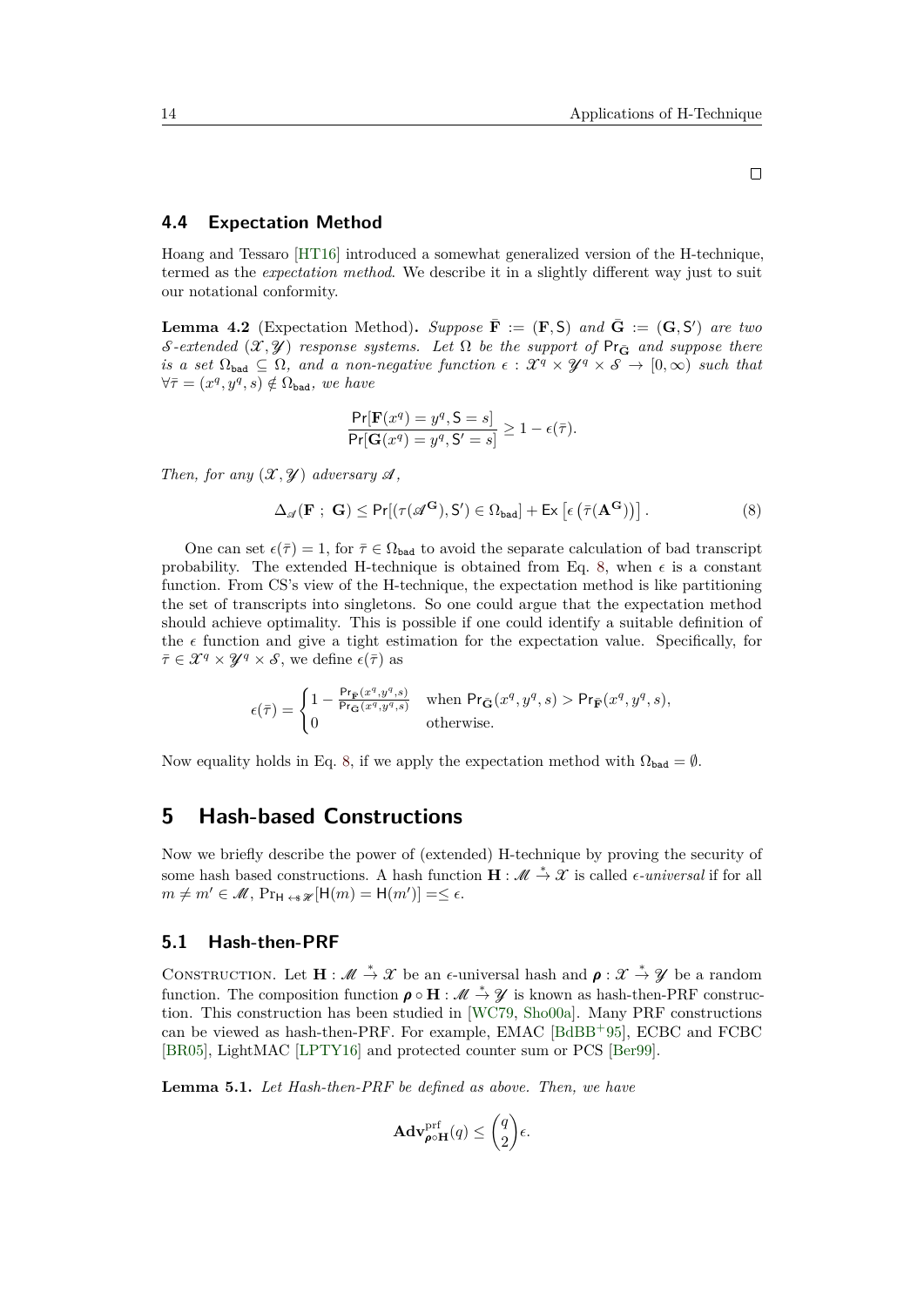

Figure 5.1: The Hash-then-PRF paradigm. The double equal sign path denotes the possibility of large message size.

*Proof.* We recall that all adversaries considered in this paper are deterministic and make no redundant queries (in this case all queries are distinct). The basic idea of the proof is that as long as there is no collision among the hash outputs, the  $\rho$  returns random values and hence the composition function behaves like a random function defined over larger input space  $\mathcal{M}$ . We capture this to prove the lemma formally by using extended H-technique.

EXTENDED SYSTEMS. We denote the composition system  $\mathbf{F} = \boldsymbol{\rho} \circ \mathbf{H}$ . Let  $\boldsymbol{\rho}'$  be a random function from the message space  $\mathcal M$  to  $\mathcal Y$ . We denote the size of the set  $\mathcal Y$  as *N*. Let  $\mathcal X$ be the key space of the hash function. We define  $\mathcal{H}\text{-extended random system}$ . In the ideal system  $\rho'$ , we simply adjoin a hash key  $H \leftarrow \mathcal{H}$  chosen independent of  $\rho$ . Let  $\bar{\rho}' = (\rho, H)$ be the extended system. In case of  $\mathbf{F}$ , we simply release the hash key  $H'$ . We denote the extended system  $\mathbf{F} = (\mathbf{F}, \mathbf{H}).$ 

BAD TRANSCRIPTS AND ITS ANALYSIS. Let  $\tau = (m^q, y^q, h)$  denote a transcript where  $m^q \in \mathcal{M}^{(q)}$ ,  $y^q \in \mathcal{Y}^q$ , and  $h \in \mathcal{H}$ . We define  $x^q = h(m^q) := \mathbf{H}(h, m^q)$  (i.e. *h* is the key of **H**). As mentioned above, we say that a transcript is bad if

there exists distinct  $i, j \in [q]$ , such that  $x_i = x_j$ .

We bound the probability of this event by  $\binom{q}{2}\epsilon$ , as the hash function is  $\epsilon$ -universal and there are at most  $\binom{q}{2}$   $(i, j)$  pairs. All other transcripts are considered to be good.

GOOD TRANSCRIPT ANALYSIS. Fix a good transcript  $\tau = (m^q, y^q, h)$ . In the ideal world, we have

$$
\Pr[\pmb{\rho}'(m^q) = y^q, \mathsf{H}' = h] = \frac{1}{|\mathcal{H}|} \times \frac{1}{N^q}.
$$

In the real world, we have

$$
\Pr[\mathbf{F}(m^q) = y^q, \mathbf{H} = h] = \frac{1}{|\mathcal{H}|} \times \Pr[\mathbf{F}(m^q) = y^q | \mathbf{H} = h]
$$

$$
= \frac{1}{|\mathcal{H}|} \times \Pr[\boldsymbol{\rho}(x^q) = y^q]
$$

$$
= \frac{1}{|\mathcal{H}|} \times \frac{1}{N^q}
$$

$$
= \Pr[\boldsymbol{\rho}'(m^q) = y^q, \mathbf{H} = h].
$$

The result follows by using extended H-technique.

### **5.2 Hash-then-TBC**

CONSTRUCTION. Let  $\mathbf{H} := (\mathbf{H}_1, \mathbf{H}_2) : \mathcal{M} \stackrel{*}{\to} \mathcal{T} \times \mathcal{X}$  be an  $\epsilon$ -universal hash such that  $\mathbf{H}_1$ is  $\epsilon_1$ -universal hash. Let  $\tilde{\pi}$  be a tweakable random permutation on X with tweak space  $\mathcal{T}$ . We define the composition function  $\mathbf{F} = \tilde{\boldsymbol{\pi}} \circ \mathbf{H}$  as Hash-then-TBC.

A special instantiation (in which  $H_1$  and  $H_2$  are assumed to be independent) of the above construction is first considered in [\[CLS17\]](#page-37-6). Later, the analysis of the above

 $\Box$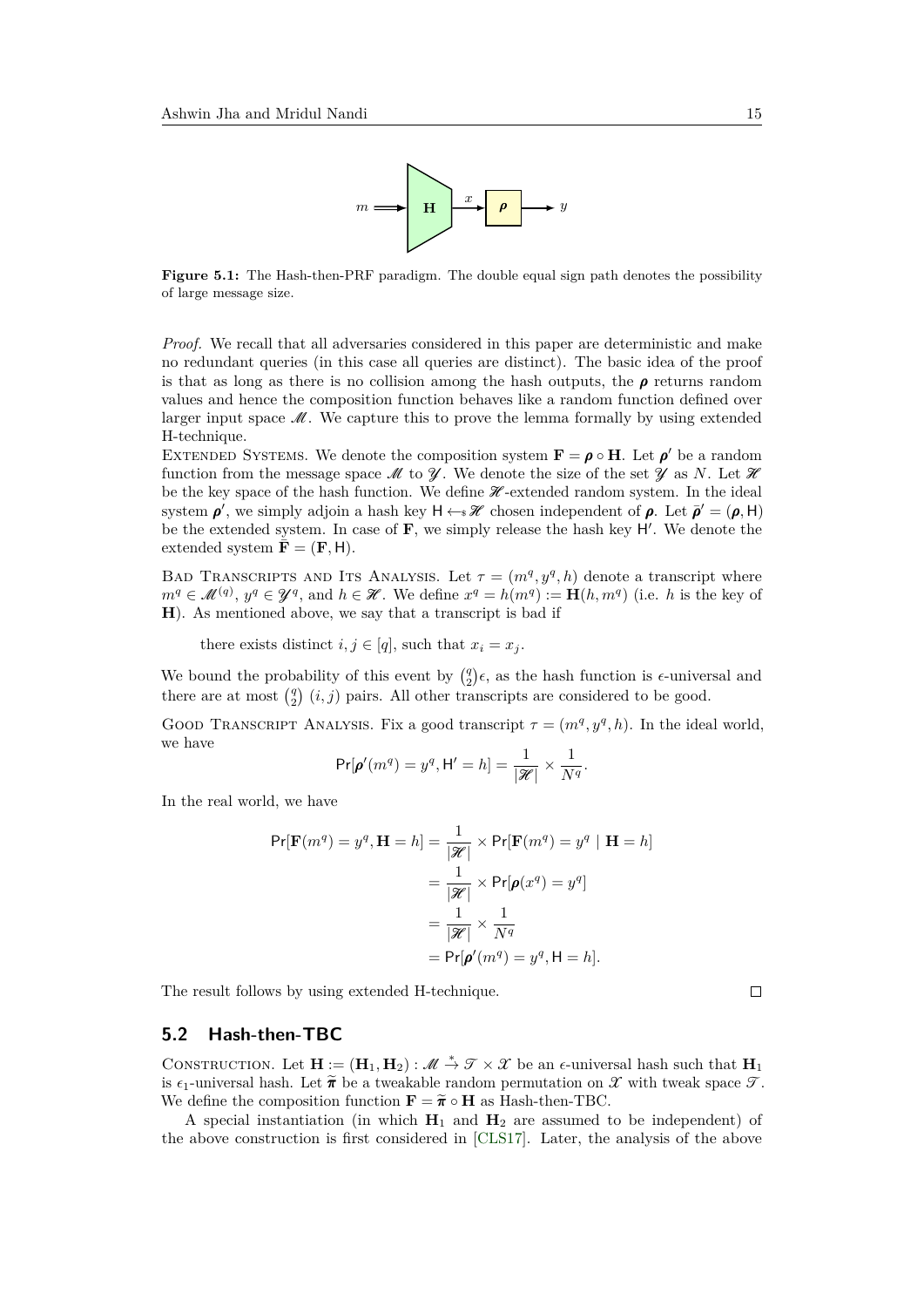

**Figure 5.2:** The Hash-then-TPRP paradigm. The double equal sign path denotes the possibility of large message size.

construction has been done [\[LN17\]](#page-40-7). In the same paper, the composition is used to define a MAC, called ZMAC+. Note that a tweakable random permutation is a PRF with maximum advantage about  $q^2/2N$  where N is the size of the set  $\mathcal X$  (this is similar to the well know result of PRP-PRF switching lemma [\[BR06\]](#page-36-0)). So, one can apply the previous result for this construction. However, the construction can be shown to have better PRF advantage. Let us denote the size of  $\mathcal T$  and  $\mathcal X$  by  $T$  and  $N$ , respectively. Let  $\rho$  be an ideal candidate, i.e. a random function from  $\mathcal M$  to  $\mathcal X$ .

In the previous construction we avoid the collision among hash outputs since the hash outputs are fed to random function. In this case, the hash output is fed to tweakable random permutation (as an input as well as a tweak). Hence, we need to avoid simultaneous collisions on the tweak and output as well as the tweak and input of  $\tilde{\pi}$ . The following lemma was proved in [\[LN17\]](#page-40-7) using H-technique. We first tackle this problem without extending the random system which would require a bit more effort and then show how the extended H-technique as well as expectation method can help to bound the advantage very easily.

**Lemma 5.2.** *Let Hash-then-TBC be defined as above. Then we have*

$$
\mathbf{Adv}_{\widetilde{\pi}\circ\mathbf{H}}^{\text{prf}}(q) \leq {q \choose 2} \epsilon + {q \choose 2} \frac{\epsilon_1}{N}.
$$

#### **5.2.1 A. Proof without releasing the internal values**

Let  $\tau = (m^q, y^q)$  be the transcript at hand. Let  $C := C(y^q)$  be the number of colliding pairs in the output tuple  $y^q$ . More formally,

$$
C = |\{(i, j) : i < j, y_i = y_j\}|.
$$

When  $Y_1, \ldots, Y_q \leftarrow \mathcal{X}^q$ , we write the random variable  $C(Y^q)$  as C.

GOOD HASH KEY. Let  $\mathcal{H}$  be the key space of the hash function. We define a subset  $\mathcal{H}_{\text{good}} \subseteq \mathcal{H}$  as the set of all  $h \in \mathcal{H}$  so that there is

- 1. no collision among  $(t_1, x_1), \ldots, (t_a, x_a)$  and
- 2. no collision among  $(t_1, y_1), \ldots, (t_a, y_a)$ .

where  $h(m^q) = (t^q, x^q)$ .

Clearly, for a good hash key  $h$ ,  $(t^q, x^q, y^q)$  is tweakable permutation compatible and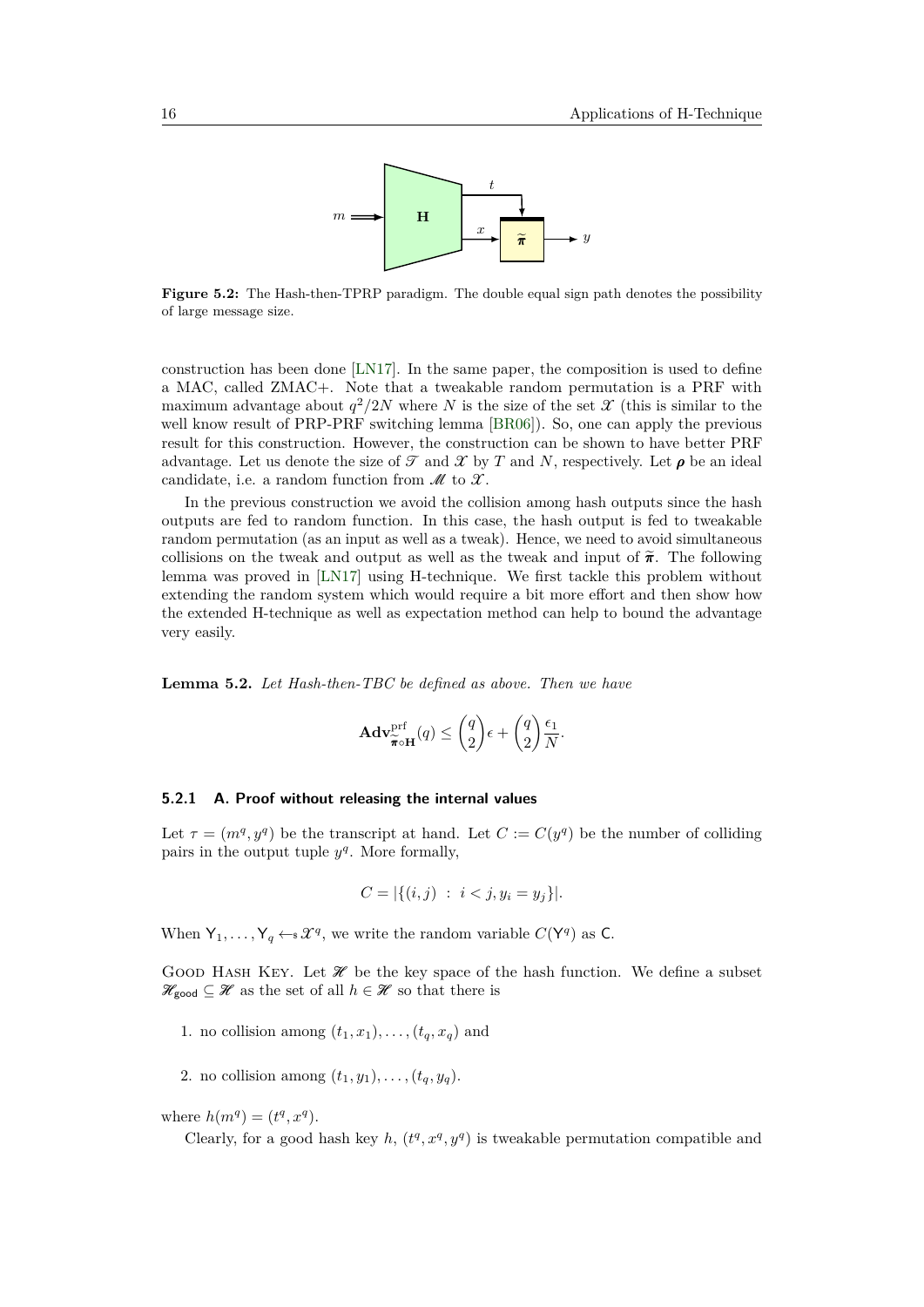$Pr[\tilde{\pi}(t^q, x^q) = y^q] \ge N^{-q}$ . In the following, for any *h*, we denote  $h(m^q) = (t^q, x^q)$ .

$$
\Pr[\mathbf{F}(m^{q}) = y^{q}] \ge \sum_{h \in \mathcal{H}_{\text{good}}} \Pr[\mathbf{H} = h, \ \widetilde{\pi}(\mathbf{H}(m^{q})) = y^{q}]
$$
  
\n
$$
= \sum_{h \in \mathcal{H}_{\text{good}}} \Pr[\mathbf{H} = h, \ \widetilde{\pi}(t^{q}, x^{q}) = y^{q}]
$$
  
\n
$$
= \sum_{h \in \mathcal{H}_{\text{good}}} \Pr[\mathbf{H} = h] \times \Pr[\widetilde{\pi}(t^{q}, x^{q}) = y^{q}]
$$
  
\n
$$
\ge \sum_{h \in \mathcal{H}_{\text{good}}} \Pr[\mathbf{H} = h] \times N^{-q}
$$
  
\n
$$
= (1 - \Pr[\mathbf{H} \notin \mathcal{H}_{\text{good}}]) \times N^{-q}
$$
  
\n
$$
\ge \left(1 - \binom{q}{2} \cdot \epsilon - C \cdot \epsilon_{1}\right) \times N^{-q}
$$
  
\n(9)

The last inequality follows from the union bound. A bad hash key can arise due to either collision on tweak-input pairs (which happens with probability at most  $q_2(\cdot \epsilon)$  or collision on tweak-output pairs. As there are  $C$  pairs at which  $y_i$  values collide, we must have collision of tweak values among these *C* pairs. Hence the probability of having a tweak-output collision is at most  $C \cdot \epsilon_1$ . This justifies the last inequality. Now, the ratio

<span id="page-16-0"></span>
$$
\frac{\Pr[\mathbf{F}(M^q) = y^q]}{\Pr[\pmb{\rho}'(M^q) = y^q]} \ge 1 - \binom{q}{2} \cdot \epsilon - C \cdot \epsilon_1.
$$

To obtain a bound, we have to get a good upper bound for  $C(y^q)$  for all  $y^q$ . At this point, we have two options to bound the value of  $C(y^q)$ .

**(1) Standard H-Technique:** In this case we can use Markov's inequality to bound  $C = C(Y^q)$  to a moderate value where  $Y^q$  is a *q*-tuple independent uniform random variable (responses of  $\rho$ ). We can write  $C = \sum_{i < j} I_{i,j}$  where  $I_{i,j}$  is the binary random variable which takes value 1 if  $Y_i \neq Y_j$ . So,

$$
\mathsf{Ex}(\mathsf{C}) = \frac{q(q-1)}{2N}.
$$

BAD TRANSCRIPTS AND ITS ANALYSIS. Let  $\alpha$  be a threshold parameter (which would be determined soon). We call a transcript  $(m<sup>q</sup>, y<sup>q</sup>)$  *bad* if the number of collision pairs of  $y<sub>i</sub>$ values is more than  $\alpha$ . Using Markov's inequality we get

<span id="page-16-1"></span>
$$
\Pr[\tau(\mathscr{A}^{\rho}) \in \Omega_{\text{bad}}] = \Pr[\mathsf{C} \ge \alpha] \le \mathbb{E}[\mathsf{C}]/\alpha = \binom{q}{2} \cdot \frac{1}{\alpha N} \tag{10}
$$

for any adversary  $\mathscr A$ .

ANALYSIS OF GOOD TRANSCRIPTS. Now, fix any good transcript  $\tau = (m^q, y^q)$ . Using  $\alpha$ as an upper bound for  $C(y^q)$  in Eq. [9,](#page-16-0) we get

$$
\frac{\Pr[\mathbf{F}(M^q) = y^q]}{\Pr[\boldsymbol{\rho}'(M^q) = y^q]} \ge 1 - \binom{q}{2} \cdot \epsilon - \alpha \cdot \epsilon_1.
$$

Finally, using the bad transcript probability of Eq. [10](#page-16-1) and the standard H-technique, we get

$$
\mathbf{Adv}_{\widetilde{\pi}\circ\mathbf{H}}^{\text{prf}} \leq \begin{pmatrix} q \\ 2 \end{pmatrix} \cdot \frac{1}{\alpha N} + \begin{pmatrix} q \\ 2 \end{pmatrix} \cdot \epsilon + \alpha \cdot \epsilon_1. \tag{11}
$$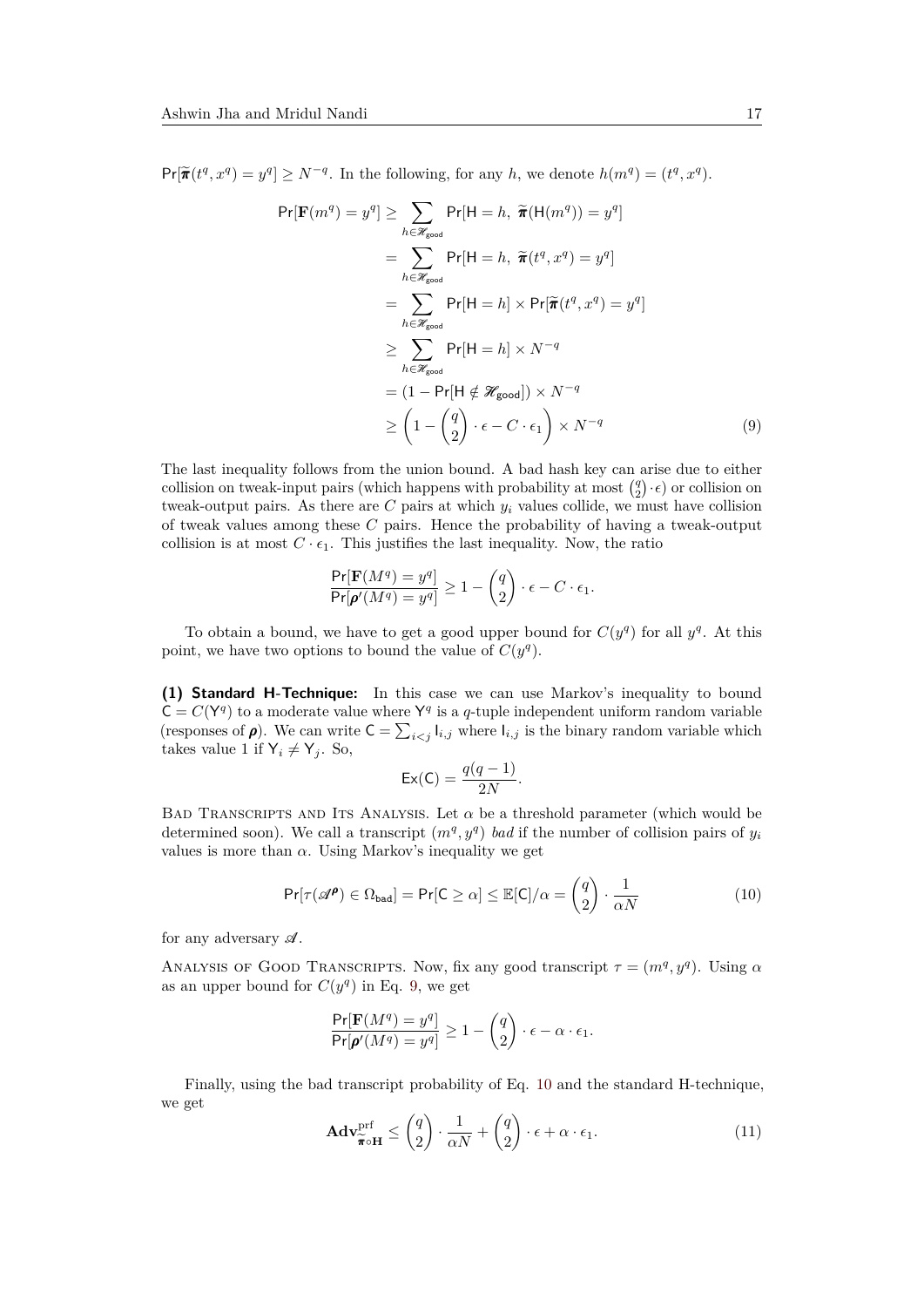By equating the two terms  $\left(\frac{q}{2}\right) \cdot \frac{1}{\alpha N}$  and  $\alpha \cdot \epsilon_1$ , we set  $\alpha = \frac{q}{\sqrt{N\epsilon_1}}$ . With this choice of  $\alpha$ , the PRF advantage is bounded as

$$
\mathbf{Adv}_{\widetilde{\boldsymbol{\pi}}\circ\mathbf{H}}^{\text{prf}} \leq \binom{q}{2}\cdot\epsilon + 2q\sqrt{\epsilon_1/N}.
$$

**(2) Expectation Method:** For small messages, there are universal hash function with  $\epsilon \approx 1/NT$  and  $\epsilon_1 \approx 1/T$ . In this case, the standard H-technique bounds the prf advantage  $\epsilon \approx 1/N$  and  $\epsilon_1 \approx 1/T$ . In this case, the standard H-technique bounds the pri-advantage<br>to  $O(q^2/NT) + O(q/\sqrt{NT})$ . Clearly, the dominating term is  $O(q/\sqrt{NT})$ . Instead of a crude estimation of C, if we apply the expectation method (which needs to work with expected value of C instead of an upper bound), we can get rid of the dominating term *O*(*q/*<sup>√</sup> *NT*).

We define  $\epsilon : \mathcal{M}^q \times \mathcal{X}^q \to [0, \infty)$  by the mapping

$$
\epsilon(\tau) = \binom{q}{2} \epsilon + \mathsf{C} \cdot \epsilon_1.
$$

Clearly  $\epsilon$  is non-negative and the ratio of real to ideal interpolation probabilities is at least  $1 - \epsilon(\tau)$  (using Eq. [9\)](#page-16-0). Thus we can use Lemma [4.2](#page-13-2) to get

$$
\mathbf{Adv}_{\widetilde{\pi}\circ\mathbf{H}}^{\text{prf}}(q) \leq \mathsf{Ex}[\epsilon(\tau)] = \binom{q}{2} \epsilon + \binom{q}{2} \frac{\epsilon_1}{N}.\tag{12}
$$

#### **5.2.2 B. Proof by releasing the internal values**

Now we show that extended H-technique can also help to bound this construction very easily.

EXTENDED SYSTEMS. Let  $\mathcal{H}$  be the key space of the hash function. We define  $\mathcal{H}$ -extended random system. In the ideal system  $\rho$ , we simply adjoin a hash key  $H \leftarrow \mathcal{H}$  chosen independent of  $\rho$ . Let  $\bar{\rho} = (\rho, H)$  be the extended system. In case of **F** based on the hash key H' and tweakable random permutation  $\tilde{\pi}$ , we release the hash key H'. We denote the extended system  $\tilde{\mathbf{F}} = (\mathbf{F} \ \mathbf{H}')$ extended system  $\bar{\mathbf{F}} = (\mathbf{F}, \mathbf{H}')$ .

BAD TRANSCRIPTS AND ITS ANALYSIS. Given any hash key *h*, we define  $h(m^q) = (t^q, x^q)$ . We say that an extended transcript  $(m<sup>q</sup>, y<sup>q</sup>, h)$  is bad if either

- 1. there is a collision among  $(t^q, x^q)$  or
- 2. there is a collision among  $(t^q, y^q)$ .

In the extended ideal world, an adversary can realize a bad transcript with probability at most  $\binom{q}{2} \cdot (\epsilon + \epsilon_1/N)$ . The probability that there is a collision among  $(t^q, x^q)$  is at most  $q$ <sup>2</sup>)  $\cdot$  *c*. The probability that there is a collision among  $(t^q, y^q)$  is at most  $\left(\frac{q}{2}\right) \frac{\epsilon_1}{N}$  (a pair of *y* values will collide with probability 1*/N* whereas a pair of *t* values will collide with probability at most  $\epsilon_1$  and these events are independent).

ANALYSIS OF A GOOD TRANSCRIPT. Now we fix a good transcript  $\tau = (m^q, y^q, h)$ . For the ideal system we have,

$$
\Pr[\bar{\pmb{\rho}}(m^q) = (y^q, h)] = \frac{1}{|\mathcal{H}|} \times \frac{1}{N^q},
$$

and for the real system we have,

$$
\Pr[\bar{\mathbf{F}}(m^q) = (y^q, h)] = \Pr[\mathsf{H} = h] \times \Pr[\widetilde{\pi}(t^q, x^q) = y^q] \ge \frac{1}{|\mathcal{H}|} \times \frac{1}{N^q}.
$$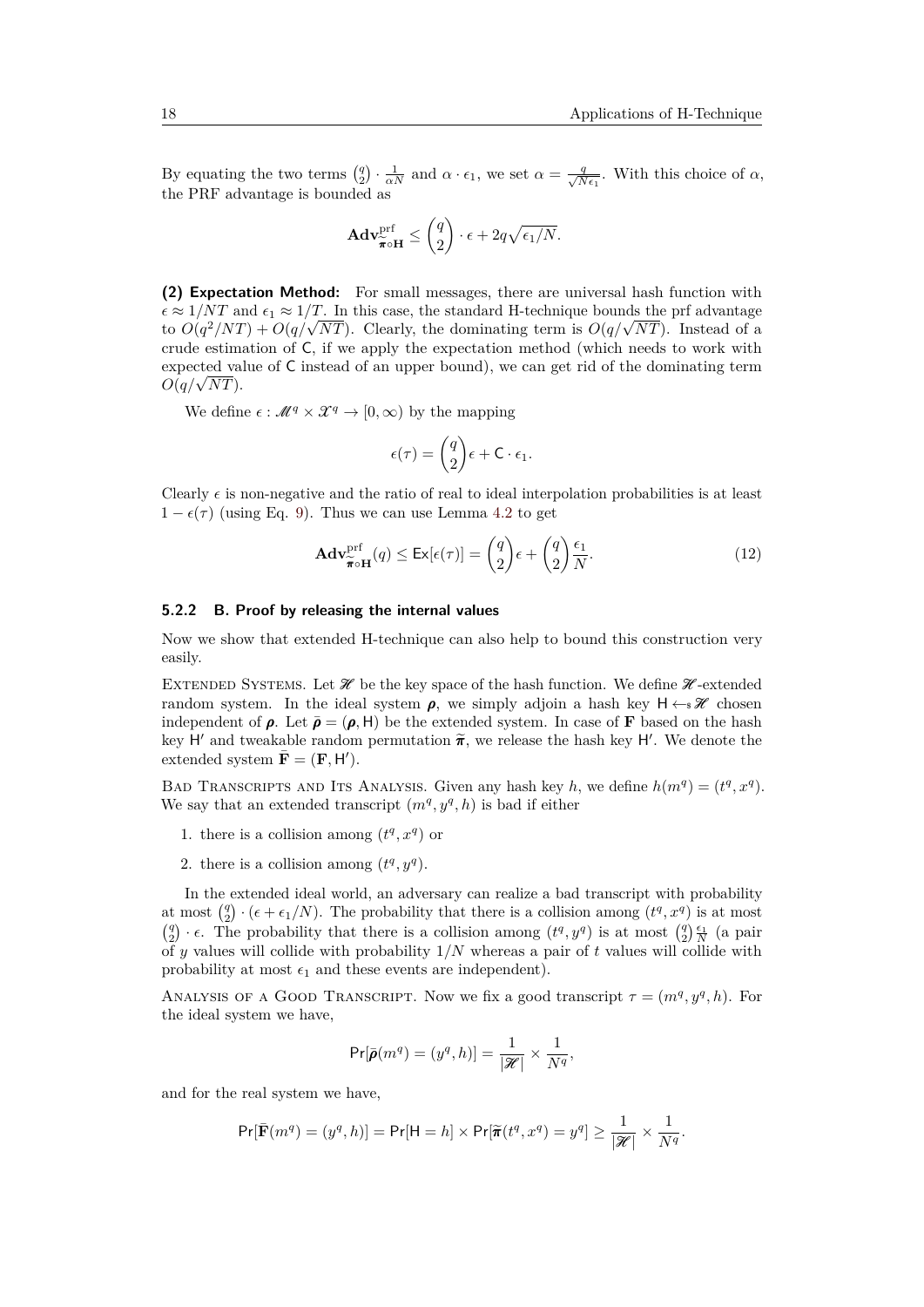Note that we have applied Eq. [4](#page-10-1) for the real system as the transcript is tweakable permutation consistent and it is non-redundant. Hence the extended H-technique of Lemma [4.1](#page-12-0) gives,

$$
\mathbf{Adv}_{\widetilde{\pi}\circ\mathbf{H}}^{\text{prf}}(q) \leq {q \choose 2} \cdot (\epsilon + \epsilon_1/N). \tag{13}
$$

*Remark* 1*.* The XTX [\[MI15\]](#page-41-9) and HaT [\[CLS17\]](#page-37-6) constructions are quite similar to HtTBC [\[LN17\]](#page-40-7). Consequently we get similar proofs for these constructions.

#### **5.3 An extension of Naor-Reingold**

The basic version of **ENR** [\[Min09\]](#page-41-6) is a 2*n*-bit permutation based on an  $(n, n)$ -TBC and an *n*-bit AXU hash function, essentially adapting the Naor-Reingold [\[NR97\]](#page-42-11) simplification of 4-round Feistel structure. Here, we describe a version which generalizes ENR based on  $(t, n)$ -TBC (for  $t \leq n$ ) as well as LDT[\[CLMP17\]](#page-37-5) in which the hash function is not present (can also be viewed as an identity function).



**Figure 5.3:** The NR<sup>\*</sup> paradigm. The double equal sign path denotes  $(n + t)$ -bit message and ciphertext.

CONSTRUCTION. Let  $\mathcal{M} = \mathbb{F}_{2^t} \times \mathbb{F}_{2^n}$ . Suppose  $\mathbf{H} := (\mathbf{H}_1, \mathbf{H}_2) : \mathcal{M} \stackrel{*}{\to} \mathbb{F}_{2^t} \times \mathbb{F}_{2^n}$  is an invertible keyed function such that **H**<sub>1</sub> is an  $\epsilon$ -universal hash function. Suppose  $\tilde{\pi}_1$  and  $\tilde{\pi}_2$ are two independently sampled tweakable random permutations on  $\mathbb{F}_{2^n}$  with tweak space  $\mathbb{F}_{2^t}$ . We define  $\mathsf{NR}^* : \mathbb{F}_{2^n} \times \mathbb{F}_{2^t} \stackrel{*}{\to} \mathbb{F}_{2^n} \times \mathbb{F}_{2^t}$  as follows:

- Input: *m* ∈ M.
	- 1.  $(v, u) = \mathbf{H}(h, m)$ .
	- 2.  $x||y = \tilde{\pi}_1(v, u)$ , where  $x \in \mathbb{F}_{2^t}$  and  $y \in \mathbb{F}_{2^{n-t}}$ .
	- 3.  $z = \widetilde{\pi}_2(x, y||v)$ .
	- 4.  $c = \mathbf{H}^{-1}(h, x||z)$ .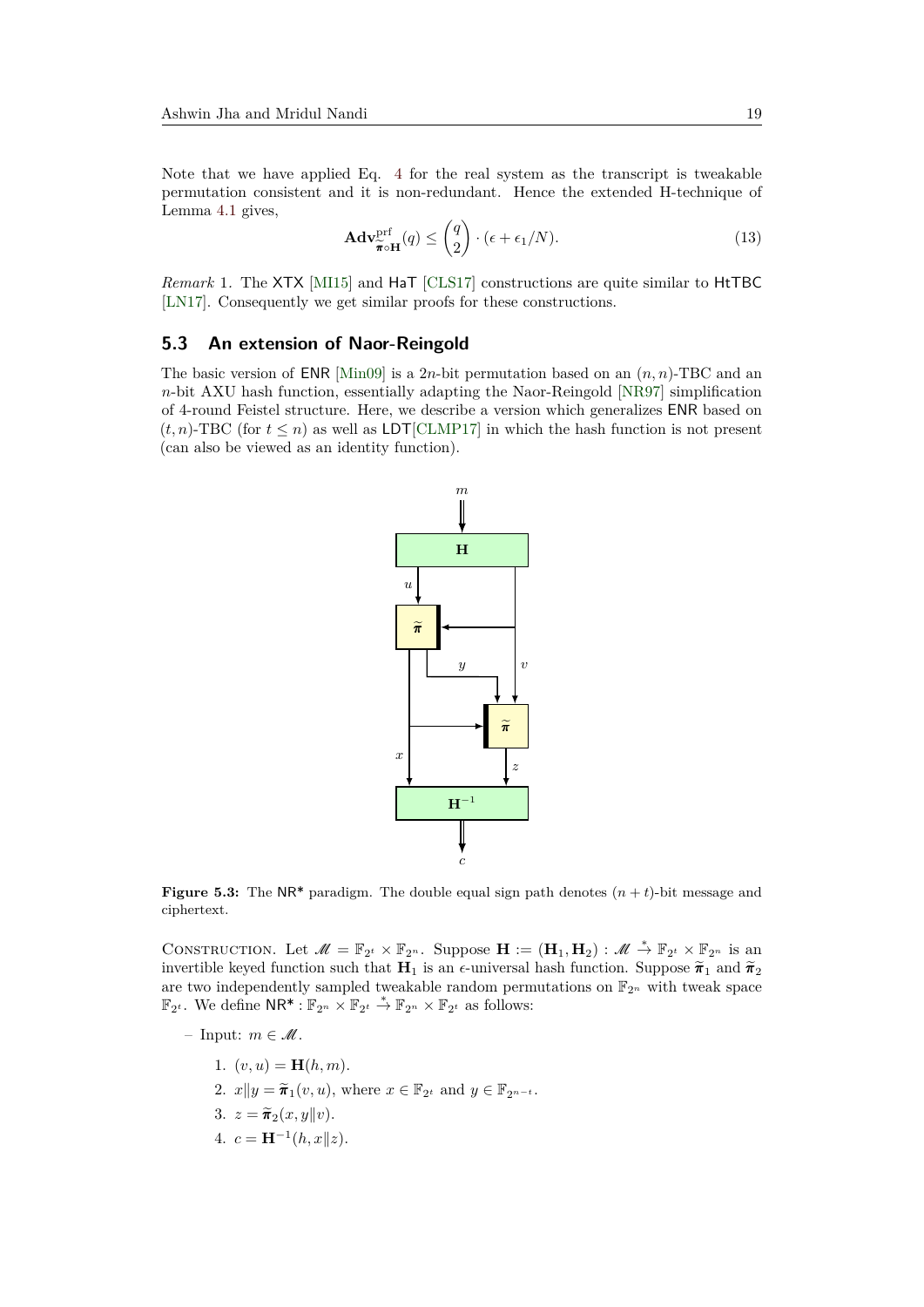5. return  $c := \mathsf{NR}^*(m)$ .

Let **F** be the response system corresponding to  $NR^*$  and  $\Pi$  be the system corresponding to a random permutation over  $\mathbb{F}_{2^n} \times \mathbb{F}_{2^t}$ . It is easy to see that **F** is an invertible response system.

**Lemma 5.3.**

$$
\mathbf{Adv}_{\mathsf{NR}^*}^{\mathrm{sprp}}(q)\leq \frac{\binom{q}{2}}{2^n}\left(\epsilon+\frac{1}{2^t}\right).
$$

*Proof.* We apply extended H-technique and so we define the additional random variables released after the interaction.

EXTENDED SYSTEMS. Suppose  $(\delta^q, m^q, c^q)$  is the forward only transcript (before we extend). Now, we define  $(\mathscr{H} \times \mathbb{F}_{2^{n-t}}^q)$ -extended random system. In the ideal system  $\Pi$ , we simply adjoin a hash key  $H \leftarrow \mathscr{H}$  and  $Y_1, \ldots, Y_q \leftarrow \mathbb{F}_{2^{n-t}}$ , chosen independent of  $\Pi$ . Let  $\bar{\mathbf{H}}^{\pm} = (\mathbf{\Pi}^{\pm}, \mathbf{H}, \mathbf{Y}^q)$  be the extended ideal system.

In case of  $\mathbf{F}^{\pm}$  based on the hash key H and tweakable random permutation  $\tilde{\pi}_1, \tilde{\pi}_2$ , we release the hash key H and all *q* internal values  $Y_1, \ldots, Y_q$  where  $Y_i$  is the value of *y* in step-2 while computing  $\mathbf{F}(m_i)$ . We denote the extended system  $\overline{\mathbf{F}^{\pm}} = (\mathbf{F}^{\pm}, \mathsf{H}, \mathsf{Y}^q)$ .

ANALYSIS OF BAD TRANSCRIPTS. Let  $\tau = (\delta^q, m^q, c^q, h, y^q)$  be a transcript. We define  $h(m^q) = (v^q, u^q)$  and  $h(c^q) = (x^q, z^q)$ . We say that an extended transcript *τ* is bad if there is a collision among  $v_1||x_1||y_1, v_2||x_2||y_2, \ldots, v_q||y_q||x_q$  values.<sup>[3](#page-19-0)</sup> Now we calculate the probability that the extended transcript  $\bar{\tau}(\mathscr{A}^{\Pi^{\pm}})$  is bad for any adversary  $\mathscr A$  making q queries. Let  $[q]_e$  and  $[q]_d$  denote the set of all forward and backward query indices. Let us denote the random variables corresponding to *m, c, x, y* and *v* values in the ideal world as M*,* C*,* X*,* Y and V respectively.

Now, the bad event means that there is  $i < j$  such that  $X_i = X_j, Y_i = Y_j, V_i = V_j$ . We have  $Pr[Y_i = Y_j] = 2^{t-n}$ . Moreover, Y<sub>i</sub>'s are chosen independent of  $(\Pi, H)$  and hence independent of X and V values. So, it is sufficient to bound  $Pr[X_i = X_j, V_i = V_j]$  for some *i < j*.

**Claim**.

$$
\Pr[X_i = X_j, V_i = V_j] \le \frac{\epsilon}{2^t}.
$$

We prove the claim when  $j \in [q]_e$ . A similar proof is applied for  $j \in [q]_d$ . As  $j \in [q]_e$ ,  $V_j$  depends on  $C_j$  and the hash key H of **H**. We first condition on all query responses  $M^{j-1} = m^{j-1}, C^{j-1} = c^{j-1}$  up to  $j-1$  queries. Note that up to  $j-1$  queries, the queries can be both encryption or decryption. So,  $M^{j-1}$ ,  $C^{j-1}$  is simply the forward only reordering of the query and responses. Once we condition on it and  $j \in [q]_e$ , the value of  $M_j$  is fixed (say  $m_j$ ) and  $C_j \leftarrow \mathcal{M} \setminus \{c_1, \ldots, c_{j-1}\}$ . Let us write the conditional event  $M^{j-1} = m^{j-1}, C^{j-1} = c^{j-1}$  as E and the set of all *h* for which  $H_1(h, m_i) = H_1(h, m_j)$ 

<span id="page-19-0"></span><sup>3</sup>Observe that the bad event is quite similar to the one arising in Hash-then-TBC analysis. In fact in most of the TBC based constructions the sole bad event is of this particular type (avoiding tweak-input and tweak-output collisions).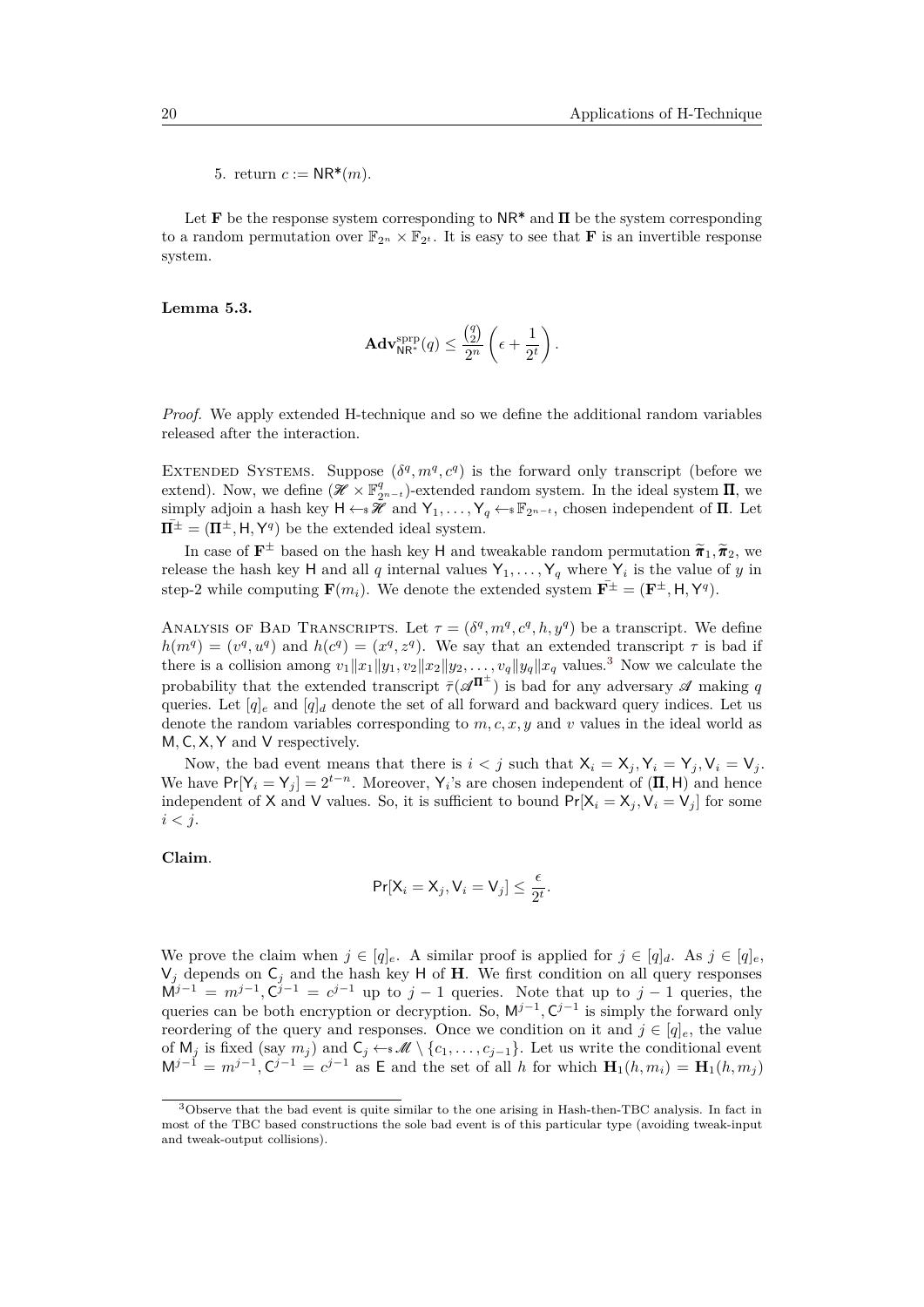holds as  $\mathcal{H}'$ . So,

$$
\Pr[X_i = X_j, V_i = V_j \mid E] = \Pr[\mathbf{H}_1(\mathsf{H}, m_i) = \mathbf{H}_1(\mathsf{H}, m_j), \ \mathbf{H}_1(\mathsf{H}, c_i) = \mathbf{H}_1(\mathsf{H}, C_j) \mid E]
$$
  
\n
$$
= \sum_{h \in \mathcal{H}'} \Pr[\mathsf{H} = h, \ \mathbf{H}_1(h, c_i) = \mathbf{H}_1(h, C_j) \mid E]
$$
  
\n
$$
= \sum_{h \in \mathcal{H}'} \Pr[\mathsf{H} = h] \times \Pr[\mathbf{H}_1(h, c_i) = \mathbf{H}_1(h, C_j) \mid E]
$$
  
\n
$$
\leq \sum_{h \in \mathcal{H}'} \Pr[\mathsf{H} = h] \times \frac{1}{2^t}
$$

To justify the last inequality, we first note that  $\mathbf{H}(h, \cdot)$  is an invertible function and so the conditional distribution of  $\mathbf{H}(h, \mathsf{C}_j)$  is uniformly distributed over a set of size  $2^{n+t} - (j-1)$ . Hence,  $Pr[\mathbf{H}_1(h, c_i) = \mathbf{H}_1(h, c_j) \mid E] \le \frac{2^{n}}{2^{n+t} - (j-1)} \le \frac{1}{2^t}$ . To complete the proof of the claim we sum over all such event E (i.e. varying  $m^{j-1}$  and  $c^{j-1}$ ) after multiplying the probability of E.

So for any  $i < j$ ,  $Pr[X_i = X_j, V_i = V_j, Y_i = Y_j] \le \frac{\epsilon}{2^n}$ . This proves that

<span id="page-20-0"></span>
$$
\Pr[\bar{\tau}(\mathscr{A}^{\Pi^{\pm}}) \text{ is bad}] \le \frac{q(q-1)\epsilon}{2^{n+1}}.\tag{14}
$$

ANALYSIS OF A GOOD TRANSCRIPT. We fix a good transcript  $\tau = (\delta^q, m^q, c^q, h, y^q)$  and let  $h(m^q) = (v^q, u^q)$  and  $h(c^q) = (x^q, z^q)$ . By definition of good transcript,  $(v^q, u^q, x^q || y^q)$ and  $(x^q, y^q || v^q, z^q)$  is tweakable permutation compatible which is also non-redundant. So,

$$
\Pr[\mathbf{F}(m^q) = c^q, \mathbf{H} = h, \mathbf{Y}'^q = y^q] = \Pr[\tilde{\pi}_1(v^q, u^q) = x^q || y^q] \times \Pr[\tilde{\pi}_2(x^q, y^q || v^q) = z^q] \times \Pr[\mathbf{H} = h]
$$

$$
\geq \frac{1}{|\mathcal{H}|} \times \frac{1}{2^{2nq}}.
$$

On the other hand, realizing the transcript by the extended ideal system is

$$
\Pr[\Pi(m^q) = c^q, \mathsf{H} = h, \mathsf{Y}^q = y^q] = \frac{1}{|\mathcal{H}|} \times \frac{1}{(2^{n+t})_q} \times \frac{1}{2^{(n-t)q}} \times \frac{1}{2^{(n-t)q}} \times \frac{1}{2^{(n-t)q}} \times \frac{1}{2^{(n-t)q}}.
$$

So, the ratio

$$
\frac{\Pr[\mathbf{F}(m^q) = c^q, \mathbf{H} = h, \mathbf{Y}'^q = y^q]}{\Pr[\mathbf{H}(m^q) = c^q, \mathbf{H} = h, \mathbf{Y}^q = y^q]} \ge 1 - \frac{\binom{q}{2}}{2^{n+t}}.
$$
\n(15)

Combining Eq. [14](#page-20-0) and Eq. [15](#page-20-1) with Lemma [4.1](#page-12-0) we get,

<span id="page-20-1"></span>
$$
\mathbf{Adv}_{\mathsf{NR}^{\star}}^{\text{srpp}}(q) \le \frac{\binom{q}{2}}{2^n} \left( \epsilon + \frac{1}{2^t} \right).
$$

Based on the security analysis of this generic design we can have simple proofs for ENR [\[Min09,](#page-41-6) [MI11\]](#page-41-7) and LDT [\[CLMP17\]](#page-37-5).

#### **5.3.1 A simple proof for** ENR

The basic version of ENR [\[Min09\]](#page-41-6) can be viewed as a specific instantiation of  $NR^*$  where the hash function is defined as  $(a, b) \mapsto (a, (a \odot K \oplus b))$  for  $K \leftarrow \mathbb{F}_{2^n}$ . Later Minematsu and Iwata gave a simpler definition for ENR for  $t < n$ , called SmallBlock [\[MI11\]](#page-41-7) that just redefines the hash to be  $(a, (a \odot \mathsf{K} \oplus b))_{|t}$ . Now, we have the following corollary.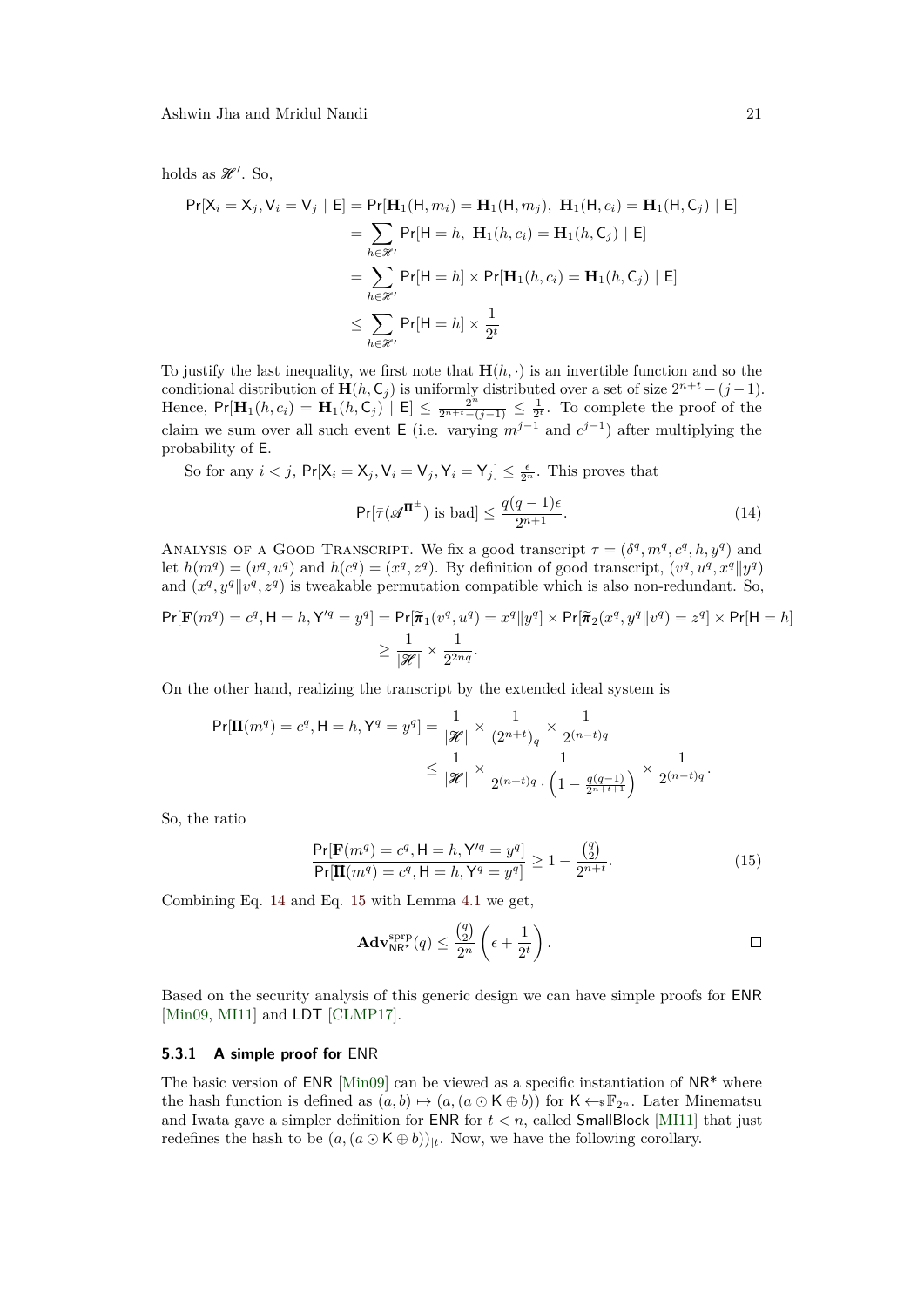**Corollary 2.** *For*  $t \leq n$  *we have* 

$$
\mathbf{Adv}_{\mathsf{ENR}}^{\mathrm{sprp}}(q) \le \frac{q^2}{2^{n+t}}.
$$

#### **5.3.2 A simple proof for** LDT

The two rounds LDT construction by Chen et al. [\[CLMP17\]](#page-37-5) can also be viewed as a specific instantiation of NR\* where the hash function is defined to be the identity function. This immediately gives the following corollary on the SPRP advantage of LDT.

**Corollary 3.**

$$
\mathbf{Adv}_{\mathsf{LDT}}^{\text{sprp}}(q) \le \frac{q^2}{2^n}.
$$

# <span id="page-21-0"></span>**6 Feistel structure based schemes**

A (keyed) bijective function Ψ based on internal primitive *ψ* is said to be *inverse-free* if and only if the computation of  $\Psi^{-1}$  does not require the execution of  $\psi^{-1}$ . Feistel structure has this property.

# **6.1 3-round Luby-Rackoff**

CONSTRUCTION. Suppose  $\psi$  is a random function over  $\{0,1\}^n$  and  $\Psi$  is round function defined by the mapping

$$
(a,b)\stackrel{\Psi}{\mapsto}(b,a\oplus\pmb{\psi}(b)).
$$

Suppose  $\Psi_i$  denotes the round function based on random function  $\psi_i$ . The well-known 3-round Luby-Rackoff [\[LR85\]](#page-40-0) scheme, denoted LR3, is defined as  $\Psi_3 \circ \Psi_2 \circ \Psi_1$ .



**Figure 6.1:** The 3-round Luby-Rackoff or LR3 construction.

LR3 is a well-studied birthday bound pseudorandom permutation. The original proof by Luby and Rackoff [\[LR85\]](#page-40-0) is one of the foundational results in symmetric-key provable security. We now show how a fairly modern tool in symmetric-key provable security can simplify the security analysis as compared to the original proof. We note that a simpler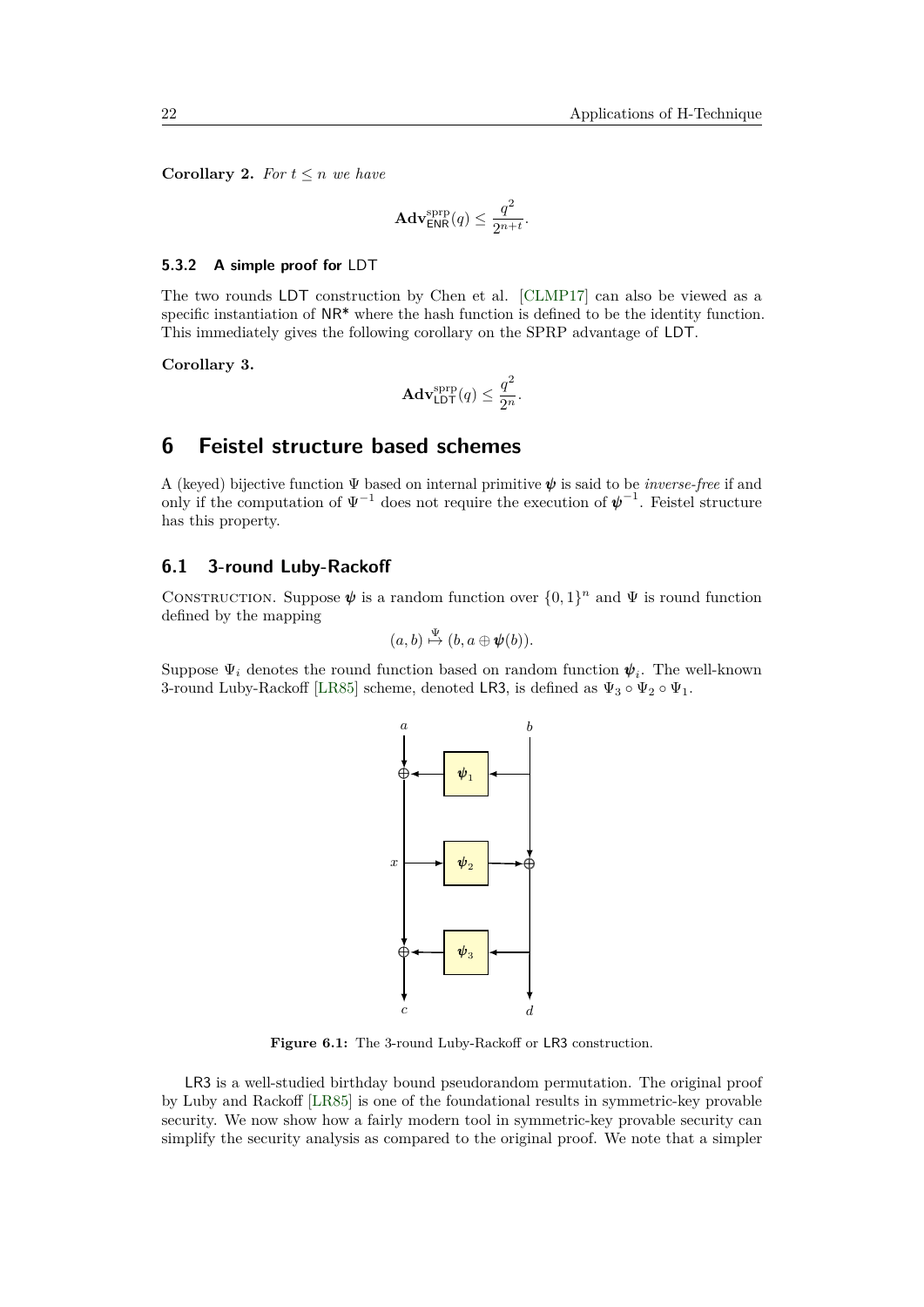proof based on H-technique is already available from Nachef, Patarin and Volte [\[NPV17\]](#page-42-12). Here we provide the proof of LR3 in our language.

**Lemma 6.1.** *For*  $t \leq n$  *we have* 

$$
\mathbf{Adv}_{3\textsf{LR}}^{\textsf{prp}}(q) \le \frac{q^2}{2^n} + \frac{q^2}{2^{2n}}.
$$

*Proof.* We apply the standard H-technique (i.e. no need to extend the system).

ANALYSIS OF BAD TRANSCRIPTS. For input  $(a, b)$  and output  $(c, d)$ , let the 1-round and 2-round outputs be  $(x, b)$  and  $(x, d)$ . Let **F** be the response system corresponding to LR3 and  $\Pi$  be the system corresponding to a random permutation. The transcript random variable  $\tau$  is defined as the tuple  $(A^q, B^q, C^q, D^q)$ . We say that a transcript  $(a^q, b^q, c^q, d^q)$ is bad if  $d^q$  has a colliding pair, i.e for two distinct queries *i* and *j*,  $d_i = d_j$ . So we have,

<span id="page-22-0"></span>
$$
\Pr[\tau(\mathscr{A}^{\Pi}) \text{ is bad }] \le \frac{q(q-1)(2^n-1)}{2(2^{2n}-1)} \le \frac{q^2}{2^{n+1}}.\tag{16}
$$

ANALYSIS OF GOOD TRANSCRIPTS. Fix a good transcript  $(a^q, b^q, c^q, d^q)$ . We say that a function  $f \in$  Func is bad, denoted  $f \in$  Func<sub>bad</sub> if for some distinct  $i, j \in [q], f(b_i) \oplus a_i =$  $f(b_j) \oplus a_j$ , otherwise we say it is good. Clearly for a uniform random *f* the probability of *f* being bad is bounded to at most  $q^2/2^{n+1}$ . Let  $\text{Func}_{\text{good}} = \text{Func} \setminus \text{Func}_{\text{bad}}$ . So we have,

$$
\Pr[\mathbf{F}(a^q, b^q) = (c^q, d^q)] \ge \Pr[\boldsymbol{\psi}_1 \in \mathsf{Func}_{\mathsf{good}}] \times \Pr[\boldsymbol{\psi}_2(x^q) = b^q \oplus d^q, \boldsymbol{\psi}_3(d^q) = x^q \oplus c^q \mid \boldsymbol{\psi}_1]
$$
  
\n
$$
\ge \left(1 - \frac{q^2}{2^{n+1}}\right) \times \frac{1}{2^{2nq}}
$$
  
\n
$$
\ge \left(1 - \frac{q^2}{2^{n+1}} - \frac{q^2}{2^{2n}}\right) \times \frac{1}{(2^{2n})_q}
$$

As  $Pr[\mathbf{\Pi}(a^q, b^q) = (c^q, d^q)] = \frac{1}{(2^{2n})_q}$ , we have

<span id="page-22-1"></span>
$$
\frac{\Pr[\mathbf{F}(a^q, b^q) = (c^q, d^q)]}{\Pr[\mathbf{\Pi}(a^q, b^q) = (c^q, d^q)]} \ge \left(1 - \frac{q^2}{2^n} - \frac{q^2}{2^{2n}}\right). \tag{17}
$$

The result follows from Eq. [16](#page-22-0) and Eq. [17](#page-22-1) using standard H-technique.

 $\Box$ 

*Remark* 2*.* Note that the above proof can be easily converted into a proof with extended transcript. In particular, we release  $X<sup>q</sup>$  values. In case of ideal oracle oracle, it is computed as follows:  $X_i = \psi_1(b_i) \oplus a_i$  for all *i*. We add one more bad event which is a presence of collision among  $X^q$  values. The probability of this new bad event can be easily shown to be at most  $q^2/2^{n+1}$ . For a good transcript the ratio can be similarly shown to be at least  $1 - q^2/2^{2n}$  and hence we get exactly the same bound for the PRP advantage.

One can have an SPRP proof for four-round LR using the extended transcript. The proof is more or less similar with some bad events avoiding all possible collisions among inputs of  $\pmb{\psi}_2$  and  $\pmb{\psi}_3$ .

# **6.2 3-round TBC-based Luby-Rackoff**

In [\[CDMS10\]](#page-36-10), Coron et al. gave an alternative for 3-round Luby-Rackoff using tweakable block cipher, called TLR3, and showed  $O(q/2^n)$ -query security. In this case  $\psi$  is a tweakable random permutation and  $\Psi$  function is defined by the mapping  $(a, b) \stackrel{\Psi}{\mapsto} (b, \psi(b, a))$ . The original work by Coron et al. is mainly focused on the indifferentiability of TLR3 with respect to an ideal cipher. However, their result also implies  $\Omega(2^n)$ -query SPRP security. We present a relatively simple proof for the SPRP security of TLR3.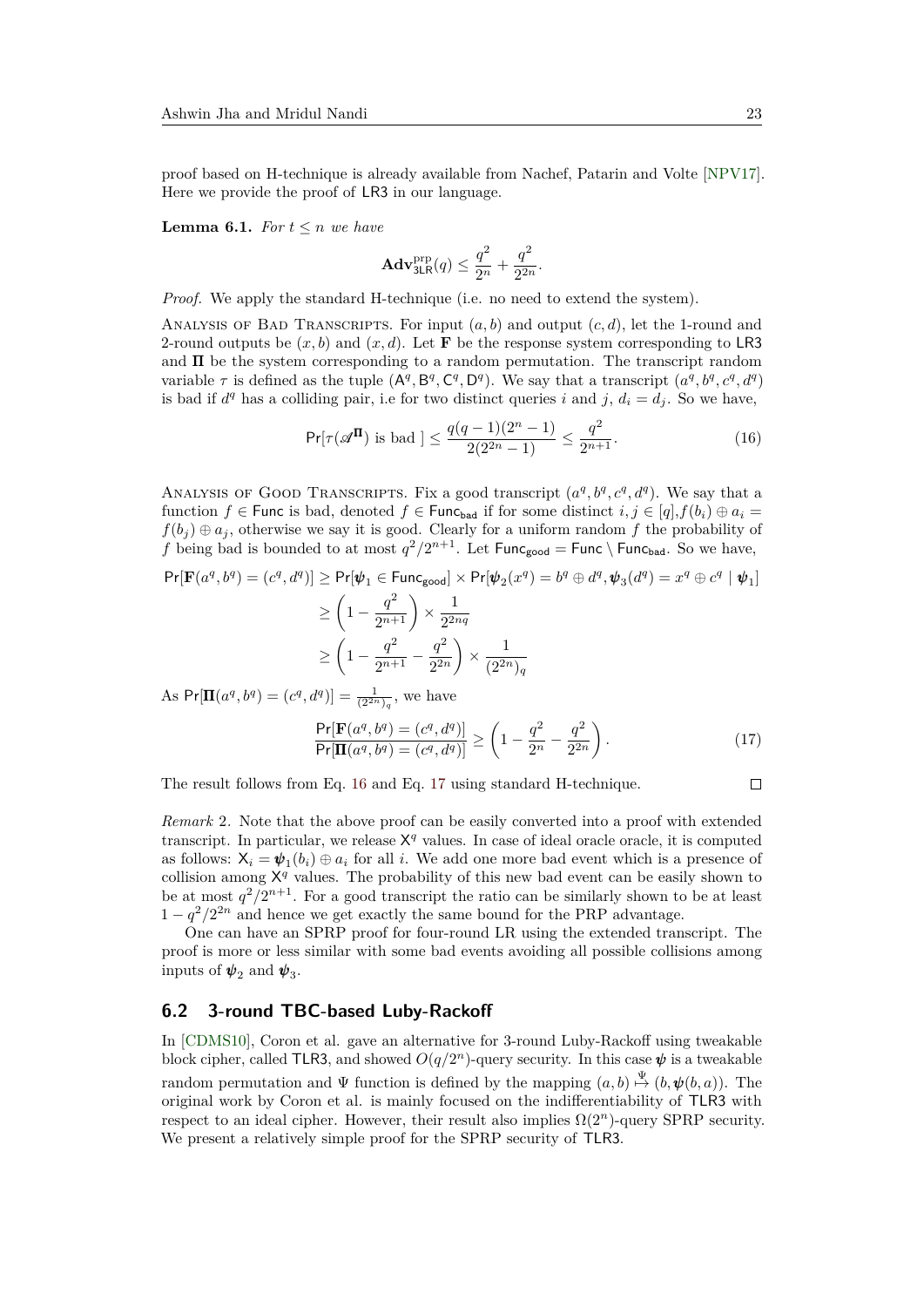<span id="page-23-0"></span>

**Figure 6.2:** The 3-round TPRP-based Luby-Rackoff or TLR3 construction.

**Proposition 6.1.** *For*  $q < 2^{n-1}$  *we have* 

$$
\mathbf{Adv}_{\mathsf{TLR3}}^{\text{sprp}}(q) \le \frac{q^2}{2^{2n-1}}.
$$

*Proof.* We will use the extended H-technique to prove the claimed security. Extended Systems. The variables arising in the following analysis are analogous to the ones given in Figure [6.2.](#page-23-0) Let **F** be the response system corresponding to TLR3 and Π be the system corresponding to a random permutation. The transcript *τ* is defined as the tuple  $(A^q, B^q, C^q, D^q)$ . We define  $\mathbb{F}_{2^n}^q$ -extended response systems by adjoining the internal value  $X<sup>q</sup>$ . In case of **F** this is well-defined from the definition of TLR3.

In the ideal system  $\Pi$ , we sample  $X^q$  as follows:

1. for all  $i \in [q]_e$ ,

$$
\mathsf{X}_{i} \leftarrow_{\mathsf{s}} \{0,1\}^{n} \setminus \{x \in \{0,1\}^{n} : \exists j < i, \mathsf{X}_{j} = x \land \mathsf{B}_{i} = \mathsf{B}_{j}\};
$$

2. for all  $i \in [q]_d$ ,

<span id="page-23-1"></span>
$$
\mathsf{X}_{i} \leftarrow_{\mathsf{s}} \{0,1\}^{n} \setminus \{x \in \{0,1\}^{n} : \exists j < i, \mathsf{X}_{j} = x \land \mathsf{D}_{i} = \mathsf{D}_{j}\};
$$

BAD TRANSCRIPT AND ITS ANALYSIS. We say that an extended transcript  $(a^q, b^q, x^q, c^q, d^q)$ is bad if and only if  $(b^q, a^q, x^q)$ ,  $(x^q, b^q, d^q)$  and  $(d^q, x^q, c^q)$  are not tweakable permutation consistent. Due to the way we sample  $X<sup>q</sup>$  in  $\Pi$ , the necessary and sufficient condition for the inconsistency of  $(\mathsf{B}^q, \mathsf{A}^q, \mathsf{X}^q), (\mathsf{X}^q, \mathsf{B}^q, \mathsf{D}^q),$  and  $(\mathsf{D}^q, \mathsf{X}^q, \mathsf{C}^q)$  is:  $i < j \in [q]$  and (1)  $j \in [q]_e$  and  $(X_j, D_j) = (X_i, D_i)$ ; or  $(2)$   $j \in [q]_d$  and  $(B_j, X_j) = (B_i, X_i)$ . Formally we have

$$
Pr[\bar{\tau}(\mathbf{\Pi}) \in \mathcal{V}_{bad}] = \sum_{i \in [q]} \left( \sum_{i < j \in [q]_e} Pr[X_i = X_j, D_i = D_j] + \sum_{i < j \in [q]_d} Pr[B_i = B_j, X_i = X_j] \right) \\
\leq \binom{q}{2} \times \frac{2^n - 1}{2^{2n} - j + 1} \times \frac{1}{2^n - q} \\
\leq \frac{q(q - 1)}{2^{n+1}(2^n - q)}.\n\tag{18}
$$

ANALYSIS OF GOOD TRANSCRIPTS. For a good transcript  $(a^q, b^q, x^q, c^q, d^q)$ , we know that  $(b^q, a^q, x^q)$ ,  $(x^q, b^q, d^q)$ , and  $(d^q, x^q, c^q)$  are tweakable permutation consistent. Let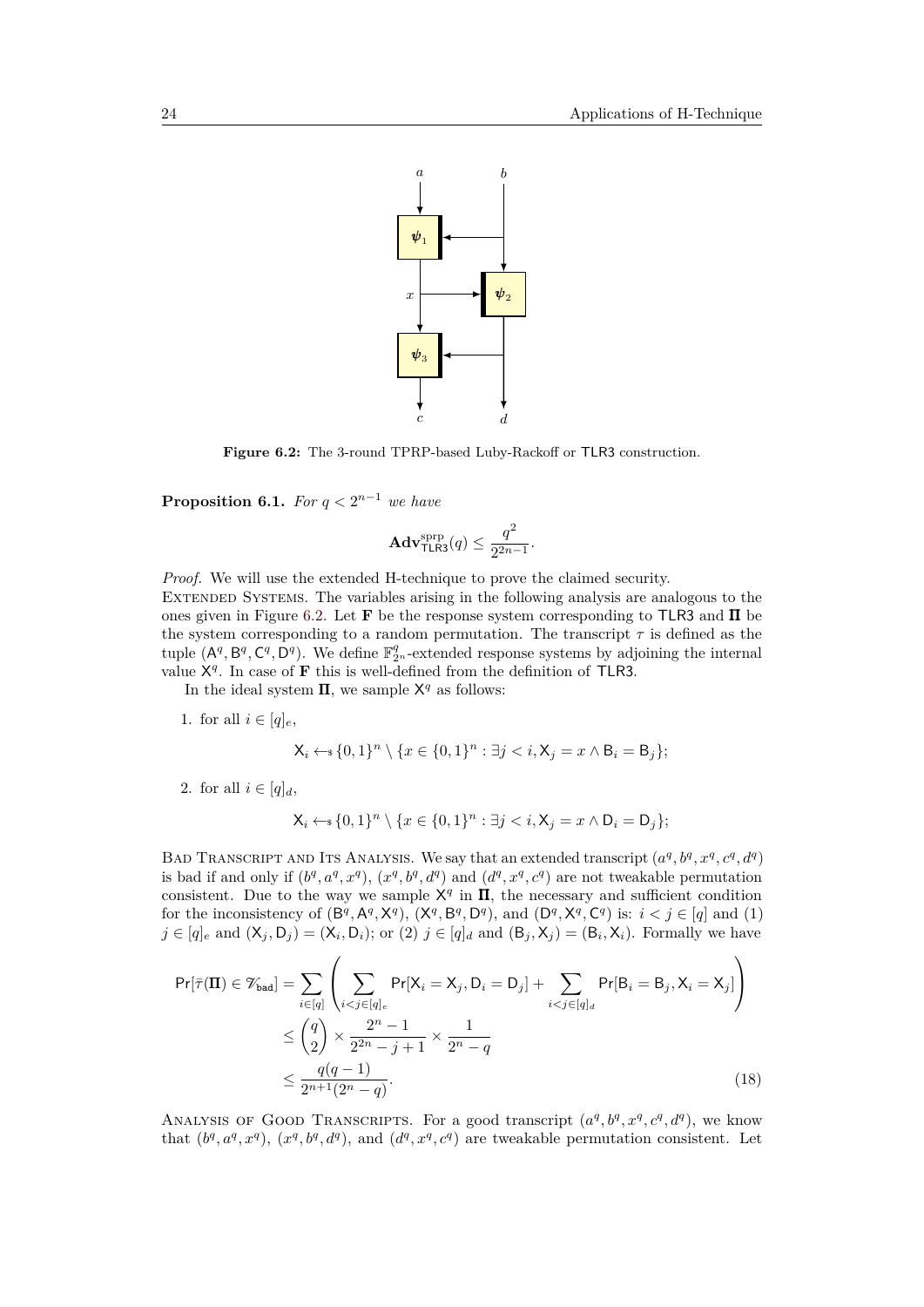$\alpha^u$  = mcoll( $b^q$ ),  $\beta^v$  = mcoll( $x^q$ ), and  $\gamma^w$  = mcoll( $d^q$ ). Given a good transcript, for real system we have,

$$
Pr[\bar{\tau}(\mathbf{F})] = Pr[\psi_1(b^q, a^q) = x^q] \times Pr[\psi_2(x^q, b^q) = d^q] \times Pr[\psi_3(d^q, x^q) = c^q]
$$
  
= 
$$
\frac{1}{\prod_{i=1}^u (2^n)_{\alpha_i}} \times \frac{1}{\prod_{j=1}^v (2^n)_{\beta_j}} \times \frac{1}{\prod_{k=1}^w (2^n)_{\gamma_k}}.
$$

For  $i \in [q]$ , let  $r_i$  and  $s_i$  denote the number of previous queries *j* and *j*' such that  $b_i = b_j$ and  $d_i = d_{j'}$ , respectively. Then for the ideal system we have,

$$
\begin{aligned} \Pr[\bar{\tau}(\pmb{\Pi})] &= \frac{1}{(2^{2n})_q} \times \frac{1}{\prod_{i' \in [q]_e} (2^n - r_{i'})} \times \frac{1}{\prod_{k' \in [q]_d} (2^n - s_{k'})} \\ &\leq \frac{1}{\left(1 - \frac{q^2}{2^{2n}}\right) \times 2^{2nq}} \times \frac{1}{\prod_{i' \in [q]_e} (2^n - r_{i'})} \times \frac{1}{\prod_{k' \in [q]_d} (2^n - s_{k'})}. \end{aligned}
$$

Thus the ratio is

$$
\frac{\Pr[\bar{\tau}(\mathbf{F})]}{\Pr[\bar{\tau}(\mathbf{\Pi})]} \ge \left(1 - \frac{q^2}{2^{2n}}\right) \times \frac{2^{2nq} \times \prod_{i' \in [q]_e} (2^n - r_{i'}) \times \prod_{k' \in [q]_d} (2^n - s_{k'})}{\prod_{i=1}^u (2^n)_{\alpha_i} \times \prod_{j=1}^v (2^n)_{\beta_j} \times \prod_{k=1}^w (2^n)_{\gamma_k}}.
$$
 (19)

In the above expression, we claim the following:

<span id="page-24-1"></span>
$$
\prod_{i=1}^{u} (2^{n})_{\alpha_{i}} = \prod_{i' \in [q]_{e}} (2^{n} - r_{i'}) \times \prod_{\hat{i} \in [q]_{d}} (2^{n} - \hat{\gamma}_{\hat{i}}), \text{ and}
$$

$$
\prod_{k=1}^{w} (2^{n})_{\gamma_{k}} = \prod_{k' \in [q]_{d}} (2^{n} - s_{k'}) \times \prod_{\hat{k} \in [q]_{e}} (2^{n} - \hat{\gamma}_{\hat{k}}),
$$

where for all  $\hat{i}$  and  $\hat{k}$ ,  $\hat{\gamma}_i$ ,  $\hat{\gamma}_k \geq 0$ . We argue the first one and the second can be argued similarly. The set [*u*] can be viewed as an indexing over the set of distinct tweak values. Now consider the first term on the right hand side (the one indexed by  $i'$ ). For all  $i' \in [q]_e$ , we define  $\phi(i') \to (i, p)$  such that *i* is the index of the tweak of the *i*'-th query, i.e  $i \leq u$ , and *p* is the number of previous queries with same tweak, i.e  $p = r_{i'} \leq \alpha_i$ . The mapping is well-defined. Further it is injective: for distinct  $i'_1, i'_2 \in [q]_e$ , either the tweaks are different, i.e.  $i_1 \neq i_2$ , or if the tweaks are same then  $p_1 = r_{i'_1} \neq r_{i'_2} = p_2$ . Observe that  $\phi$  also maps each of the  $(N - r_i)$  term on the right hand side to a unique  $(N - p)$  term (taken from  $(N)_{\alpha_i}$  expansion) on the left exhausting all the terms corresponding to encryption queries. Thus we are left with only the terms corresponding to all the decryption queries. Using the above relations in Eq. [19](#page-24-1) we have

<span id="page-24-2"></span>
$$
\frac{\Pr[\overline{\tau}(\mathbf{F})]}{\Pr[\overline{\tau}(\mathbf{\Pi})]} \ge \left(1 - \frac{q^2}{N^2}\right) \times \frac{N^{2q}}{\prod_{\hat{i} \in [q]_d} (N - \hat{\gamma}_{\hat{i}}) \times \prod_{j=1}^v (N)_{\beta_j} \times \prod_{\hat{k} \in [q]_e} (N - \hat{\gamma}_{\hat{k}})}
$$
\n
$$
\ge \left(1 - \frac{q^2}{N^2}\right) \tag{20}
$$

The result follows from extended H-technique using Eq. [18](#page-23-1) and Eq. [20.](#page-24-2)

# <span id="page-24-0"></span>**7 Strong Pseudo Random Permutation Designs**

MORE NOTATIONS: For  $\ell \geq 1$ ,  $p \in \mathcal{M}^{\ell}$ ,  $p[i]$  denotes the *i*-th  $\mathcal{M}$ -block of *p*, for all  $i \in [\ell]$ . In this case, we also write *p*, alternatively, as  $p[1..\ell]$ . By extending the notation,  $p[i..j]$ denotes the M-substring of *p* consisting of consecutive M-blocks  $p[i], p[i+1], \ldots, p[j]$ , for  $1 \leq i < j \leq \ell$ .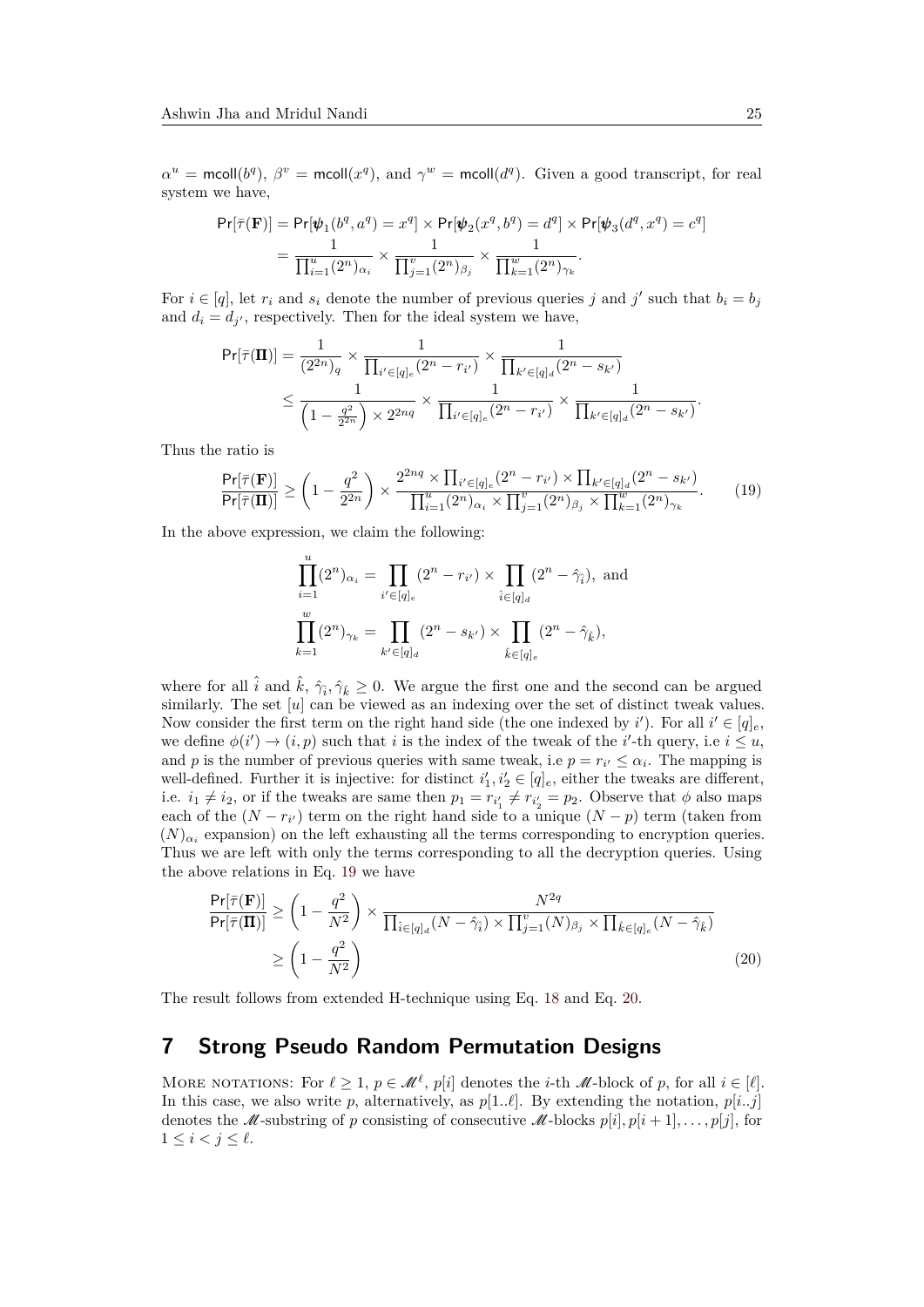# **7.1 HCTR**

Construction. HCTR is an encryption scheme by Wang, Feng and Fu [\[WFW05\]](#page-44-3), based on the Hash-CTR-Hash paradigm, that uses a sandwich of CTR mode in between two AXU hash functions. Suppose  $\mathbf{H}_1$  and  $\mathbf{H}_2$  are two independently keyed  $\epsilon$ -AXU hash functions. Suppose  $\pi$  is a random permutation sampled independently off the two hashes. Then the HCTR scheme is defined as

- 1. For  $\ell \in [L]$ , for all  $p = p[1..\ell] \in (\mathbb{F}_{2^n})^{\ell}$ :
- a.  $x := p[1] \oplus H_1(p[2..\ell]).$
- b.  $y := \pi(x)$ .
- c.  $z := x \oplus y$ .
- d.  $c[2..\ell] := \text{CTR}_{\pi}(z) \oplus p[2..\ell].$
- e.  $c[1] := y \oplus H_2(c[2..\ell]).$
- f. Return  $HCTR(p) := c = c[1..\ell].$

where  $CTR_{\pi}$  denotes the standard encryption schemes using IV-based counter mode [\[Dwo01\]](#page-38-10). The original HCTR was defined to be a tweakable encryption scheme with a



**Figure 7.1:** A simplified view of the HCTR enciphering scheme. The double equal style paths denote a compressed view of  $(\ell - 1)$  many parallel paths.

single hash key. We use the above definition just for the sake of simplicity. The original scheme can be very easily accommodated within our proof.

#### **Lemma 7.1.**

$$
\mathbf{Adv}_{\mathsf{HCTR}}^{\text{sprp}}(q, \sigma) \leq \sigma^2 \epsilon.
$$

*Proof.* The basic idea of the proof is quite simple. We have to bound two types of collisions, namely the input and output collisions on the underlying random permutation.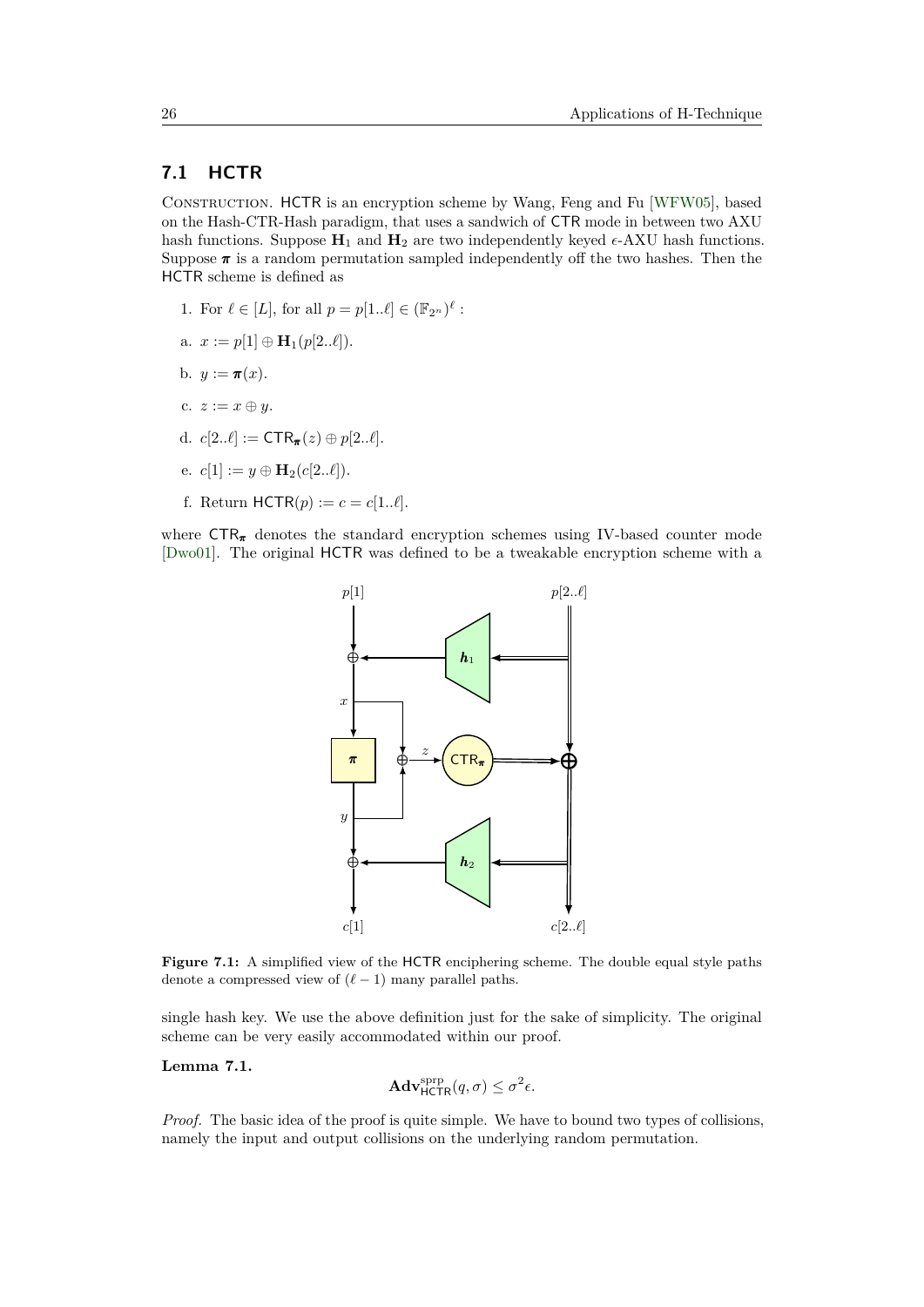Extended System. Let **F** be the response system corresponding to HCTR and Π be the system corresponding to a random permutation. The transcript random variable *τ* is defined as the tuple  $(P^q, C^q)$  where for all  $i \in [q]$ ,  $P_i$  and  $C_i$  are of length  $\ell_i$  and  $\sum_{i\in[q]} \ell_i = \sigma$ . We define  $\mathcal{H}^2$ -extended random system. In the real world we simply release the hash key  $(H_1, H_2)$ . Let  $\bar{\mathbf{F}}^{\pm} = (\mathbf{F}^{\pm}, H_1, H_2)$  be the extended real system. In the ideal system we adjoin a dummy hash key  $(H_1, H_2) \leftarrow \mathcal{H}^2$ , chosen independently of  $\Pi$ . Note that this also fixes the internal variables  $X[1]$  and  $Y[1]$ , and  $Z$ . Let  $\overline{\mathbf{II}}^{\pm} = (\mathbf{II}^{\pm}, \mathsf{H}_1, \mathsf{H}_2)$  be the extended ideal system.

ANALYSIS OF BAD TRANSCRIPTS. For all  $i \in [q], j \in [2..\ell],$  let  $x_i[j] = z_i \oplus \langle j \rangle_n$ ,  $y_i[j] = c_i[j] \oplus p_i[j]$ , where  $\langle j \rangle_n$  denotes the *n*-bit binary representation of *j*. We say that a transcript is bad if one of the following conditions is met:

- $x \text{col1}: \quad \exists i, i' \in [q], (j, j') \in [\ell_i] \times [\ell_{i'}], (i, j) \neq (i', j'), \text{such that } x_i[j] = x_{i'}[j'].$
- ycoll:  $\exists i, i' \in [q], (j, j') \in [\ell_i] \times [\ell_{i'}], (i, j) \neq (i', j'),$  such that  $y_i[j] = y_{i'}[j'].$

Bound on Pr[xcoll]: Let us fix some  $(i, j) \neq (i', j')$ . Then  $\ell_i, \ell_{i'} \geq 2$ . Suppose  $j, j' \neq 1$ . Then  $X_i[j] = X_{i'}[j']$  is same as

$$
\mathsf{H}_1(\mathsf{P}_i[2..\ell_i]) \oplus \mathsf{H}_1(\mathsf{P}_{i'}[2..\ell_{i'}]) \oplus \mathsf{H}_2(\mathsf{C}_i[2..\ell_i]) \oplus \mathsf{H}_2(\mathsf{C}_{i'}[2..\ell_{i'}]) = \delta,
$$

where  $\delta := \langle j \rangle_n \oplus \langle j' \rangle_n \oplus \mathsf{P}_i[1] \oplus \mathsf{P}_{i'}[1] \oplus \mathsf{C}_i[1] \oplus \mathsf{C}_{i'}[1]$ . This equation holds with at most  $\epsilon$  probability as  $(H_1, H_2)$  is uniformly chosen from  $\mathcal{H}^2$ . The case where at least one of *j* or *j'* is 1, can be bounded in a similar fashion. Finally we have at most  $\binom{\sigma}{2}$   $(i, j)$ ,  $(i', j')$ pairs, which gives a bound of at most  $\sigma^2 \epsilon/2$  for Pr[xcoll].

Bound on Pr[ycol1]: Again we fix some  $(i, j) \neq (i', j')$ . Suppose  $j, j' \neq 1$ . Then  $X_i[j]$  $\overline{\mathsf{X}_{i'}[j']}$  is same as  $\overline{\mathsf{P}_i}[j] \oplus \mathsf{P}'_i[j'] = \mathsf{C}_i[j] \oplus \mathsf{C}'_i[j']$ . Without loss of generality we assume that  $i' \geq i$  and it is an encryption query. Then by conditioning on the values of  $P_i[j], P_{i'}[j']$ , and  $C_i[j]$  we bound the probability of  $C'_i[j'] = P_i[j] \oplus P'_i[j'] \oplus C_i[j]$  to at most  $1/N$ . The case where at least one of *j* or *j'* is 1, can be bounded to at most  $\epsilon$ , using the  $\epsilon$ -XOR universality of **H**<sub>2</sub>. We have at most  $\binom{\sigma}{2}$   $(i, j)$ ,  $(i', j')$  pairs, and it is known that  $\epsilon \geq 1/N$ , which gives a bound of at most  $\sigma^2 \epsilon / 2$  for Pr[ycoll].

Thus the probability of getting a bad transcript is easily bounded by  $\sigma^2 \epsilon$  for the ideal system.

ANALYSIS OF GOOD TRANSCRIPTS. Fix a good transcript  $(p^q, c^q, h_1, h_2)$ . Let  $q_\ell$  denote the number of queries of length  $\ell$  for all  $\ell \in [L]$ . Since for a good transcript there is no input/output collisions for *π*. So we have

$$
Pr[\mathbf{F}(p^q) = c^q, \mathsf{H}_1 = h_1, \mathsf{H}_2 = h_2] = \frac{1}{|\mathcal{H}^2|} \times \frac{1}{(N)_{\sigma}}
$$
  
\n
$$
\geq \frac{1}{|\mathcal{H}^2|} \times \prod_{\ell=1}^{L} \frac{1}{(N^{\ell})_{q_{\ell}}}
$$
  
\n
$$
\geq Pr[\mathbf{I}(p^q) = c^q, \mathsf{H}_1 = h_1, \mathsf{H}_2 = h_2]
$$

The result follows from extended H-technique.

# **7.2 TET**

Construction. TET is an encryption scheme by Halevi [\[Hal07\]](#page-39-4), based on the Hash-Encrypt-Hash paradigm [\[Hal07,](#page-39-4) [Sar07,](#page-43-4) [Sar09\]](#page-43-5), that uses a sandwich of ECB mode in between two blockwise universal and invertible hash functions.

 $\Box$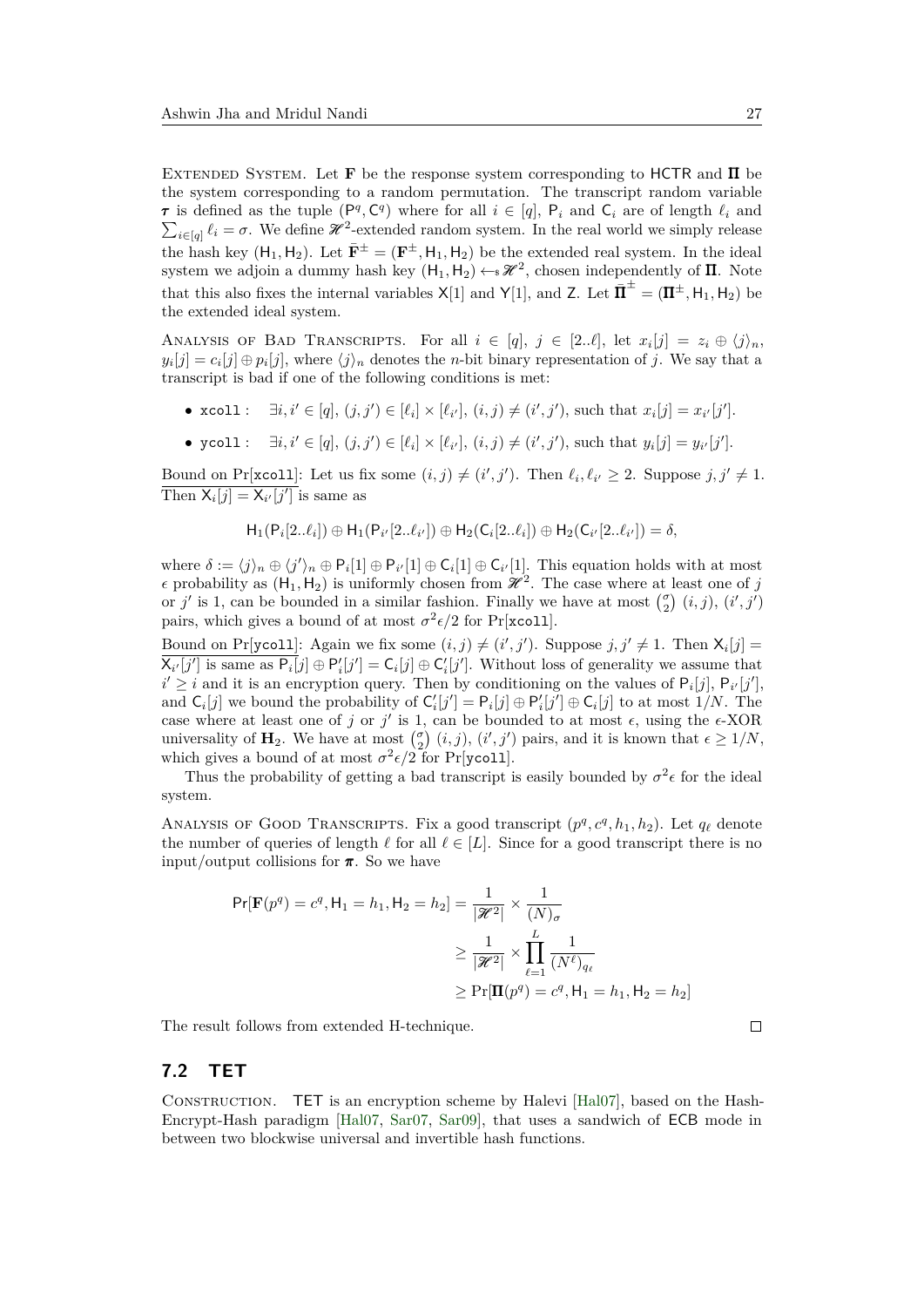A hash function  $\mathbf{H}: \mathcal{M}^{\leq L} \stackrel{*}{\to} \mathcal{M}^{\leq L}$  is called  $\epsilon$ *-blockwise universal* if for all  $\ell, \ell' \in [L], m \in$  $\mathcal{M}^{\ell}, m' \in \mathcal{M}^{\ell'}, i \in [\ell], \text{and } i' \in [\ell'], \text{Pr}_{\mathsf{H} \leftrightarrow \mathscr{R}}[\mathsf{H}(m)[i] = \mathsf{H}(m')[i']) = \text{Pr}_{\mathsf{H} \leftrightarrow \mathscr{R}}[\mathbf{H}(\mathsf{H}, m)[i] = \mathsf{H}(\mathsf{H}, m)[i]$  $\mathbf{H}(\mathsf{H}, m')[i]] \leq \epsilon.$ 

Suppose  $\mathbf{H}_1$  and  $\mathbf{H}_2$  are two independently sampled  $\epsilon$ -blockwise universal and invertible hash functions over  $\mathbb{F}_{2^n}^{\leq L}$ . Suppose  $\pi$  is a random permutation over  $\mathbb{F}_{2^n}$  sampled independent off the two hash keys. Then the composition  $H_2^{-1} \circ ECB_{\pi} \circ H_1$  is called the TET construction.



Figure 7.2: A simplified view of the TET enciphering scheme.

**Lemma 7.2.**

$$
\mathbf{Adv}_{\mathsf{TET}}^{\text{sprp}}(q, \sigma) \leq \sigma^2 \epsilon.
$$

*Proof.* We will again use the same idea of avoiding collisions among the input/output of the internal random permutation *π*. Let **F** be the response system corresponding to TET and  $\Pi$  be the system corresponding to a random permutation. The transcript  $\tau$  is defined as the tuple  $(P^q, C^q)$  where for all  $i \in q$ ,  $P_i$  and  $C_i$  are of length  $\ell_i$  and  $\sum_{i \in [q]} \ell_i = \sigma$ .

Analysis of Good Transcripts. This proof will be similar to that of hash-then-prf. For any transcript  $(p^q, c^q)$  we have,

$$
\Pr[\mathbf{F}(p^q) = c^q] \ge \sum_{x^q, y^q \in \mathbb{F}_{2^n}^{(\sigma)}} \Pr[\mathsf{H}_1(p^q) = x^q, \pi(x^q) = y^q, \mathsf{H}_2^{-1}(y^q) = c^q]
$$
\n
$$
= \sum_{x^q, y^q \in \mathbb{F}_{2^n}^{(\sigma)}} \Pr[\mathsf{H}_1(p^q) = x^q, \mathsf{H}_2(c^q) = y^q] \times \Pr[\pi(x^q) = y^q]
$$
\n
$$
= \Pr[\mathsf{H}_1(p^q) \in \mathbb{F}_{2^n}^{(\sigma)}, \mathsf{H}_2(c^q) \in \mathbb{F}_{2^n}^{(\sigma)}] \times \frac{1}{(N)_{\sigma}}
$$
\n
$$
\ge \left(1 - \binom{\sigma}{2} \epsilon - \binom{\sigma}{2} \epsilon\right) \times \Pr[\mathbf{\Pi}(p^q) = c^q]
$$
\n(21)

The result follows from substituting Eq. [21](#page-27-0) in standard H-technique.

<span id="page-27-0"></span> $\Box$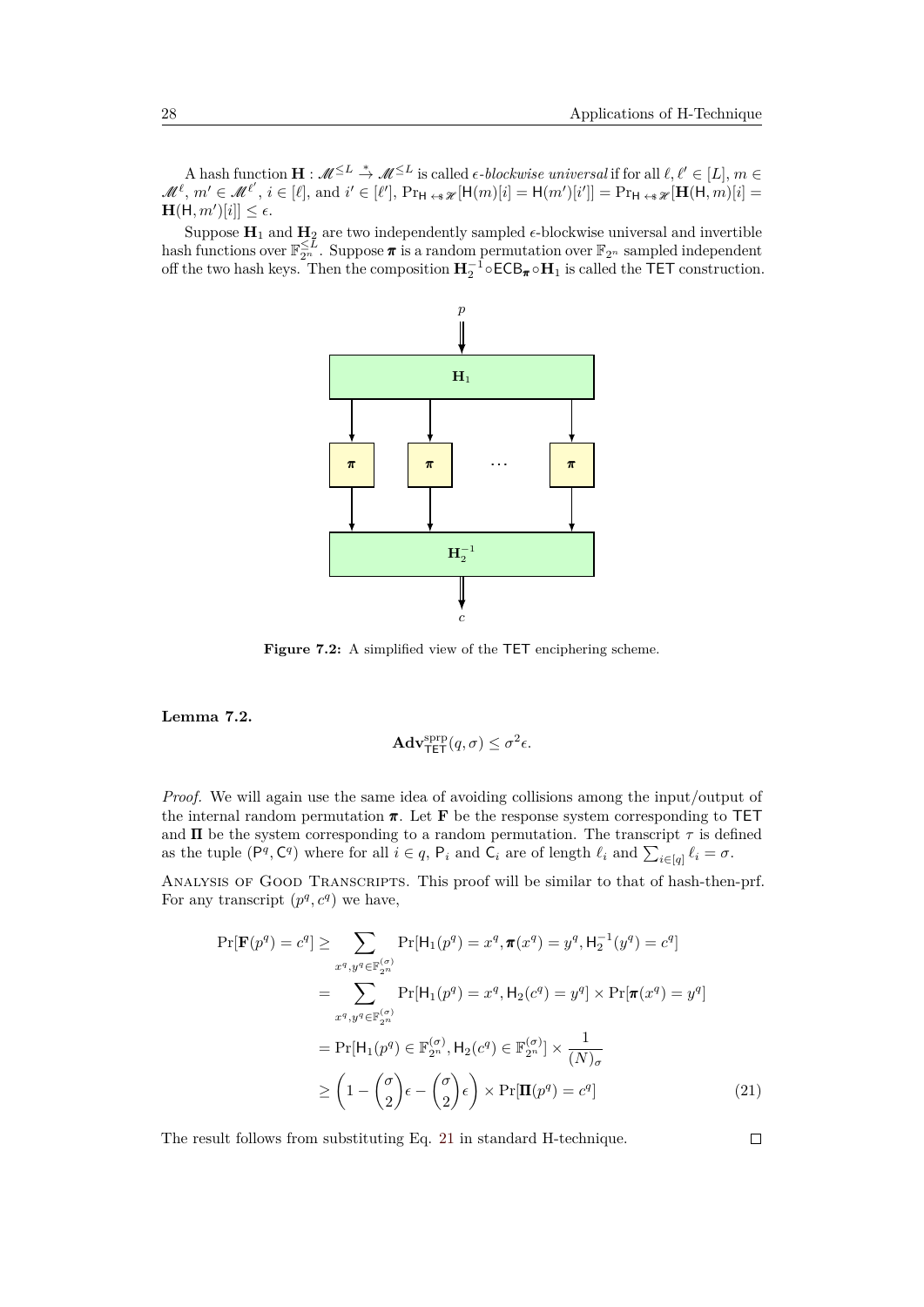# <span id="page-28-0"></span>**8 Beyond the Birthday Bound Secure Schemes**

In this section, we revisit some beyond the birthday bound secure schemes. All these schemes are inherently based on one of the most celebrated problems in symmetric-key cryptography, called the sum of permutations problem [\[HWKS98,](#page-39-10) [BI99,](#page-36-11) [Men18,](#page-40-6) [CLM19\]](#page-37-10).

# **8.1 Pseudorandom Functions**

There are many beyond the birthday bound PRF constructions from PRP [\[HWKS98,](#page-39-10) [CS16\]](#page-38-4). The sum of permutations [\[HWKS98,](#page-39-10) [BI99,](#page-36-11) [Luc00\]](#page-40-10) is one such construction which constructs a PRF from two independently keyed random permutations.

We first state and prove a simple proposition that lower bounds the probability distribution of sum of permutations conditioned on the event that the underlying random permutations are already sampled on some fixed number of points. We remark that a similar result is already available in  $[DDN+17, Theorem 2]$  $[DDN+17, Theorem 2]$ , albeit for the single permutation setting.

<span id="page-28-1"></span>**Proposition 8.1.** *Let*  $s_1, s_2, q \ge 0$  *and*  $s_1 + s_2 + 2q \le 2^{n-1}$ *. Let*  $\pi_1$  *and*  $\pi_2$  *be two independent and uniform random permutations over*  $\{0,1\}^n$ . For all  $a^{s_1}, b^{s_1} \in (\{0,1\}^n)^{(s_1)}$ ,  $c^{s_2},d^{s_2} \in (\{0,1\}^n)^{(s_2)}, x^q \in (\{0,1\}^n)^{(q)} \setminus (\{a^{s_1}\})^{(q)}, y^q \in (\{0,1\}^n)^{(q)} \setminus (\{b^{s_2}\})^{(q)},$  and  $z^q \in (\{0,1\}^n)^q$  *we have* 

$$
\Pr[\pi_1(x^q)\oplus \pi_2(y^q)=z^q \ | \ \mathrm{F}]\geq \left(1-\frac{2s_1s_2q}{2^{2n}}-\frac{(s_1+s_2)q^2}{2^{2n}}-\frac{q^3}{2^{2n}}\right)\times \frac{1}{2^{nq}},
$$

*where* **F** *denotes the event*  $\pi_1(a^{s_1}) = b^{s_1} \wedge \pi_2(c^{s_2}) = d^{s_2}$ .

*Proof.* We compute a lower bound on the probability by following the chain rule of conditional probabilities, i.e. we compute the conditional probability of  $\pi_1(x_i) \oplus \pi_2(y_i) = z_i$ for some  $i \in [q]$ , given **F**, and  $\pi_1(x_j) \oplus \pi_2(y_j) = z_j$  for all  $j < i$ .

Let  $P_i = \pi_1(x_i)$ ,  $Q_i = \pi_2(y_i)$ , and  $E_i$  denote the event that the *i*-th equation  $P_i \oplus Q_i = z_i$ holds, for all  $i \in [q]$ .

For all  $1 \leq i \leq q$ , consider the *i*-th equation  $P_i \oplus Q_i = z_i$ . We have at least  $2^{n} - s_1 - s_2 - 2(i - 1)$  possibilities for  $P_i$ . This can be argued by removing  $b^{s_1}$ ,  $d^{s_2} \oplus z_i$ ,  $P_j$  and  $Q_j \oplus z_i$  values for all  $j < i$ . Once we fix  $P_i$ ,  $Q_i$  fixes to  $P_i \oplus z_i$ . Further, for each such value, E<sub>i</sub> occurs with  $1/(2^n - s_1 - i + 1)(2^n - s_2 - i + 1)$  probability given that F occurs, and  $E_i$  occurs for all  $j < i$ . Let  $k = i - 1$ . Then, we have

$$
\Pr[E_i \mid F \land E_1 \land \dots \land E_k] \ge \frac{2^n - s_1 - s_2 - 2k}{(2^n - s_1 - k)(2^n - s_2 - k)}
$$
  
\n
$$
\ge \frac{2^{2n} - (s_1 + s_2 + 2k)2^n}{2^{2n} - (s_1 + s_2 + 2k)2^n + s_1s_2 + (s_1 + s_2)k + k^2} \times \frac{1}{2^n}
$$
  
\n
$$
= \left(1 - \frac{s_1s_2 + (s_1 + s_2)k + k^2}{2^{2n} - (s_1 + s_2 + 2k)2^n + s_1s_2 + (s_1 + s_2)k + k^2}\right) \times \frac{1}{2^n}
$$
  
\n
$$
\ge \left(1 - \frac{2(s_1s_2 + (s_1 + s_2)k + k^2)}{2^{2n}}\right) \times \frac{1}{2^n},
$$

where the last inequality follows from the assumptions that  $(s_1 + s_2 + 2k)2^n < (s_1 + s_2 + 2k)$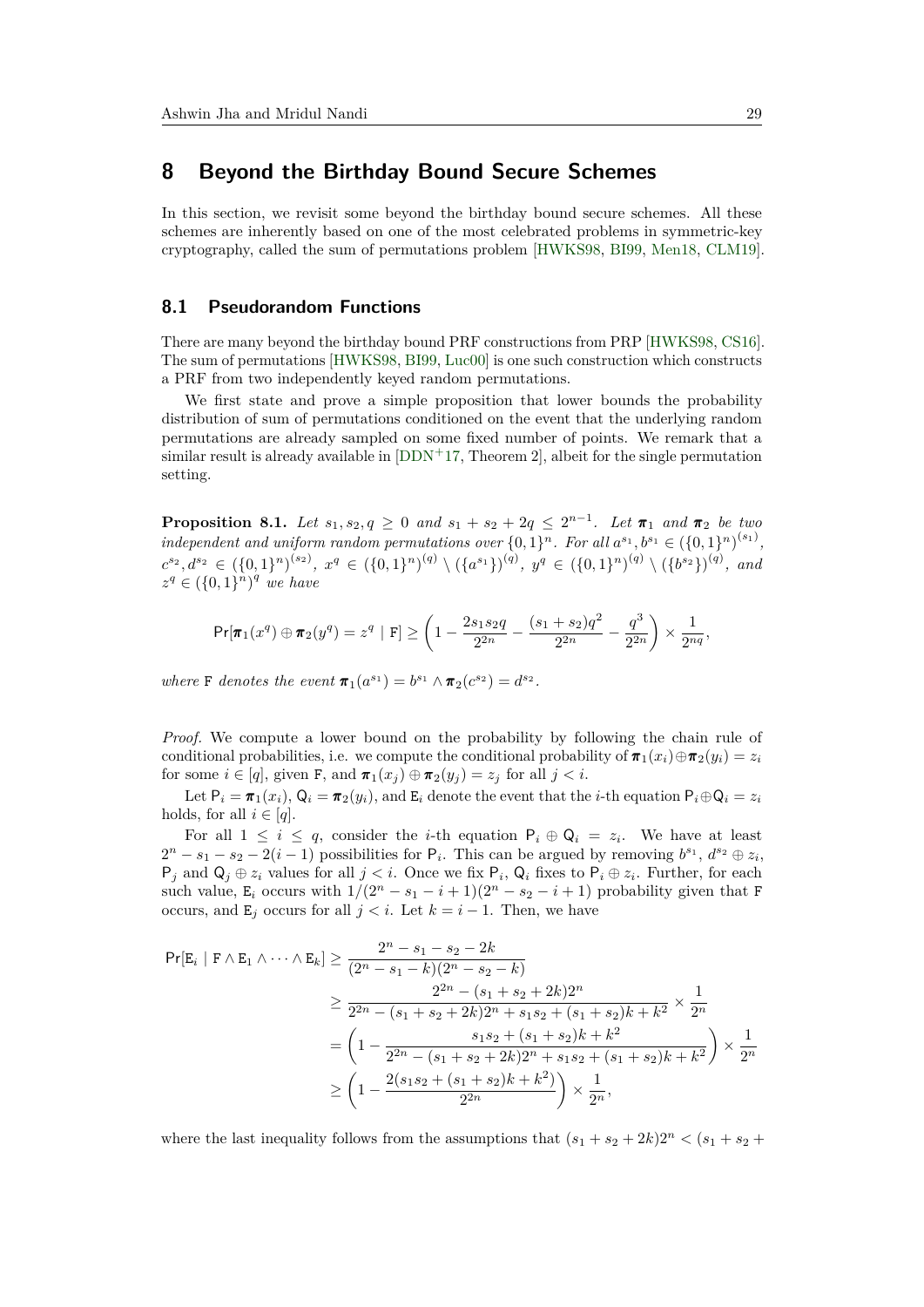$2q$ ) $2^n < 2^{2n-1}$  and  $s_1s_2 + (s_1 + s_2)k + k^2 \geq 0$ . Finally, we have

$$
\Pr[\pi_1(x^q) \oplus \pi_2(y^q) = z^q | \mathbf{F}] = \Pr[\mathbf{E}_1 | \mathbf{F}] \times \Pr[\mathbf{E}_2 | \mathbf{F} \wedge \mathbf{E}_1] \times \dots \times \Pr[\mathbf{E}_q | \mathbf{F} \wedge \mathbf{E}_1 \wedge \dots \wedge \mathbf{E}_{q-1}]
$$
  
\n
$$
\geq \prod_{k=0}^{q-1} \left( 1 - \frac{2(s_1s_2 + (s_1 + s_2)k + k^2)}{2^{2n}} \right) \times \frac{1}{2^{nq}}
$$
  
\n
$$
\geq \left( 1 - 2 \sum_{k=0}^{q-1} \frac{s_1s_2 + (s_1 + s_2)k + k^2}{2^{2n}} \right) \times \frac{1}{2^{nq}}
$$
  
\n
$$
\geq \left( 1 - \frac{2s_1s_2q}{2^{2n}} - \frac{(s_1 + s_2)q^2}{2^{2n}} - \frac{q^3}{2^{2n}} \right) \times \frac{1}{2^{nq}}.
$$

Note that, Proposition [8.1](#page-28-1) is useful in both conditional and unconditional (i.e.  $s_1 = s_2 = 0$ ) case. Now, we discuss two straightforward applications of the above given proposition.

### **8.1.1 Sum of Permutations [\[HWKS98,](#page-39-10) [BI99,](#page-36-11) [Luc00\]](#page-40-10)**

CONSTRUCTION: Suppose  $\pi_1$  and  $\pi_2$  are two independent uniform random permutations over  $\{0,1\}^n$ . The sum of permutation (or SoP) construction (illustrated in Figure [8.1\)](#page-29-0) is a length-preserving function over  $\{0,1\}^n$  defined by the mapping,

$$
x \stackrel{\mathsf{SoP}}{\longmapsto} \pi_1(x) \oplus \pi_2(x).
$$

<span id="page-29-0"></span>It is well-known [\[Pat08b,](#page-43-11) [Pat10,](#page-43-12) [DHT17\]](#page-38-9) that SoP is indistinguishable from a uniform random function up to  $o(2^n)$  queries. The H-technique based proofs in [\[Pat08b,](#page-43-11) [Pat10\]](#page-43-12), though tight, contain some non-trivial gaps, whereas the proof in [\[DHT17\]](#page-38-9) uses the recently introduced  $\chi^2$ -technique.



**Figure 8.1:** The Sum of Permutations construction.

In one of the early works on this problem, Lucks [\[Luc00\]](#page-40-10) gave a suboptimal bound of  $2^{2n/3}$  query using game-playing technique. Here we give a very simple and short proof for  $2^{2n/3}$  query bound using standard H-technique.

**Lemma 8.1.** *For*  $q \leq 2^{2n/3}$ *,* 

$$
\mathbf{Adv}_{\mathsf{SoP}_{\pi_1,\pi_2}}^{\mathrm{prf}}(q) \le \frac{q^3}{2^{2n}}.
$$

*Proof.* We write  $\mathbf{F} = \mathsf{SoP}_{\pi_1, \pi_2}$ . Let  $\rho$  be a uniform random function over  $\{0, 1\}^n$ . Let  $\tau = (x^q, y^q)$  denote a transcript where  $x^q \in (\{0, 1\}^n)^{(q)}$ . All transcripts are considered to be good.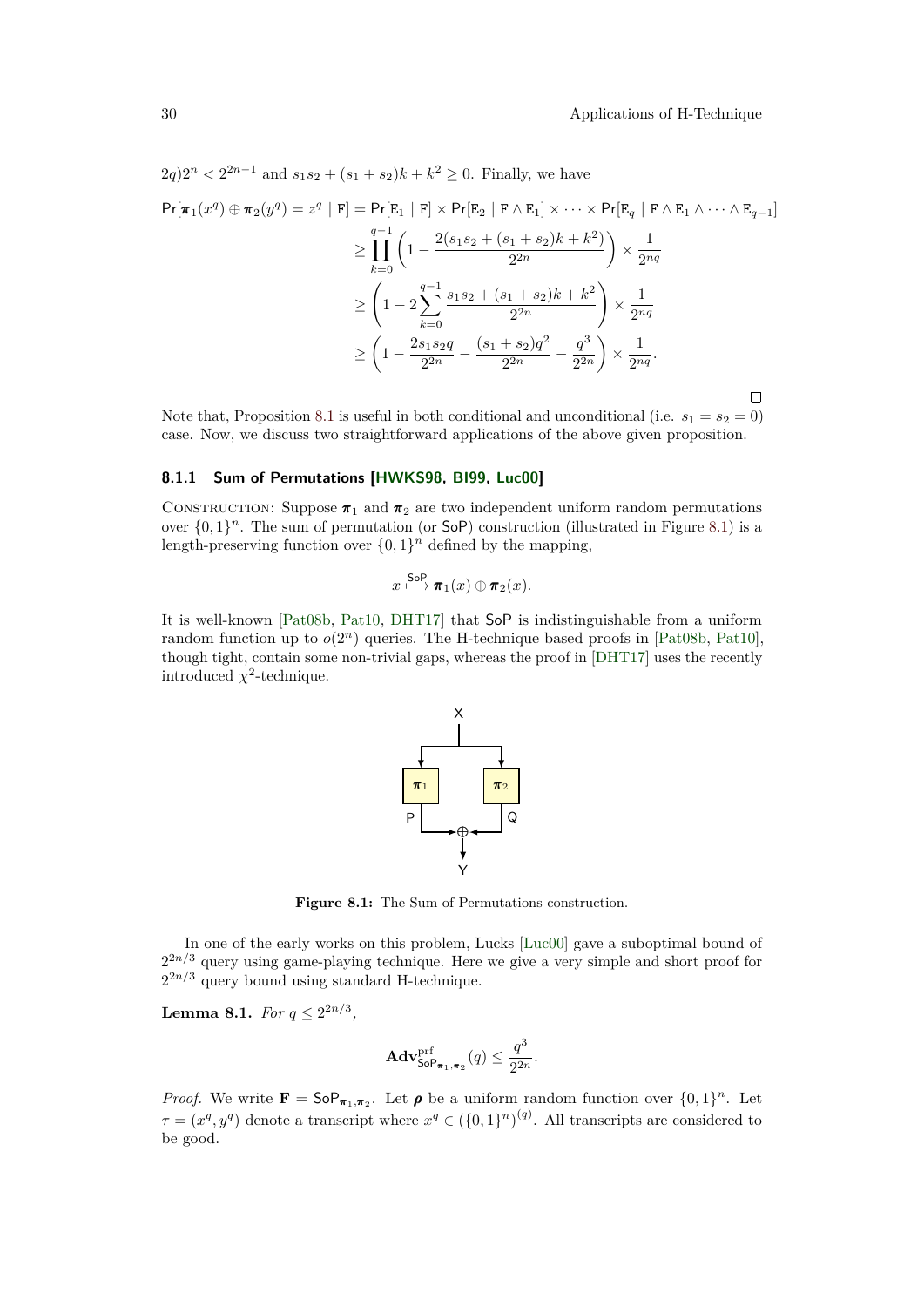ANALYSIS OF GOOD TRANSCRIPTS. Given a transcript  $\tau = (x^q, y^q)$ , it is easy to see that

$$
\Pr[\pmb{\rho}(x^q) = y^q] = \frac{1}{2^{nq}},\tag{22}
$$

as  $x^q \rightsquigarrow y^q$ . For the lower bound on  $Pr[\mathbf{F}(x^q) = y^q]$ , we summon Proposition [8.1,](#page-28-1) with  $s_1 = 0$  and  $s_2 = 0$ , i.e. the random permutations are not sampled at any points as of now. Accordingly, we have

$$
\Pr[\mathbf{F}(x^q) = y^q] = \left(1 - \frac{q^3}{2^{2n}}\right) \times \frac{1}{2^{nq}}
$$

$$
\geq \left(1 - \frac{q^3}{2^{2n}}\right) \times \Pr[\boldsymbol{\rho}(x^q) = y^q]
$$

$$
\frac{\Pr[\mathbf{F}(x^q) = y^q]}{\Pr[\boldsymbol{\rho}(x^q) = y^q]} \geq \left(1 - \frac{q^3}{2^{2n}}\right).
$$

The result follows from standard H-technique.

### **8.1.2 Sum of Even-Mansour [\[CLM19\]](#page-37-10)**

In a recent paper [\[CLM19\]](#page-37-10), Chen et al. presented various beyond the birthday bound secure PRF constructions based on public<sup>[4](#page-30-0)</sup> random permutations. Here we consider SoEM22, or the Sum of Even-Mansour with two independent random permutations and two independent keys.

CONSTRUCTION: Suppose  $\pi_1$  and  $\pi_2$  are two independent uniform random permutations over  $\{0,1\}^n$  and  $(K_1, K_2) \leftarrow \{0,1\}^{2n}$ . The SoEM22 construction (illustrated in Figure [8.2\)](#page-30-1) is a length-preserving function over  $\{0,1\}^n$  defined by the mapping,

$$
x \xrightarrow{\text{SoEM22}} \pi_1(x \oplus K_1) \oplus K_1 \oplus \pi_2(x \oplus K_2) \oplus K_2.
$$

<span id="page-30-1"></span>In [\[CLM19\]](#page-37-10), SoEM22 has been shown to be a secure PRF up to  $o(2^{2n/3})$  queries to both the underlying permutations as well as the construction itself. Further, it has been shown that the bound is tight. We show a similar security bound using Proposition [8.1.](#page-28-1)



**Figure 8.2:** The Sum of Even-Mansour construction.

 $\Box$ 

<span id="page-30-0"></span><sup>4</sup>The adversary has oracle access to the underlying random permutations.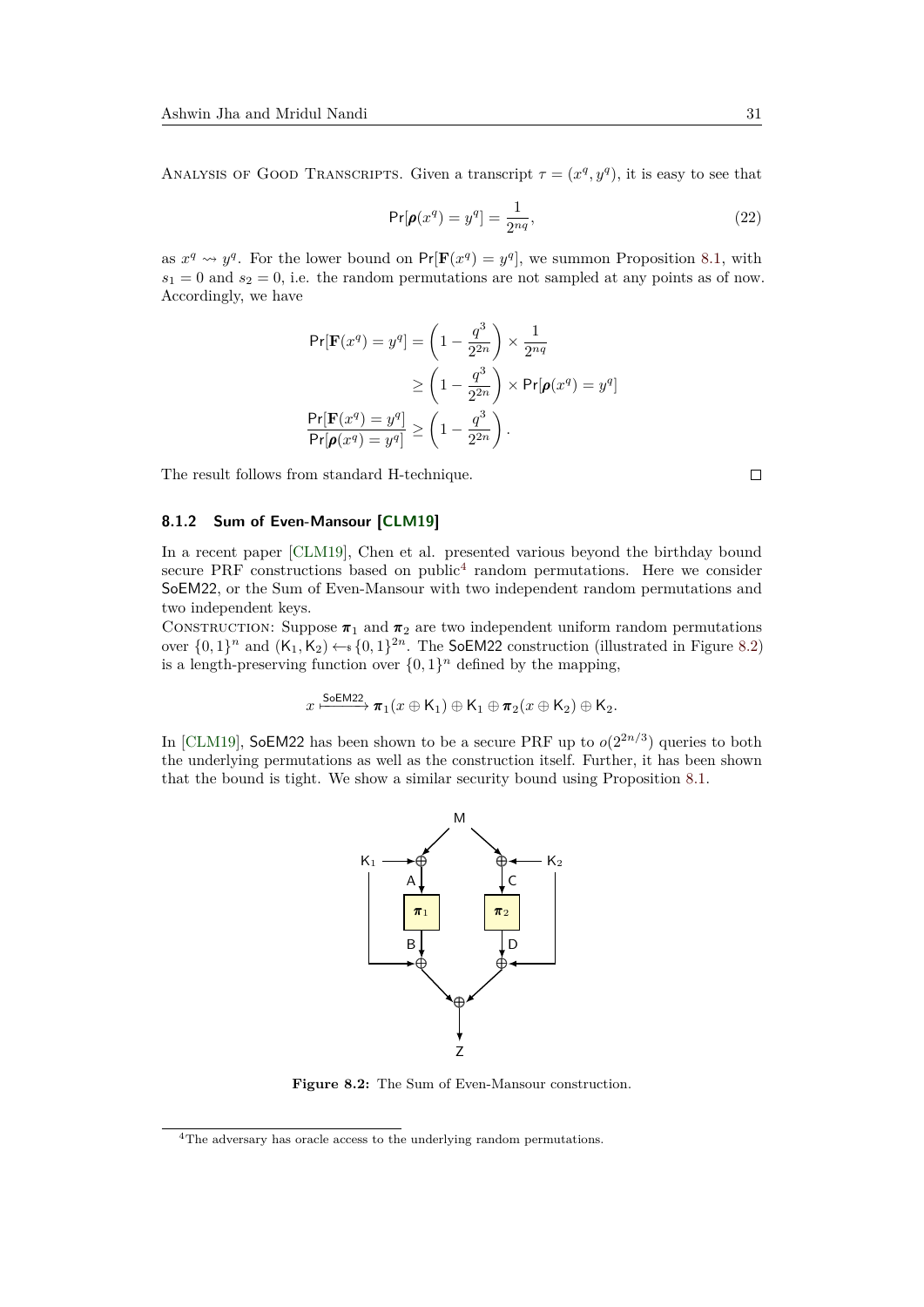**Lemma 8.2.** *Let q and p denote the total number of construction and primitive queries, respectively. Then, for*  $q, p \leq 2^{2n/3}$ *, we have* 

$$
\mathbf{Adv}_{\mathsf{SoEM22}}^{\text{prf}}(q, p) \le \frac{2p^2q}{2^{2n}} + \frac{9pq^2}{2^{2n}} + \frac{5q^3}{2^{2n}}.
$$

*Proof.* We write  $\mathbf{F} = \mathsf{SoEM22}_{\pi_1, \pi_2, K_1, K_2}$ . Let  $\rho$  be a uniform random function over  $\{0, 1\}^n$ . Let  $\tau_C = (m^q, z^q)$  denote the transcript corresponding to **F**, where  $x^q \in (\{0, 1\}^n)^{(q)}$ . Without loss of generality we assume that the adversary makes same number of queries to the underlying random permutations. Let  $\tau_P = (u^p, v^p)$  and  $(x^p, y^p)$  denote the forward only transcript corresponding to direct access of  $\pi_1^{\pm}$  and  $\pi_2^{\pm}$ , respectively.

We define  $\{0,1\}^{2n}$ -extended response systems by adjoining the masking keys  $\mathsf{K}_1, \mathsf{K}_2$ . In case of **F** this is well-defined from the definition of SoEM22. In the ideal system we sample  $(K_1, K_2) \leftarrow \{0, 1\}^{2n}$ . Note that, once  $K_1$  and  $K_2$  are released, one can easily obtain  $A^q$ ,  $C^q$ ,  $B^q$ , and  $D^q$ .

Bad Transcript and Its Analysis. A transcript is called bad precisely when it leads to permutation incompatibility for any one of the underlying permutations. One way to avoid such inconsistencies is to avoid input/output collision constraints over the two permutations simultaneously. More formally, we say that a transcript is bad if one of the following events occur for some  $(M_i, Z_i) \in \tau_c$ ,  $(U_j, V_j) \in \tau_1$ ,  $(X_{j'}, Y_{j'}) \in \tau_2$ ,

- 1. B1:  $A_i = U_j$  and  $C_i = X_{j'}$ .
- 2. B2:  $A_i = U_j$  and  $B_i \oplus Z_i \oplus K_1 \oplus K_2 = Y_{j'}$ .
- 3. B3:  $C_i = X_{j'}$  and  $D_i \oplus Z_i \oplus K_1 \oplus K_2 = V_j$ .

Here, B1 corresponds to collision on the input of the two underlying permutation; B2 corresponds to input collision on  $\pi_1$  and output collision on  $\pi_2$ ; and, B3 corresponds to input collision on  $\pi_2$  and output collision on  $\pi_1$ . Note that we only consider collisions between construction and primitive queries. This is because of the fact that construction to construction and primitive to primitive collisions are forbidden by design. Now, we have

$$
\Pr[\bar{\tau}(\mathbf{A}^{\boldsymbol{\rho}, \boldsymbol{\pi}^{\pm}_1, \boldsymbol{\pi}^{\pm}_2}) \in \Omega_{\mathrm{bad}}] \leq \sum_{i,j,j'} \Pr[\text{B1}] + \Pr[\text{B2}] + \Pr[\text{B3}] \leq \frac{3qp^2}{2^{2n}},
$$

where the last inequality can be argued by the fact that there are at most  $qp^2$  many  $(i, j, j')$ triples, and for each such triple,  $Pr[Bi] = 1/2^{2n}$  for all  $i \in [3]$ . This is because each bad event reduces to a system of two linear equations in two independent and uniform random variables  $K_1$  and  $K_2$ , whence a solution occurs with  $1/2^{2n}$  probability.

ANALYSIS OF GOOD TRANSCRIPTS. Given a transcript  $\tau = (x^q, y^q)$ , it is easy to see that

<span id="page-31-0"></span>
$$
\Pr[\pmb{\rho}(x^q) = y^q, \pmb{\pi}_1(u^p) = v^p, \pmb{\pi}_2(x^p) = y^p, \mathsf{K}_1, \mathsf{K}_2] = \frac{1}{2^{nq}} \times \frac{1}{(2^n)_p} \times \frac{1}{(2^n)_p} \times \frac{1}{2^{2n}},\tag{23}
$$

as  $m^q \rightsquigarrow z^q$ ,  $u^p \leftrightarrow v^p$ , and  $x^p \leftrightarrow v^p$  and  $(K_1, K_2)$  are chosen uniformly from  $\{0, 1\}^{2n}$ . In real world, for primitive queries we know that  $u^p \leftrightarrow v^p$ , and  $x^p \leftrightarrow y^p$ . In construction queries, the *i*-th query could be one of the three types: (1)  $a_i = u_j$  and  $c_i \neq x_{j'}$  for all  $j' \in [p]$ ; (2)  $a_i \neq u_j$  for all  $j \in [p]$  and  $c_i = x_{j'}$ ; (3)  $a_i \neq u_j$  and  $c_i \neq x_{j'}$  for all  $j, j' \in [p]$ . It is easy to see that both *a* and *c* cannot collide simultaneously as the transcript is good. Let  $\tau_C^1$ ,  $\tau_C^2$ , and  $\tau_C^3$  denote the type 1, type 2, and type 3, respectively, construction transcripts,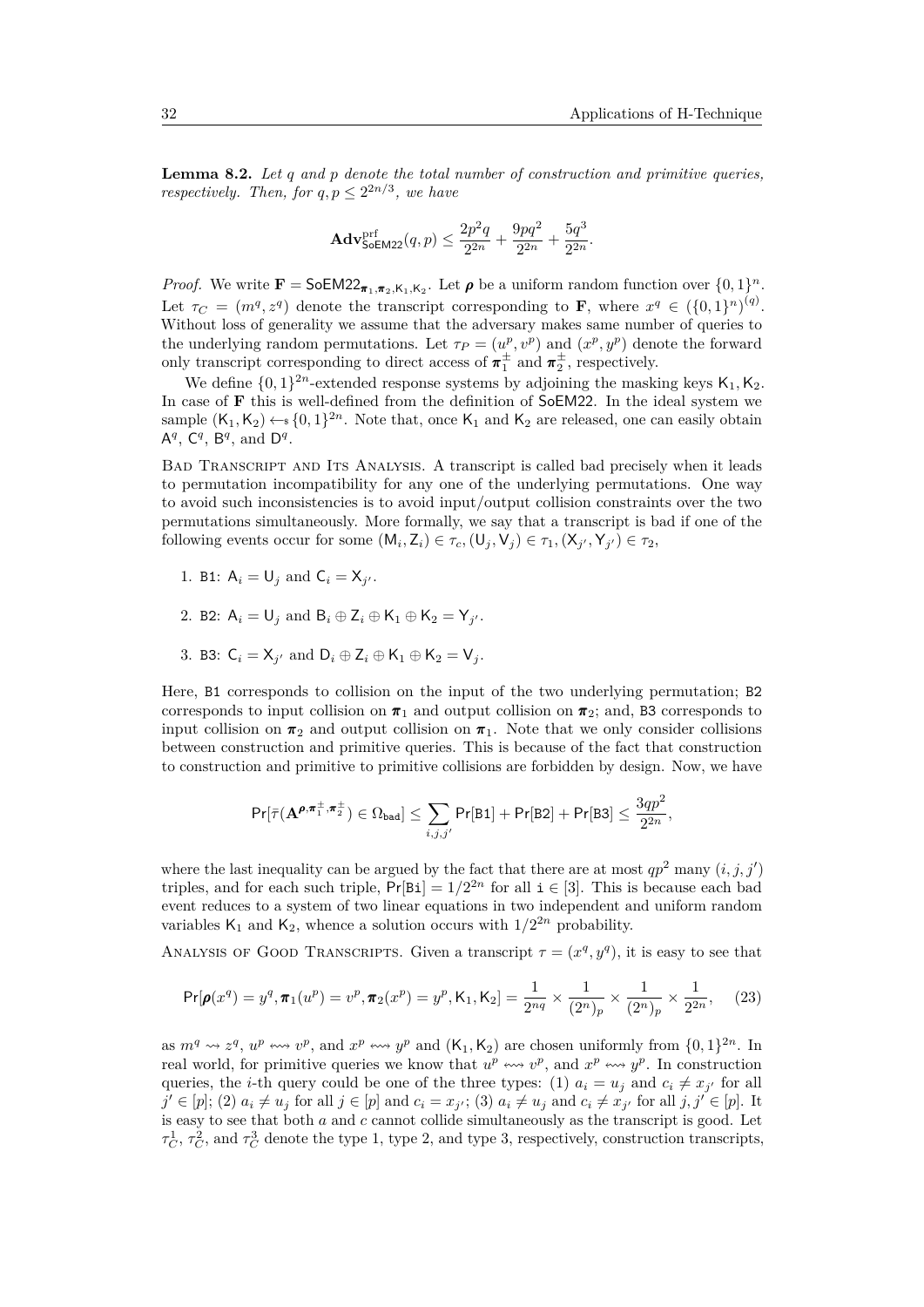and *q*1, *q*2, and *q*3, respectively, denote the number of such queries. Finally, we have

$$
Pr[\mathbf{F}(x^{q}) = y^{q}, \pi_{1}(u^{p}) = v^{p}, \pi_{2}(x^{p}) = y^{p}, K_{1}, K_{2}] = Pr[\tau_{C}, \tau_{P}, K_{1}, K_{2}]
$$
  
\n
$$
= Pr[\tau_{P}] \times Pr[\tau_{C}^{1} | \tau_{P}] \times Pr[\tau_{C}^{2} | \tau_{P} \wedge \tau_{C}^{1}]
$$
  
\n
$$
\times Pr[\tau_{O}^{3} | \tau_{P} \wedge \tau_{C}^{1} \wedge \tau_{C}^{2}] \times \frac{1}{2^{2n}}
$$
  
\n
$$
= \frac{1}{2^{2n}} \times \frac{1}{(2^{n})_{p}(2^{n})_{p}} \times \frac{1}{(2^{n} - p)_{q_{1}}}
$$
  
\n
$$
\times Pr[\tau_{C}^{3} | \tau_{P} \wedge \tau_{C}^{1} \wedge \tau_{C}^{2}]
$$

Observe that we can apply Proposition [8.1](#page-28-1) to bound the conditional probability of  $\tau_C^3$ given  $\tau_P$ ,  $\tau_C^1$ , and  $\tau_C^2$ . So by using  $s_1 = p + q_1$ ,  $s_2 = p + q_2$ , and the relation  $q_1, q_2, q_3 < q$ , we have

$$
\Pr[\mathbf{F}(x^q) = y^q, \pi_1(u^p) = v^p, \pi_2(x^p) = y^p, \mathsf{K}_1, \mathsf{K}_2] \ge \left(1 - \frac{2p^2q}{2^{2n}} - \frac{6pq^2}{2^{2n}} - \frac{5q^3}{2^{2n}}\right) \times \frac{1}{2^{nq_3}}
$$

$$
\times \frac{1}{(2^n)_p (2^n)_p} \times \frac{1}{(2^n - p)_{q_1}}
$$

$$
\times \frac{1}{(2^n - p)_{q_2}} \times \frac{1}{2^{2n}}.
$$
(24)

The result follows by dividing Eq. [\(24\)](#page-32-1) by Eq. [\(23\)](#page-31-0).

# <span id="page-32-0"></span>**9 Optimality of the Extended H-technique**

We have already seen that the expectation method can achieve optimal bounds for distinguishing advantage. The extended H-technique is also a potential tool to obtain tight bound for distinguishing advantage. Now we describe why it is so. Suppose **F** and *α* are two  $(\mathcal{X}, \mathcal{Y})$  random systems. We usually choose  $\alpha$  to be an ideal random system (such as a random permutation or a random function) and **F** is the construction of our interest. Let

$$
\mathcal{E}_{\mathbf{F}\geq \pmb{\alpha}}=\left\{(x^q,y^q) \ \Big| \ r^{\mathbf{F}/\pmb{\alpha}}(x^q,y^q):=\frac{\Pr[\mathbf{F}(x^q)=y^q]}{\Pr[\pmb{\alpha}(x^q)=y^q]}\geq 1\right\}.
$$

The complement of the above set is denoted as  $\mathscr{E}_{\mathbf{F}<\alpha}$ . We also define a binary random variable B adjoined with  $\alpha$  as follows. Let

$$
\Pr[B=0 \mid \pmb{\alpha}(x^q) = y^q] = 1, \quad \forall (x^q, y^q) \in \mathcal{E}_{\mathbf{F} \ge \pmb{\alpha}} \tag{25}
$$

and

$$
\Pr[B=0 \mid \pmb{\alpha}(x^q) = y^q] = r^{\mathbf{F}/\pmb{\alpha}}(x^q, y^q), \ \ \forall (x^q, y^q) \in \mathscr{E}_{\mathbf{F} < \pmb{\alpha}}.\tag{26}
$$

We can combine these two equations and write the following for all  $(x^q, y^q)$ :

$$
\Pr[B=1 \mid \boldsymbol{\alpha}(x^q) = y^q] = \max\{0, 1 - r^{\mathbf{F}/\boldsymbol{\alpha}}(x^q, y^q)\}\
$$
\n(27)

and hence

<span id="page-32-2"></span>
$$
\Pr[B = 1, \alpha(x^q) = y^q] = \max\{0, \Pr[\alpha(x^q) = y^q] - \Pr[\mathbf{F}(x^q) = y^q]\}.
$$
 (28)

We say that a transcript  $(x^q, y^q, b)$  is bad if  $b = 1$ . Fix any deterministic adversary  $\mathscr A$ . The probability that the extended transcript random variable  $\bar{\tau}(\mathscr{A}^{\alpha})$  is bad is

$$
Pr[B = 1] = \sum_{\mathcal{A}(y^q) = x^q} \max\{0, Pr[\boldsymbol{\alpha}(x^q) = y^q] - Pr[F(x^q) = y^q]\}
$$

$$
= \Delta(\tau(\mathcal{A}^F) ; \ \tau(\mathcal{A}^{\boldsymbol{\alpha}})).
$$

<span id="page-32-1"></span> $\Box$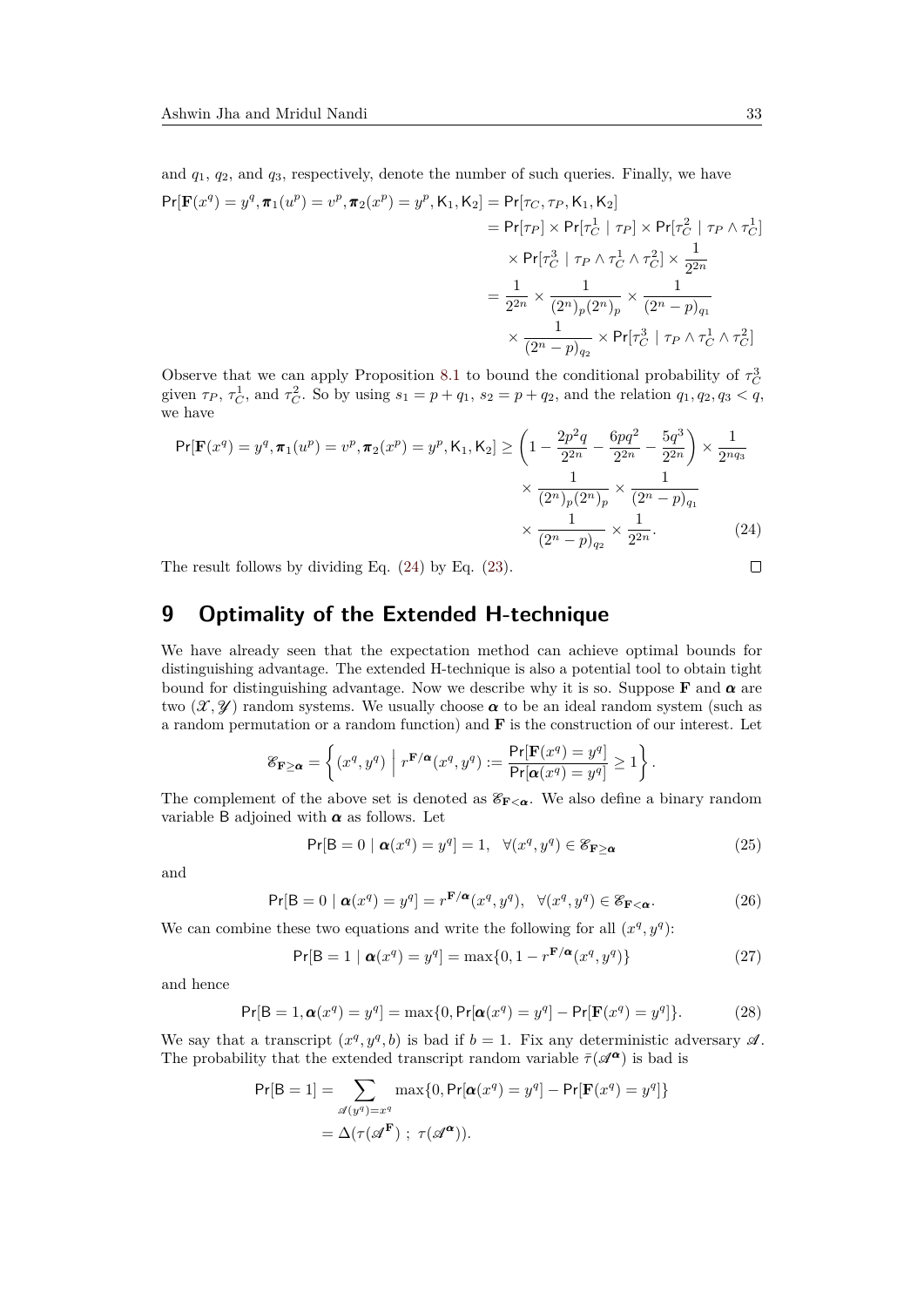Now we define B' adjoined with **F**. The random variable B' is degenerated and takes value zero with probability one. In other words,  $Pr[F(x^q) = y^q, B' = 0] = Pr[F(x^q) = y^q]$ . It is easy to see that for all  $(x^q, y^q)$ ,

$$
Pr[\mathbf{F}(x^q) = y^q, \mathbf{B}' = 0] \geq Pr[\mathbf{\alpha}(x^q) = y^q, \mathbf{B} = 0].
$$

So if we apply H-technique we actually obtain equality in Eq. [7.](#page-12-1)

*Remark* 3*.* Here we like to remark that although the extended H-technique and the expectation method can achieve optimal distinguishing bounds, this might require a very involved analysis. For the expectation method, identifying the optimal  $\epsilon$  function and then giving a tight estimation for the expectation of this function could be quite hard. Similarly for the extended H-technique identifying the optimal bad event could be very hard. One thing is clear, however, that both these tools can achieve optimality whenever it is possible through game-playing or random systems methodology.

## **9.1 Nonadaptive PRP to SPRP**

"Two weak make one strong" or the composition lemma [\[MP04,](#page-41-3) [MPR07\]](#page-41-4) states that, in information-theoretic setting, the composition of two NPRP secure block ciphers gives an SPRP secure block cipher. The initial proofs [\[MP04,](#page-41-3) [MPR07\]](#page-41-4) of this result were based on Maurer's random system methodology. Later Cogliati, Patarin and Seurin [\[CPS14\]](#page-37-11) gave a much simpler proof using the standard H-technique.

CONSTRUCTION. Let **F** and **G** be two NPRP secure quasi-random permutations over  $\mathcal{X}$ . Then we are interested in the SPRP security of the composition  $\mathbf{G}^{-1} \circ \mathbf{F}$ . Formally the composition result is stated in Theorem [9.1.](#page-33-0)

<span id="page-33-0"></span>**Theorem 9.1.** *Suppose* **F** *and* **G** *are two random systems over*  $\mathcal{X}$  *then,* 

$$
\mathbf{Adv}_{\mathbf{G}^{-1}\circ\mathbf{F}}^{\text{sprp}}(q) \leq \mathbf{Adv}_{\mathbf{F}}^{\text{nprp}}(q) + \mathbf{Adv}_{\mathbf{G}}^{\text{nprp}}(q).
$$

In [\[CPS14\]](#page-37-11), the following result has been proved. Lemma [9.1](#page-33-1) gives a simple proof for Theorem [9.1](#page-33-0) using standard H-technique.

<span id="page-33-1"></span>**Lemma 9.1.** *For all*  $x^q, y^q \in \mathcal{X}^{(q)}$ , we have

$$
\frac{\Pr[\mathbf{G}^{-1}\circ \mathbf{F}(x^q) = y^q]}{\Pr[\pi(x^q) = y^q]} \ge 1 - \mathbf{Adv}_{\mathbf{F}}^{\text{nprp}}(q) - \mathbf{Adv}_{\mathbf{G}}^{\text{nprp}}(q).
$$

**Alternate proof using the extended-H technique.** We give a similar but alternative proof for Theorem [9.1](#page-33-0) using the idea of optimality of extended H-technique. Since we will employ extended H-technique, we start off with a description of the extended systems.

EXTENDED SYSTEMS. We consider  $(\mathcal{X}^q \times \{0,1\}^2)$ -extended random systems. We first define a triple of random variables  $(Z^q, B_1, B_2) \leftarrow \mathcal{X}^q \times \{0, 1\} \times \{0, 1\}$  adjoined with  $\pi^{\pm}$ . Let  $\tau(\mathscr{A}^{\pi^{\pm}}) := (\delta^q, X^q, Y^q)$  be the forward only transcript. We sample  $Z^q \stackrel{\text{wor}}{\longleftarrow} \mathscr{X}$ independent of  $\pi$  (and hence independent of the transcript  $\tau$  as well). Now, we define the conditional distribution of  $B_1$ ,  $B_2$  given  $(\delta^q, X^q, Y^q, Z^q)$ .

Fix three tuples  $x^q, y^q, z^q \in \mathcal{X}^{(q)}$ . We define the distributions of  $B_1, B_2$  given that  $X^q = x^q, Y^q = y^q$  and  $Z^q = z^q$ . Note that the sampling of  $Z^q$  can be viewed as  $\pi'(X^q)$  for a random permutation  $\pi'$  independent of  $\pi$ . If  $(x^q, z^q) \in \mathscr{E}_{\mathbf{F} \geq \pi'}$  then  $B_1 = 0$  with probability one. Otherwise, B<sub>1</sub> follows Bernoulli distribution  $\text{ber}(\overline{1} - r^{\textbf{F}/\textbf{\pi}'}(x^q, z^q))$ . Similarly, if  $(y^q, z^q) \in \mathscr{E}_{\mathbf{G}\geq \pi'}$  then  $B_2 = 0$  with probability one. Otherwise,  $B_2$  follows Bernoulli distribution  $\overline{\text{ber}}(1 - r^{\mathbf{G}/\pi'}(y^q, z^q)).$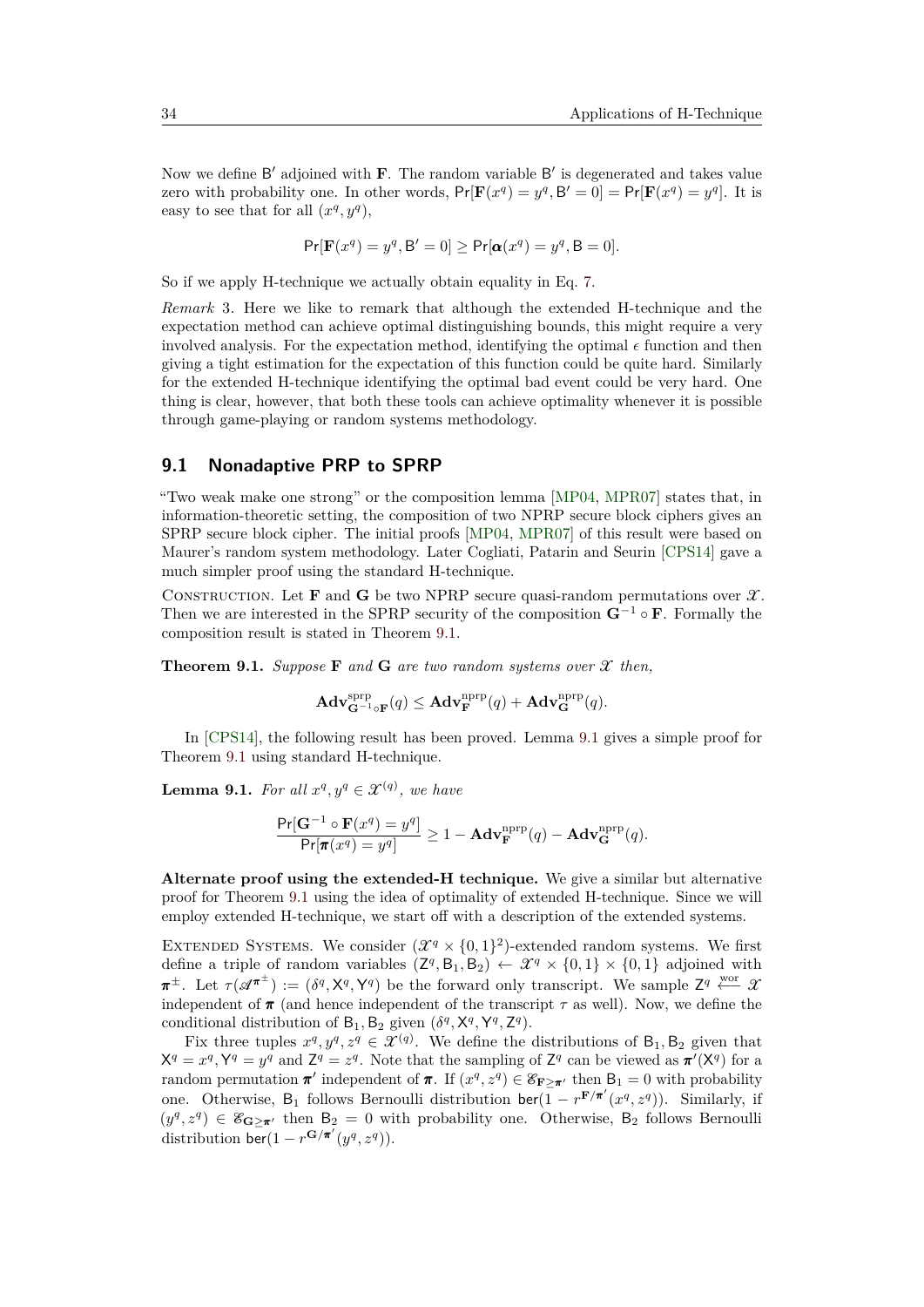ANALYSIS OF BAD TRANSCRIPTS. We say that a transcript  $(x^q, y^q, z^q, b_1, b_2)$  is bad if  $b_1 = 1 \vee b_2 = 1$ . For the random transcript variable  $(X^q, Y^q, Z^q, B_1, B_2)$ , we denote this event by bad. By union bound,

$$
\mathsf{Pr}[\mathtt{bad}] \leq \mathsf{Pr}[B_1 = 1] + \mathsf{Pr}[B_2 = 1].
$$

We now show that  $Pr[B_1 = 1] \leq \mathbf{Adv}_{\mathbf{F}}^{\text{napp}}(q)$ . Similarly one can show that  $Pr[B_2 = 1] \leq$  $\mathbf{Adv}_{\mathbf{G}}^{\text{nprp}}(q)$ . Similar to Eq. [28,](#page-32-2) we have

$$
Pr[B_1 = 1] = \sum_{\substack{(x^q, y^q) \in \mathcal{A} \\ z^q \in \mathcal{X}^{(q)}}} Pr[B_1 = 1, Z^q = z^q, X^q = x^q, Y^q = y^q]
$$
  
\n
$$
= \sum_{\substack{(x^q, y^q) \in \mathcal{A} \\ z^q \in \mathcal{X}^{(q)}}} Pr[B_1 = 1, \pi'(x^q) = z^q, \pi(x^q) = y^q]
$$
  
\n
$$
= \sum_{\substack{(x^q, y^q) \in \mathcal{A} \\ (x^q, y^q) \in \mathcal{A}}} Pr[\pi(x^q) = y^q] \sum_{z^q \in \mathcal{X}^{(q)}} Pr[\pi'(x^q) = z^q] \times \max\{0, 1 - r^{F/\pi'}(x^q, z^q)\}
$$
  
\n
$$
= \sum_{\substack{(x^q, y^q) \in \mathcal{A} \\ (x^q, y^q) \in \mathcal{A}}} Pr[\pi(x^q) = y^q] \sum_{z^q \in \mathcal{X}^{(q)}} \max\{0, Pr[\pi'(x^q) = z^q] - Pr[F(x^q) - z^q]\}
$$
  
\n
$$
= \sum_{\substack{(x^q, y^q) \in \mathcal{A} \\ a^q \in \mathcal{X}^{(q)}}} Pr[\pi(x^q) = y^q] \times ||Pr_{\pi'(x^q)} - Pr_{F(x^q)}||
$$
  
\n
$$
\leq \max_{a^q \in \mathcal{X}^{(q)}} ||Pr_{\pi'(a^q)} - Pr_{F(a^q)}|| \sum_{\substack{(x^q, y^q) \in \mathcal{A} \\ (x^q, y^q) \in \mathcal{A}}} Pr[\pi(x^q) = y^q]
$$
  
\n
$$
\leq \mathbf{Adv}_{\mathbf{F}}^{\text{npp}}(q).
$$

ANALYSIS OF GOOD TRANSCRIPTS. We define  $B'_1$  and  $B'_2$  adjoined with **F** in a similar fashion as in the case of optimality result. Both  $B'_1$  and  $B'_2$  are degenerated and take value zero with probability one. For  $x^q, y^q, z^q \in \mathcal{X}^{(q)}$  and  $i \in \{1, 2\}$ , let  $p_i := \text{Pr}[\mathsf{B}_i =$  $0 \mid \pi(x^q) = y^q, Z^q = z^q$ . Then we have

$$
Pr[\pi(x^q) = y^q, Z^q = z^q, B_1 = 0, B_2 = 0] = Pr[\pi(x^q) = y^q] \times Pr[Z^q = z^q] \times p_1 \times p_2
$$
  
\n
$$
= Pr[\pi(x^q) = y^q] \times Pr[Z^q = z^q] \times p_1 \times p_2
$$
  
\n
$$
\leq Pr[F(x^q) = z^q] \times Pr[G(y^q) = z^q]
$$
  
\n
$$
= Pr[F(x^q) = z^q, G(y^q) = z^q, B'_1 = 0, B'_2 = 0]
$$
  
\n
$$
= Pr[G^{-1} \circ F(x^q) = y^q, B'_1 = 0, B'_2 = 0]
$$

The result follows from extended H-technique Lemma [4.1.](#page-12-0)

# **10 Conclusion**

In this systematization of knowledge, our main goal was to revisit a popular tool in symmetric-key provable security, called the (coefficients) H-technique [\[Pat91,](#page-42-2) [Pat08a\]](#page-42-0). We re-formalized the notations and conventions necessary to study the security of any symmetric-key design. We then described the H-technique tool and showed that it can achieve optimal security bounds. To illustrate the effectiveness of this tool we gave simple security proofs for some popular symmetric key designs, across different paradigms.

Although our main goal is to promote the application of H-technique, we emphasize that it is not a universal solution. In particular there are many problems where a straightforward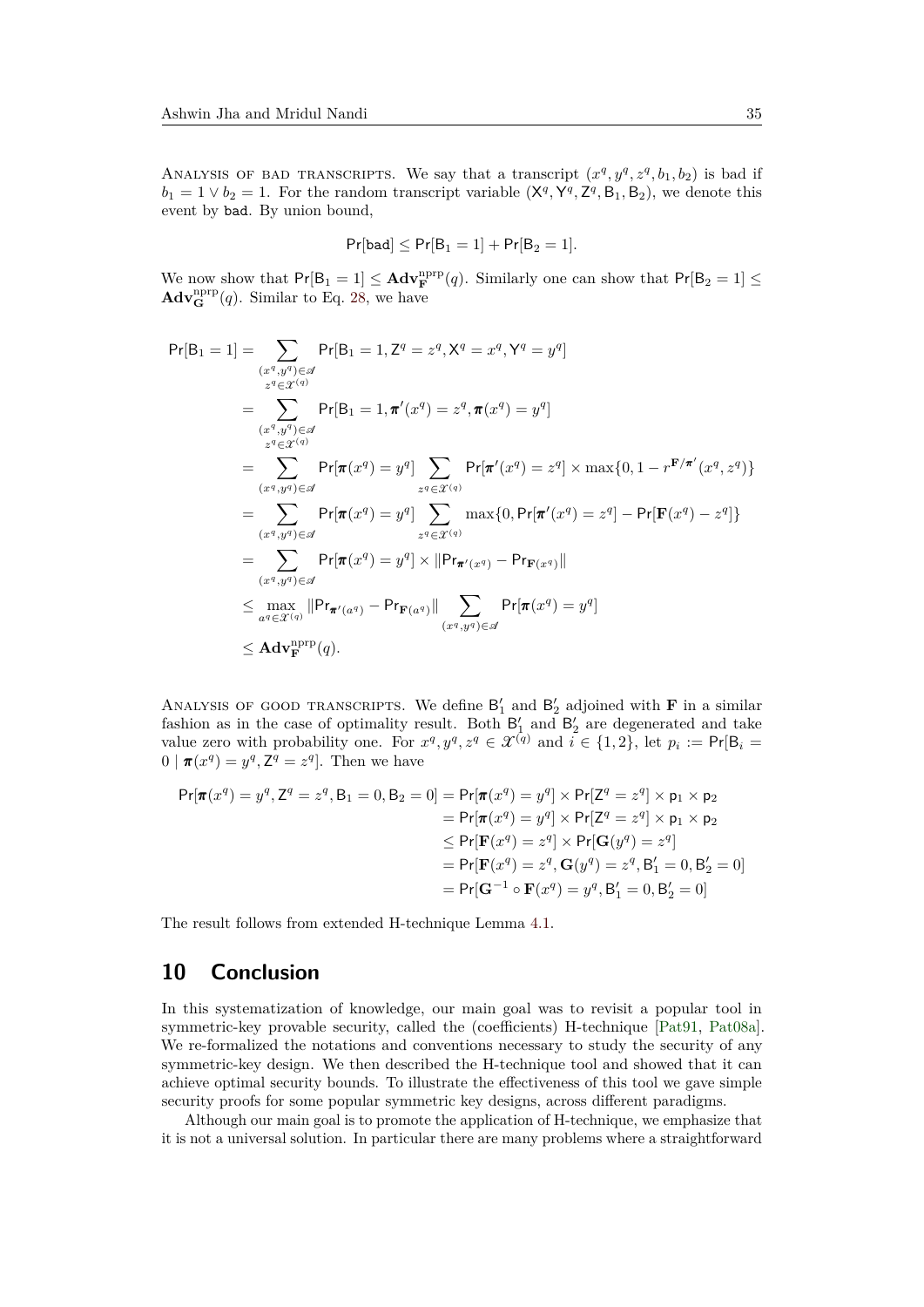application of H-technique may not give tight bound. A prime example is the sum of permutations or SoP problem [\[HWKS98,](#page-39-10) [BI99\]](#page-36-11). While there are some tight bound proofs [\[Pat08b,](#page-43-11) [Pat10\]](#page-43-12) for SoP problem using H-technique, the veracity of these proofs is not yet established. In contrast, a recent tool by Dai et al., called the  $\chi^2$ -method [\[DHT17\]](#page-38-9), gives a much simple and asymptotically tight bound proof for SoP. The preceding example is just one such instance where one tool is somewhat superior to another. There could be many more. For instance, it is still not clear how one can apply the  $\chi^2$ -method, with same ease as the H-technique, to the analysis of schemes based on low entropy primitives (such as universal hash functions).

To conclude, a thorough study on the various available tools is the need of the hour. This will help in choosing the right tools for a given set of problems, which in turn may give tight and/or simple proofs. We believe that this work is a step in that direction. It would be interesting to see similar work on some other popular tools like coupling technique [\[Mir02,](#page-41-10) [MRS09,](#page-42-10) [HR10\]](#page-39-9) and  $\chi^2$ -method [\[DHT17,](#page-38-9) [BN18b\]](#page-36-7). At the same time, we must also look at some other avenues in probability theory to get new tools. For example Morris, Rogaway and Stegers explored the applications of Markov chains [\[MRS09\]](#page-42-10), and Steinberger explored the Hellinger distance [\[Ste12\]](#page-44-5).

# **References**

- <span id="page-35-2"></span>[ABL<sup>+</sup>13] Elena Andreeva, Andrey Bogdanov, Atul Luykx, Bart Mennink, Elmar Tischhauser, and Kan Yasuda. Parallelizable and authenticated online ciphers. In *Advances in Cryptology - ASIACRYPT 2013 - 19th International Conference on the Theory and Application of Cryptology and Information Security, Bengaluru, India, December 1-5, 2013, Proceedings, Part I*, pages 424–443, 2013.
- <span id="page-35-3"></span>[AFF<sup>+</sup>14] Farzaneh Abed, Scott R. Fluhrer, Christian Forler, Eik List, Stefan Lucks, David A. McGrew, and Jakob Wenzel. Pipelineable on-line encryption. In *Fast Software Encryption - 21st International Workshop, FSE 2014, London, UK, March 3-5, 2014. Revised Selected Papers*, pages 205–223, 2014.
- <span id="page-35-0"></span>[AGKS05] Masayuki Abe, Rosario Gennaro, Kaoru Kurosawa, and Victor Shoup. Tagkem/dem: A new framework for hybrid encryption and A new analysis of kurosawa-desmedt KEM. In *Advances in Cryptology - EUROCRYPT 2005, 24th Annual International Conference on the Theory and Applications of Cryptographic Techniques, Aarhus, Denmark, May 22-26, 2005, Proceedings*, pages 128–146, 2005.
- <span id="page-35-1"></span>[BBKN12] Mihir Bellare, Alexandra Boldyreva, Lars R. Knudsen, and Chanathip Namprempre. On-line ciphers and the hash-cbc constructions. *J. Cryptology*, 25(4):640–679, 2012.
- <span id="page-35-6"></span>[BdBB<sup>+</sup>95] A. Berendschot, B. den Boer, J. Boly, A. Bosselaers, J. Brandt, D. Chaum, I. Damgård, M. Dichtl, W. Fumy, M. van der Ham, C. Jansen, P. Landrock, B. Preneel, G. Roelofsen, P. de Rooij, and J Vandewalle. *Final Report of Race Integrity Primitives*, volume 1007 of *Lecture Notes in Computer Science, Springer-Verlag, 1995*. Springer-Verlag, 1995.
- <span id="page-35-4"></span>[Ber99] Daniel J. Bernstein. How to Stretch Random Functions: The Security of Protected Counter Sums. *J. Cryptol.*, 12:185–192, 1999.
- <span id="page-35-5"></span>[BHT18] Priyanka Bose, Viet Tung Hoang, and Stefano Tessaro. Revisiting AES-GCM-SIV: multi-user security, faster key derivation, and better bounds. In *Advances*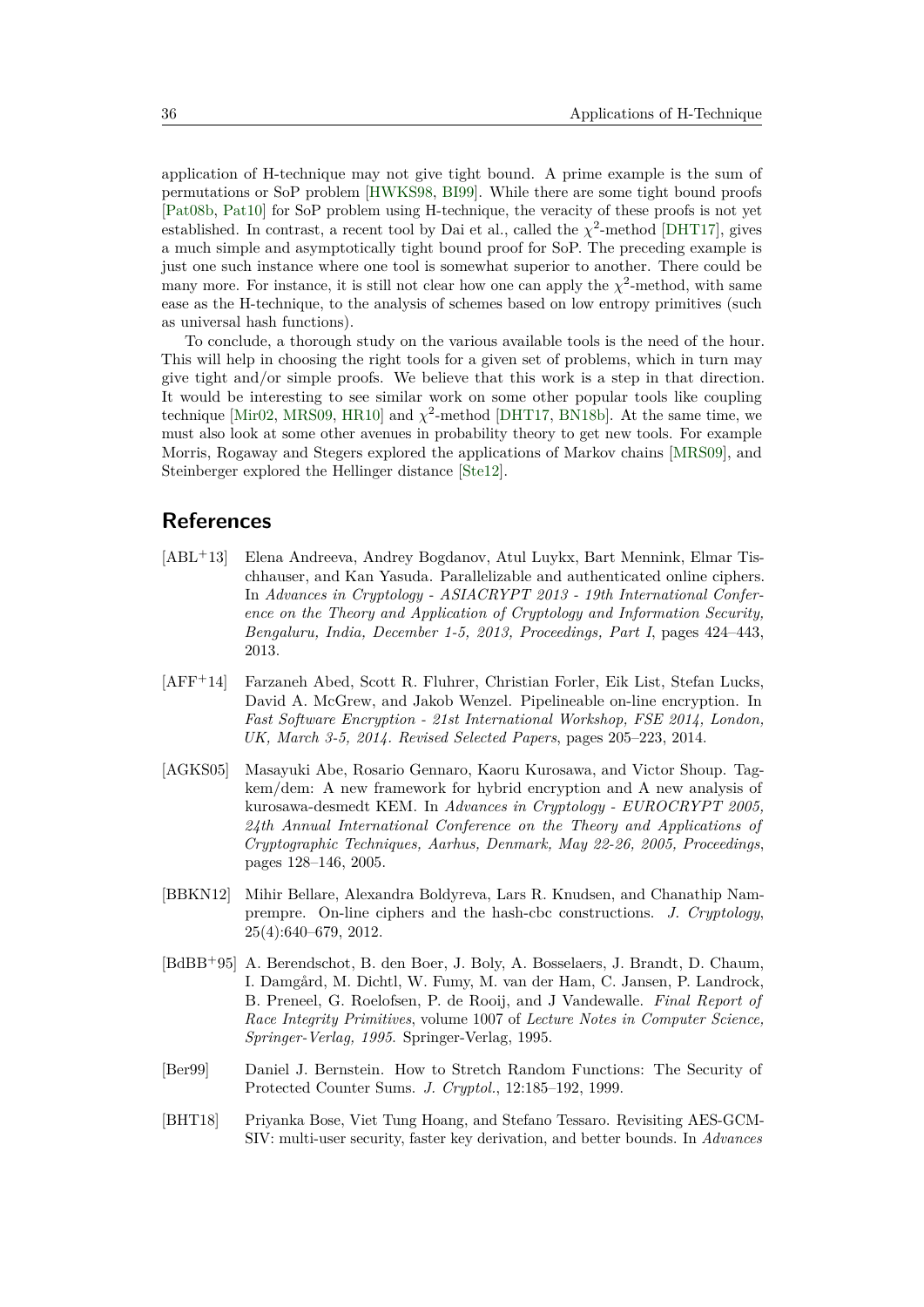*in Cryptology - EUROCRYPT 2018 - 37th Annual International Conference on the Theory and Applications of Cryptographic Techniques, Tel Aviv, Israel, April 29 - May 3, 2018 Proceedings, Part I*, pages 468–499, 2018.

- <span id="page-36-11"></span>[BI99] Mihir Bellare and Russell Impagliazzo. A tool for obtaining tighter security analyses of pseudorandom function based constructions, with applications to PRP to PRF conversion. *IACR Cryptology ePrint Archive*, 1999:24, 1999.
- <span id="page-36-1"></span>[BKR00] Mihir Bellare, Joe Kilian, and Phillip Rogaway. The security of the cipher block chaining message authentication code. *J. Comput. Syst. Sci.*, 61(3):362–399, 2000.
- <span id="page-36-4"></span>[BN15] Ritam Bhaumik and Mridul Nandi. An inverse-free single-keyed tweakable enciphering scheme. In *Advances in Cryptology - ASIACRYPT 2015 - 21st International Conference on the Theory and Application of Cryptology and Information Security, Auckland, New Zealand, November 29 - December 3, 2015, Proceedings, Part II*, pages 159–180, 2015.
- <span id="page-36-5"></span>[BN16] Ritam Bhaumik and Mridul Nandi. Olef: an inverse-free online cipher. an online SPRP with an optimal inverse-free construction. *IACR Trans. Symmetric Cryptol.*, 2016(2):30–51, 2016.
- <span id="page-36-6"></span>[BN17] Ritam Bhaumik and Mridul Nandi. Improved security for OCB3. In *Advances in Cryptology - ASIACRYPT 2017 - 23rd International Conference on the Theory and Applications of Cryptology and Information Security, Hong Kong, China, December 3-7, 2017, Proceedings, Part II*, pages 638–666, 2017.
- <span id="page-36-9"></span>[BN18a] Srimanta Bhattacharya and Mridul Nandi. Full indifferentiable security of the xor of two or more random permutations using the  $\chi$ hi  $\hat{2}$  method. In *Advances in Cryptology - EUROCRYPT 2018 - 37th Annual International Conference on the Theory and Applications of Cryptographic Techniques, Tel Aviv, Israel, April 29 - May 3, 2018 Proceedings, Part I*, pages 387–412, 2018.
- <span id="page-36-7"></span>[BN18b] Srimanta Bhattacharya and Mridul Nandi. A note on the chi-square method: A tool for proving cryptographic security. *Cryptography and Communications*, 10(5):935–957, 2018.
- <span id="page-36-8"></span>[BN18c] Srimanta Bhattacharya and Mridul Nandi. Revisiting variable output length XOR pseudorandom function. *IACR Trans. Symmetric Cryptol.*, 2018(1):314– 335, 2018.
- <span id="page-36-2"></span>[BPR05] Mihir Bellare, Krzysztof Pietrzak, and Phillip Rogaway. Improved Security Analyses for CBC MACs. In *Proc. CRYPTO 2005*, pages 527–545, 2005.
- <span id="page-36-3"></span>[BR05] John Black and Phillip Rogaway. CBC MACs for Arbitrary-Length Messages: The Three-Key Constructions. *J. Cryptol.*, 18:111–131, 2005.
- <span id="page-36-0"></span>[BR06] Mihir Bellare and Phillip Rogaway. The security of triple encryption and a framework for code-based game-playing proofs. In *Advances in Cryptology - EUROCRYPT 2006, 25th Annual International Conference on the Theory and Applications of Cryptographic Techniques, St. Petersburg, Russia, May 28 - June 1, 2006, Proceedings*, pages 409–426, 2006.
- <span id="page-36-10"></span>[CDMS10] Jean-Sébastien Coron, Yevgeniy Dodis, Avradip Mandal, and Yannick Seurin. A domain extender for the ideal cipher. In *Theory of Cryptography, 7th Theory of Cryptography Conference, TCC 2010, Zurich, Switzerland, February 9-11, 2010. Proceedings*, pages 273–289, 2010.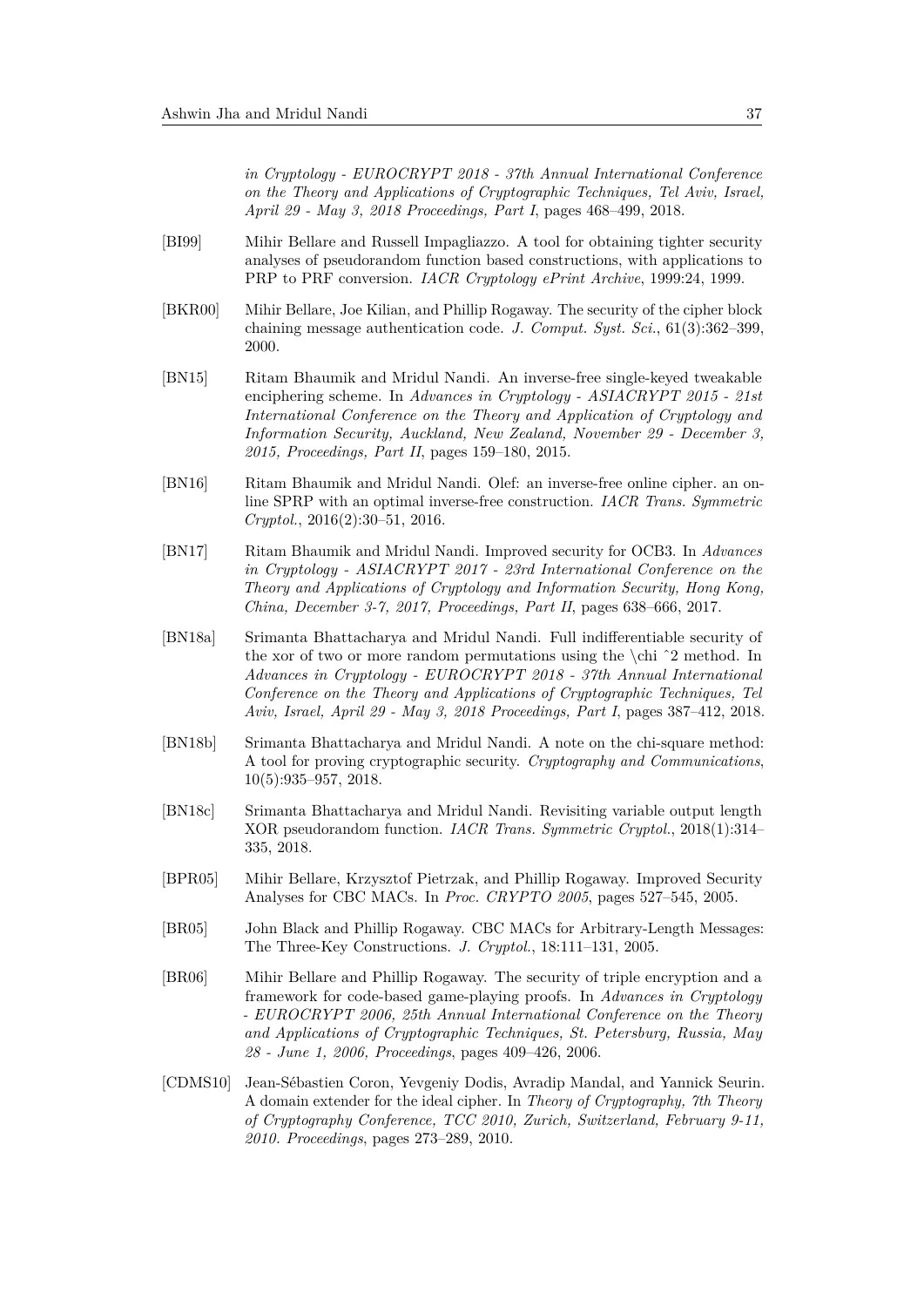- <span id="page-37-8"></span>[CDNY18] Avik Chakraborti, Nilanjan Datta, Mridul Nandi, and Kan Yasuda. Beetle family of lightweight and secure authenticated encryption ciphers. *IACR Trans. Cryptogr. Hardw. Embed. Syst.*, 2018(2):218–241, 2018.
- <span id="page-37-7"></span>[CIMN17] Avik Chakraborti, Tetsu Iwata, Kazuhiko Minematsu, and Mridul Nandi. Blockcipher-based authenticated encryption: How small can we go? In *Cryptographic Hardware and Embedded Systems - CHES 2017 - 19th International Conference, Taipei, Taiwan, September 25-28, 2017, Proceedings*, pages 277–298, 2017.
- <span id="page-37-3"></span>[CLL<sup>+</sup>14] Shan Chen, Rodolphe Lampe, Jooyoung Lee, Yannick Seurin, and John P. Steinberger. Minimizing the two-round even-mansour cipher. In *Advances in Cryptology - CRYPTO 2014 - 34th Annual Cryptology Conference, Santa Barbara, CA, USA, August 17-21, 2014, Proceedings, Part I*, pages 39–56, 2014.
- <span id="page-37-10"></span>[CLM19] Yu Long Chen, Eran Lambooij, and Bart Mennink. How to build pseudorandom functions from public random permutations. *IACR Cryptology ePrint Archive*, 2019:554, 2019.
- <span id="page-37-5"></span>[CLMP17] Yu Long Chen, Atul Luykx, Bart Mennink, and Bart Preneel. Efficient length doubling from tweakable block ciphers. *IACR Trans. Symmetric Cryptol.*, 2017(3):253–270, 2017.
- <span id="page-37-4"></span>[CLS15] Benoit Cogliati, Rodolphe Lampe, and Yannick Seurin. Tweaking evenmansour ciphers. In *Advances in Cryptology - CRYPTO 2015 - 35th Annual Cryptology Conference, Santa Barbara, CA, USA, August 16-20, 2015, Proceedings, Part I*, pages 189–208, 2015.
- <span id="page-37-6"></span>[CLS17] Benoît Cogliati, Jooyoung Lee, and Yannick Seurin. New constructions of macs from (tweakable) block ciphers. *IACR Trans. Symmetric Cryptol.*, 2017(2):27–58, 2017.
- <span id="page-37-9"></span>[CMN18] Yu Long Chen, Bart Mennink, and Mridul Nandi. Short variable length domain extenders with beyond birthday bound security. *IACR Cryptology ePrint Archive*, 2018:783, 2018.
- <span id="page-37-11"></span>[CPS14] Benoit Cogliati, Jacques Patarin, and Yannick Seurin. Security amplification for the composition of block ciphers: Simpler proofs and new results. In *Selected Areas in Cryptography - SAC 2014 - 21st International Conference, Montreal, QC, Canada, August 14-15, 2014, Revised Selected Papers*, pages 129–146, 2014.
- <span id="page-37-1"></span>[CS03a] Jan Camenisch and Victor Shoup. Practical verifiable encryption and decryption of discrete logarithms. In *Advances in Cryptology - CRYPTO 2003, 23rd Annual International Cryptology Conference, Santa Barbara, California, USA, August 17-21, 2003, Proceedings*, pages 126–144, 2003.
- <span id="page-37-0"></span>[CS03b] Ronald Cramer and Victor Shoup. Design and analysis of practical public-key encryption schemes secure against adaptive chosen ciphertext attack. *SIAM J. Comput.*, 33(1):167–226, 2003.
- <span id="page-37-2"></span>[CS08] Debrup Chakraborty and Palash Sarkar. HCH: A new tweakable enciphering scheme using the hash-counter-hash approach. *IEEE Trans. Information Theory*, 54(4):1683–1699, 2008.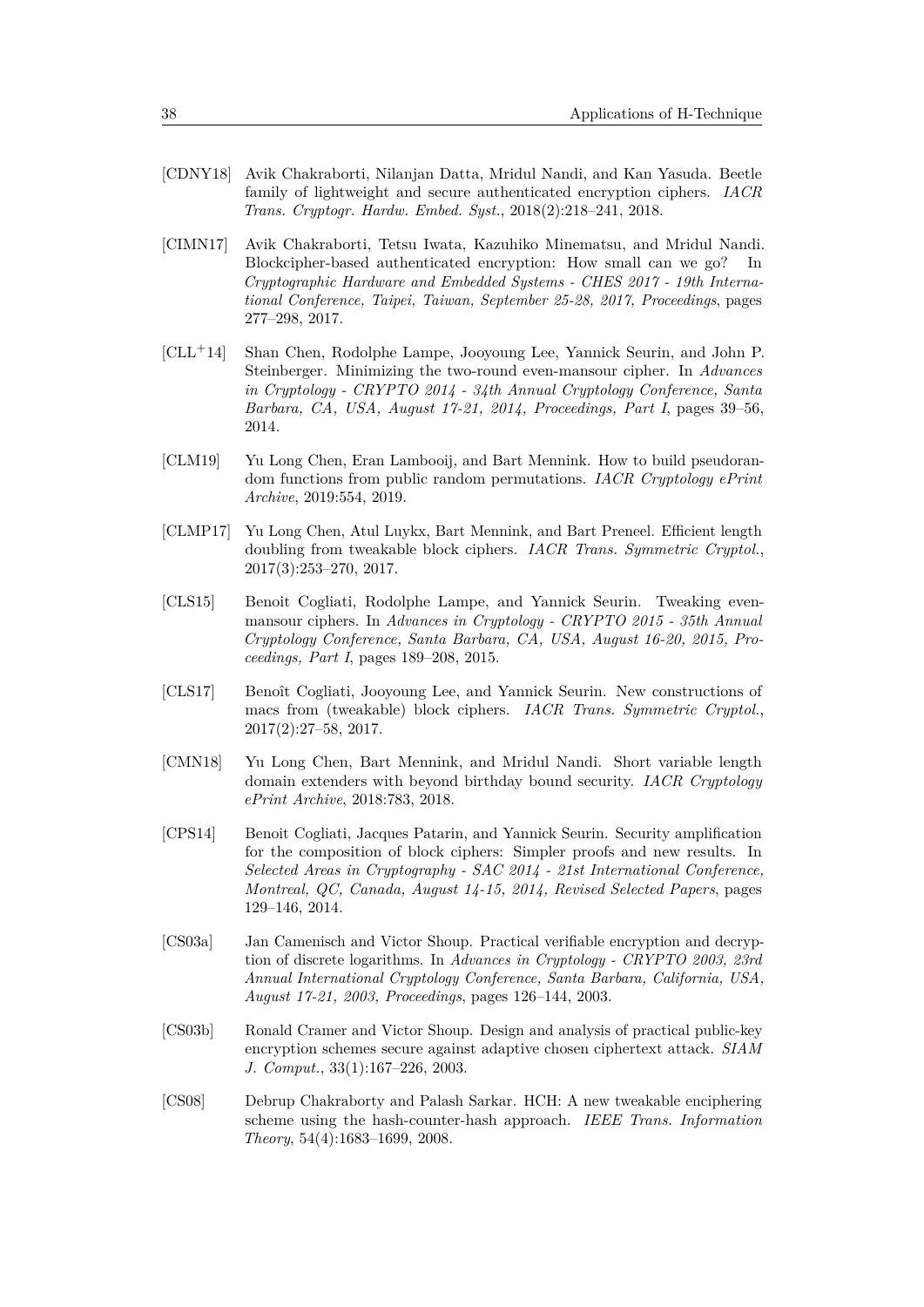- <span id="page-38-1"></span>[CS14] Shan Chen and John P. Steinberger. Tight security bounds for key-alternating ciphers. In *Advances in Cryptology - EUROCRYPT 2014 - 33rd Annual International Conference on the Theory and Applications of Cryptographic Techniques, Copenhagen, Denmark, May 11-15, 2014. Proceedings*, pages 327–350, 2014.
- <span id="page-38-3"></span>[CS15a] Benoît Cogliati and Yannick Seurin. Beyond-birthday-bound security for tweakable even-mansour ciphers with linear tweak and key mixing. In *Advances in Cryptology - ASIACRYPT 2015 - 21st International Conference on the Theory and Application of Cryptology and Information Security, Auckland, New Zealand, November 29 - December 3, 2015, Proceedings, Part II*, pages 134–158, 2015.
- <span id="page-38-2"></span>[CS15b] Benoit Cogliati and Yannick Seurin. On the provable security of the iterated even-mansour cipher against related-key and chosen-key attacks. In *Advances in Cryptology - EUROCRYPT 2015 - 34th Annual International Conference on the Theory and Applications of Cryptographic Techniques, Sofia, Bulgaria, April 26-30, 2015, Proceedings, Part I*, pages 584–613, 2015.
- <span id="page-38-4"></span>[CS16] Benoît Cogliati and Yannick Seurin. EWCDM: an efficient, beyond-birthday secure, nonce-misuse resistant MAC. In *Advances in Cryptology - CRYPTO 2016 - 36th Annual International Cryptology Conference, Santa Barbara, CA, USA, August 14-18, 2016, Proceedings, Part I*, pages 121–149, 2016.
- <span id="page-38-5"></span>[DDN<sup>+</sup>17] Nilanjan Datta, Avijit Dutta, Mridul Nandi, Goutam Paul, and Liting Zhang. Single key variant of pmac\_plus. *IACR Trans. Symmetric Cryptol.*, 2017(4):268–305, 2017.
- <span id="page-38-7"></span>[DDNY18] Nilanjan Datta, Avijit Dutta, Mridul Nandi, and Kan Yasuda. Encrypt or decrypt? to make a single-key beyond birthday secure nonce-based MAC. *IACR Cryptology ePrint Archive*, 2018:500, 2018.
- <span id="page-38-9"></span>[DHT17] Wei Dai, Viet Tung Hoang, and Stefano Tessaro. Information-theoretic indistinguishability via the chi-squared method. In *Advances in Cryptology - CRYPTO 2017 - 37th Annual International Cryptology Conference, Santa Barbara, CA, USA, August 20-24, 2017, Proceedings, Part III*, pages 497–523, 2017.
- <span id="page-38-6"></span>[DJN17] Avijit Dutta, Ashwin Jha, and Mridul Nandi. Tight security analysis of ehtm MAC. *IACR Trans. Symmetric Cryptol.*, 2017(3):130–150, 2017.
- <span id="page-38-8"></span>[DN14] Nilanjan Datta and Mridul Nandi. Elme: A misuse resistant parallel authenticated encryption. In *Information Security and Privacy - 19th Australasian Conference, ACISP 2014, Wollongong, NSW, Australia, July 7-9, 2014. Proceedings*, pages 306–321, 2014.
- <span id="page-38-10"></span>[Dwo01] M Dworkin. Recommendation for Block Cipher Modes of Operation: Methods and Techniques. NIST Special Publication 800-38a, NIST, U. S. Department of Commerce, 2001.
- <span id="page-38-0"></span>[FLLW16] Christian Forler, Eik List, Stefan Lucks, and Jakob Wenzel. POEx: A beyond-birthday-bound-secure on-line cipher. ArcticCrypt 2016, 2016. [https://www.researchgate.net/publication/299565944\\_POEx\\_A\\_](https://www.researchgate.net/publication/299565944_POEx_A_Beyond-Birthday-Bound-Secure_On-Line_Cipher) [Beyond-Birthday-Bound-Secure\\_On-Line\\_Cipher](https://www.researchgate.net/publication/299565944_POEx_A_Beyond-Birthday-Bound-Secure_On-Line_Cipher).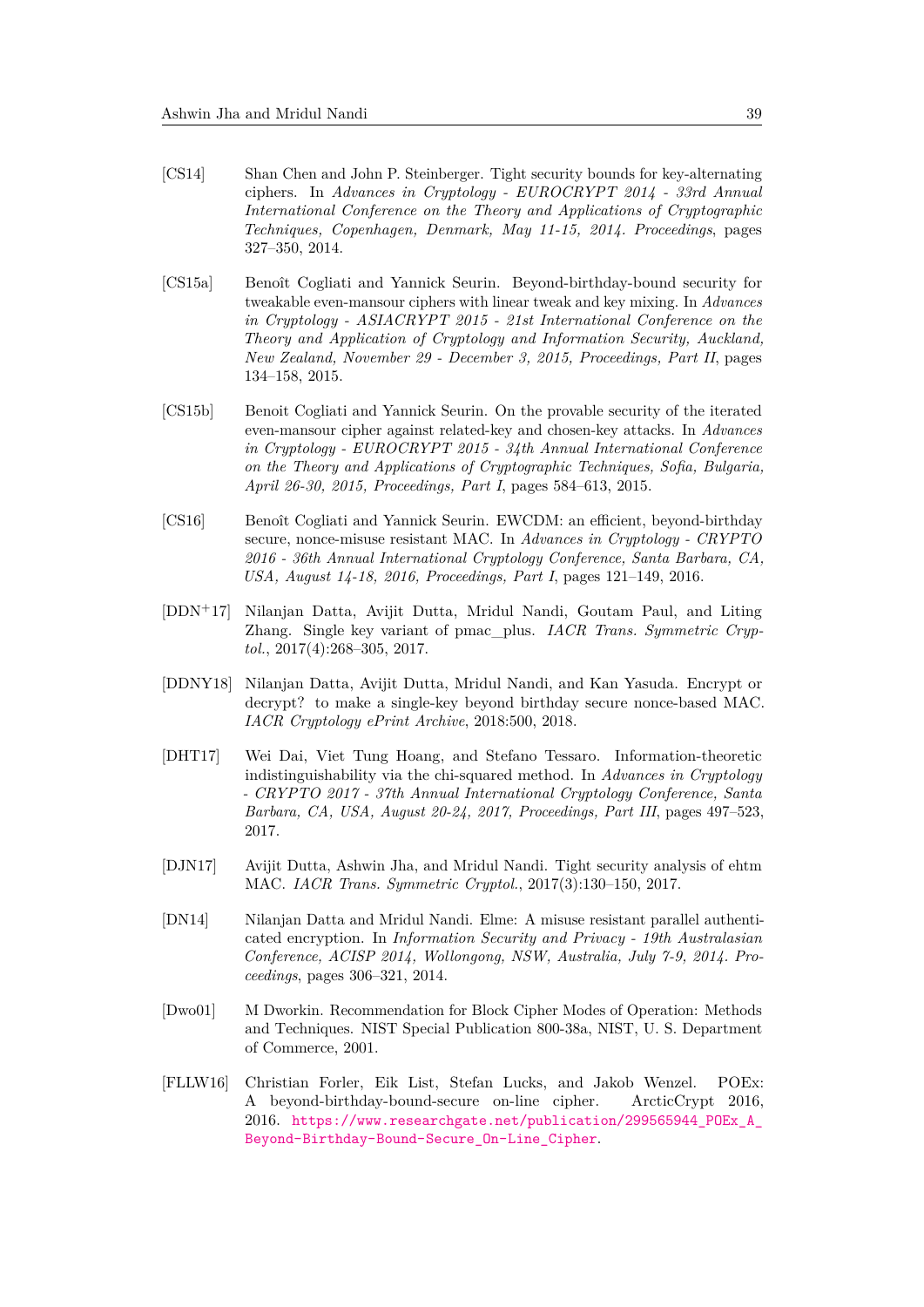- <span id="page-39-0"></span>[GGM84] Oded Goldreich, Shafi Goldwasser, and Silvio Micali. How to construct random functions (extended abstract). In *25th Annual Symposium on Foundations of Computer Science, West Palm Beach, Florida, USA, 24-26 October 1984*, pages 464–479, 1984.
- <span id="page-39-1"></span>[GM84] Shafi Goldwasser and Silvio Micali. Probabilistic encryption. *J. Comput. Syst. Sci.*, 28(2):270–299, 1984.
- <span id="page-39-12"></span>[GMR85] Shafi Goldwasser, Silvio Micali, and Charles Rackoff. The knowledge complexity of interactive proof-systems (extended abstract). In *Proceedings of the 17th Annual ACM Symposium on Theory of Computing, May 6-8, 1985, Providence, Rhode Island, USA*, pages 291–304, 1985.
- <span id="page-39-11"></span>[GS02] Alison L. Gibbs and Francis Edward Su. On choosing and bounding probability metrics. *International Statistical Review*, 70(3):419–435, 2002.
- <span id="page-39-8"></span>[GW18] Chun Guo and Lei Wang. Revisiting key-alternating feistel ciphers for shorter keys and multi-user security. *IACR Cryptology ePrint Archive*, 2018:816, 2018.
- <span id="page-39-4"></span>[Hal07] Shai Halevi. Invertible universal hashing and the TET encryption mode. In *Advances in Cryptology - CRYPTO 2007, 27th Annual International Cryptology Conference, Santa Barbara, CA, USA, August 19-23, 2007, Proceedings*, pages 412–429, 2007.
- <span id="page-39-2"></span>[HR03] Shai Halevi and Phillip Rogaway. A tweakable enciphering mode. In *Advances in Cryptology - CRYPTO 2003, 23rd Annual International Cryptology Conference, Santa Barbara, California, USA, August 17-21, 2003, Proceedings*, pages 482–499, 2003.
- <span id="page-39-3"></span>[HR04] Shai Halevi and Phillip Rogaway. A parallelizable enciphering mode. In *Topics in Cryptology - CT-RSA 2004, The Cryptographers' Track at the RSA Conference 2004, San Francisco, CA, USA, February 23-27, 2004, Proceedings*, pages 292–304, 2004.
- <span id="page-39-9"></span>[HR10] Viet Tung Hoang and Phillip Rogaway. On generalized feistel networks. In *Advances in Cryptology - CRYPTO 2010, 30th Annual Cryptology Conference, Santa Barbara, CA, USA, August 15-19, 2010. Proceedings*, pages 613–630, 2010.
- <span id="page-39-6"></span>[HT16] Viet Tung Hoang and Stefano Tessaro. Key-alternating ciphers and key-length extension: Exact bounds and multi-user security. In *Advances in Cryptology - CRYPTO 2016 - 36th Annual International Cryptology Conference, Santa Barbara, CA, USA, August 14-18, 2016, Proceedings, Part I*, pages 3–32, 2016.
- <span id="page-39-7"></span>[HT17] Viet Tung Hoang and Stefano Tessaro. The multi-user security of double encryption. In *Advances in Cryptology - EUROCRYPT 2017 - 36th Annual International Conference on the Theory and Applications of Cryptographic Techniques, Paris, France, April 30 - May 4, 2017, Proceedings, Part II*, pages 381–411, 2017.
- <span id="page-39-10"></span>[HWKS98] Chris Hall, David A. Wagner, John Kelsey, and Bruce Schneier. Building prfs from prps. In *Advances in Cryptology - CRYPTO '98, 18th Annual International Cryptology Conference, Santa Barbara, California, USA, August 23-27, 1998, Proceedings*, pages 370–389, 1998.
- <span id="page-39-5"></span>[JN16] Ashwin Jha and Mridul Nandi. Revisiting Structure Graphs: Applications to CBC-MAC and EMAC. *J. Mathematical Cryptology*, 10(3–4):157–180, 2016.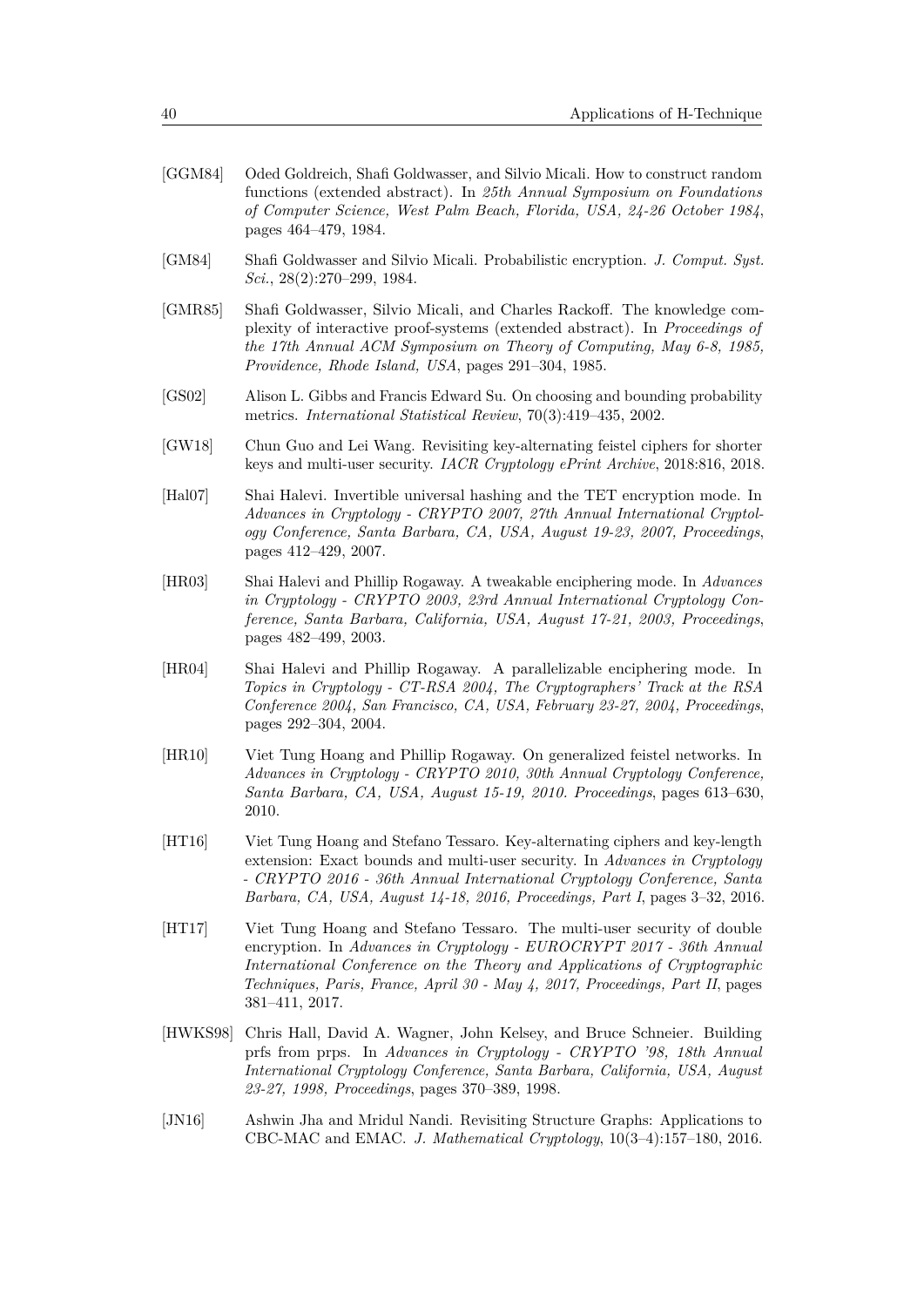- <span id="page-40-2"></span>[JN18] Ashwin Jha and Mridul Nandi. On rate-1 and beyond-the-birthday bound secure online ciphers using tweakable block ciphers. *Cryptography and Communications*, 10(5):731–753, 2018.
- <span id="page-40-3"></span>[KR11] Ted Krovetz and Phillip Rogaway. The software performance of authenticatedencryption modes. In *Fast Software Encryption - 18th International Workshop, FSE 2011, Lyngby, Denmark, February 13-16, 2011, Revised Selected Papers*, pages 306–327, 2011.
- <span id="page-40-7"></span>[LN17] Eik List and Mridul Nandi. ZMAC+ - an efficient variable-output-length variant of ZMAC. *IACR Trans. Symmetric Cryptol.*, 2017(4):306–325, 2017.
- <span id="page-40-5"></span>[LPS12] Rodolphe Lampe, Jacques Patarin, and Yannick Seurin. An asymptotically tight security analysis of the iterated even-mansour cipher. In *Advances in Cryptology - ASIACRYPT 2012 - 18th International Conference on the Theory and Application of Cryptology and Information Security, Beijing, China, December 2-6, 2012. Proceedings*, pages 278–295, 2012.
- <span id="page-40-11"></span>[LPTY16] Atul Luykx, Bart Preneel, Elmar Tischhauser, and Kan Yasuda. A MAC mode for lightweight block ciphers. In *Proc. Fast Software Encryption - FSE 2016*, pages 43–59, 2016.
- <span id="page-40-0"></span>[LR85] Michael Luby and Charles Rackoff. How to construct pseudo-random permutations from pseudo-random functions (abstract). In *Advances in Cryptology - CRYPTO '85, Santa Barbara, California, USA, August 18-22, 1985, Proceedings*, page 447, 1985.
- <span id="page-40-9"></span>[LS13] Rodolphe Lampe and Yannick Seurin. Tweakable blockciphers with asymptotically optimal security. In *Fast Software Encryption - 20th International Workshop, FSE 2013, Singapore, March 11-13, 2013. Revised Selected Papers*, pages 133–151, 2013.
- <span id="page-40-1"></span>[LST12] Will Landecker, Thomas Shrimpton, and R. Seth Terashima. Tweakable blockciphers with beyond birthday-bound security. In *Advances in Cryptology - CRYPTO 2012 - 32nd Annual Cryptology Conference, Santa Barbara, CA, USA, August 19-23, 2012. Proceedings*, pages 14–30, 2012.
- <span id="page-40-10"></span>[Luc00] Stefan Lucks. The sum of prps is a secure PRF. In *Advances in Cryptology - EUROCRYPT 2000, International Conference on the Theory and Application of Cryptographic Techniques, Bruges, Belgium, May 14-18, 2000, Proceeding*, pages 470–484, 2000.
- <span id="page-40-8"></span>[Mau02] Ueli M. Maurer. Indistinguishability of random systems. In *Advances in Cryptology - EUROCRYPT 2002, International Conference on the Theory and Applications of Cryptographic Techniques, Amsterdam, The Netherlands, April 28 - May 2, 2002, Proceedings*, pages 110–132, 2002.
- <span id="page-40-4"></span>[Men15] Bart Mennink. Optimally secure tweakable blockciphers. In *Fast Software Encryption - 22nd International Workshop, FSE 2015, Istanbul, Turkey, March 8-11, 2015, Revised Selected Papers*, pages 428–448, 2015.
- <span id="page-40-6"></span>[Men18] Bart Mennink. Towards tight security of cascaded LRW2. In *Theory of Cryptography - 16th International Conference, TCC 2018, Panaji, India, November 11-14, 2018, Proceedings, Part II*, pages 192–222, 2018.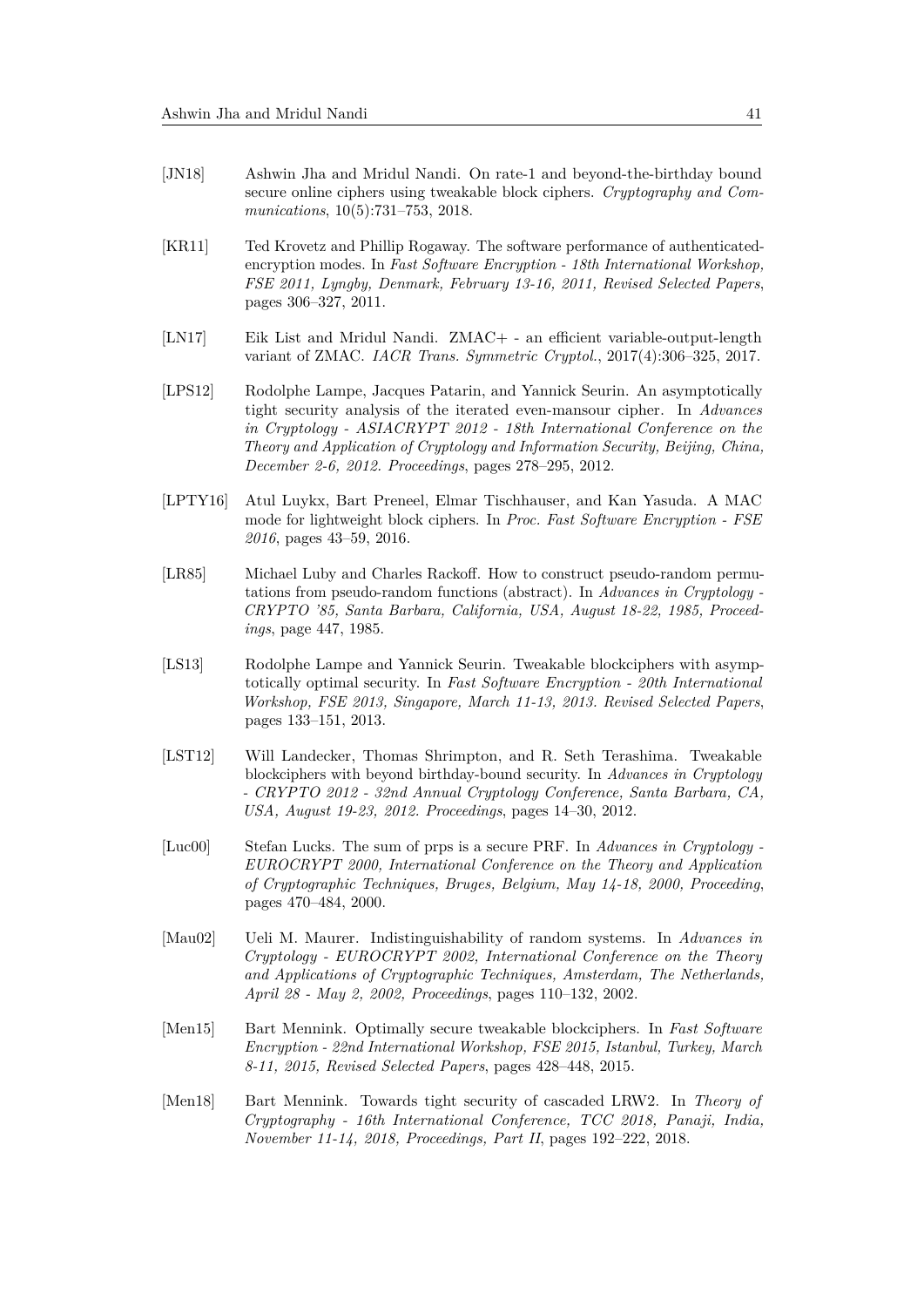- <span id="page-41-7"></span>[MI11] Kazuhiko Minematsu and Tetsu Iwata. Building blockcipher from tweakable blockcipher: Extending FSE 2009 proposal. In *Cryptography and Coding - 13th IMA International Conference, IMACC 2011, Oxford, UK, December 12-15, 2011. Proceedings*, pages 391–412, 2011.
- <span id="page-41-9"></span>[MI15] Kazuhiko Minematsu and Tetsu Iwata. Tweak-length extension for tweakable blockciphers. In *Cryptography and Coding - 15th IMA International Conference, IMACC 2015, Oxford, UK, December 15-17, 2015. Proceedings*, pages 77–93, 2015.
- <span id="page-41-6"></span>[Min09] Kazuhiko Minematsu. Beyond-birthday-bound security based on tweakable block cipher. In *Fast Software Encryption, 16th International Workshop, FSE 2009, Leuven, Belgium, February 22-25, 2009, Revised Selected Papers*, pages 308–326, 2009.
- <span id="page-41-8"></span>[Min15] Kazuhiko Minematsu. Building blockcipher from small-block tweakable blockcipher. *Des. Codes Cryptography*, 74(3):645–663, 2015.
- <span id="page-41-10"></span>[Mir02] Ilya Mironov. (not so) random shuffles of RC4. In *Advances in Cryptology - CRYPTO 2002, 22nd Annual International Cryptology Conference, Santa Barbara, California, USA, August 18-22, 2002, Proceedings*, pages 304–319, 2002.
- <span id="page-41-5"></span>[MM07] Kazuhiko Minematsu and Toshiyasu Matsushima. New Bounds for PMAC, TMAC, and XCBC. In *Proc. Fast Software Encryption - FSE 2007*, pages 434–451, 2007.
- <span id="page-41-0"></span>[MMH<sup>+</sup>14] Nicky Mouha, Bart Mennink, Anthony Van Herrewege, Dai Watanabe, Bart Preneel, and Ingrid Verbauwhede. Chaskey: An efficient MAC algorithm for 32-bit microcontrollers. In *Selected Areas in Cryptography - SAC 2014 - 21st International Conference, Montreal, QC, Canada, August 14-15, 2014, Revised Selected Papers*, pages 306–323, 2014.
- <span id="page-41-1"></span>[MN17] Bart Mennink and Samuel Neves. Encrypted davies-meyer and its dual: Towards optimal security using mirror theory. In *Advances in Cryptology - CRYPTO 2017 - 37th Annual International Cryptology Conference, Santa Barbara, CA, USA, August 20-24, 2017, Proceedings, Part III*, pages 556–583, 2017.
- <span id="page-41-2"></span>[MP03] Ueli M. Maurer and Krzysztof Pietrzak. The security of many-round lubyrackoff pseudo-random permutations. In *Advances in Cryptology - EURO-CRYPT 2003, International Conference on the Theory and Applications of Cryptographic Techniques, Warsaw, Poland, May 4-8, 2003, Proceedings*, pages 544–561, 2003.
- <span id="page-41-3"></span>[MP04] Ueli M. Maurer and Krzysztof Pietrzak. Composition of random systems: When two weak make one strong. In *Theory of Cryptography, First Theory of Cryptography Conference, TCC 2004, Cambridge, MA, USA, February 19-21, 2004, Proceedings*, pages 410–427, 2004.
- <span id="page-41-4"></span>[MPR07] Ueli M. Maurer, Krzysztof Pietrzak, and Renato Renner. Indistinguishability amplification. In *Advances in Cryptology - CRYPTO 2007, 27th Annual International Cryptology Conference, Santa Barbara, CA, USA, August 19-23, 2007, Proceedings*, pages 130–149, 2007.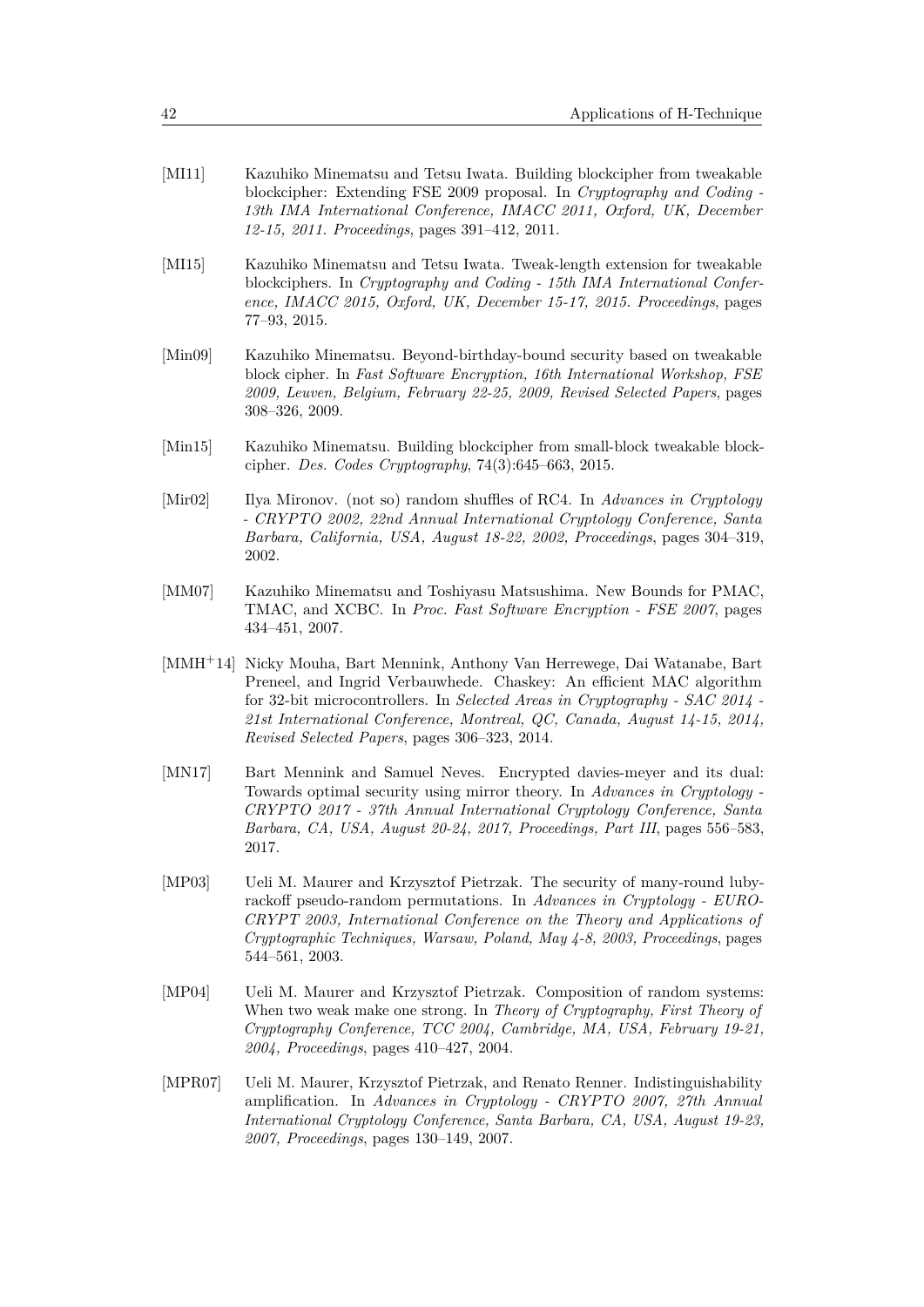- <span id="page-42-10"></span>[MRS09] Ben Morris, Phillip Rogaway, and Till Stegers. How to encipher messages on a small domain. In *Advances in Cryptology - CRYPTO 2009, 29th Annual International Cryptology Conference, Santa Barbara, CA, USA, August 16-20, 2009. Proceedings*, pages 286–302, 2009.
- <span id="page-42-6"></span>[Nan06] Mridul Nandi. A simple and unified method of proving indistinguishability. In *Progress in Cryptology - INDOCRYPT 2006, 7th International Conference on Cryptology in India, Kolkata, India, December 11-13, 2006, Proceedings*, pages 317–334, 2006.
- <span id="page-42-9"></span>[Nan08] Mridul Nandi. Two new efficient cca-secure online ciphers: MHCBC and MCBC. In *Progress in Cryptology - INDOCRYPT 2008, 9th International Conference on Cryptology in India, Kharagpur, India, December 14-17, 2008. Proceedings*, pages 350–362, 2008.
- <span id="page-42-8"></span>[Nan10] Mridul Nandi. The characterization of luby-rackoff and its optimum single-key variants. In *Progress in Cryptology - INDOCRYPT 2010 - 11th International Conference on Cryptology in India, Hyderabad, India, December 12-15, 2010. Proceedings*, pages 82–97, 2010.
- <span id="page-42-12"></span>[NPV17] Valérie Nachef, Jacques Patarin, and Emmanuel Volte. *Feistel Ciphers - Security Proofs and Cryptanalysis*. Springer, 2017.
- <span id="page-42-11"></span>[NR97] Moni Naor and Omer Reingold. On the construction of pseudo-random permutations: Luby-rackoff revisited (extended abstract). In *Proceedings of the Twenty-Ninth Annual ACM Symposium on the Theory of Computing, El Paso, Texas, USA, May 4-6, 1997*, pages 189–199, 1997.
- <span id="page-42-1"></span>[Pat90] Jacques Patarin. Pseudorandom permutations based on the DES scheme. In *EUROCODE '90, International Symposium on Coding Theory and Applications, Udine, Italy, November 5-9, 1990, Proceedings*, pages 193–204, 1990.
- <span id="page-42-2"></span>[Pat91] Jacques Patarin. *Etude des Générateurs de Permutations Pseudo-aléatoires Basés sur le Schéma du DES*. PhD thesis, Université de Paris, 1991.
- <span id="page-42-3"></span>[Pat97] Jacques Patarin. Improved security bounds for pseudorandom permutations. In *CCS '97, Proceedings of the 4th ACM Conference on Computer and Communications Security, Zurich, Switzerland, April 1-4, 1997.*, pages 142–150, 1997.
- <span id="page-42-4"></span>[Pat98] Jacques Patarin. About feistel schemes with six (or more) rounds. In *Fast Software Encryption, 5th International Workshop, FSE '98, Paris, France, March 23-25, 1998, Proceedings*, pages 103–121, 1998.
- <span id="page-42-5"></span>[Pat03] Jacques Patarin. Luby-rackoff: 7 rounds are enough for  $2^{n(1-\text{epsilon})s$  security. In *Advances in Cryptology - CRYPTO 2003, 23rd Annual International Cryptology Conference, Santa Barbara, California, USA, August 17-21, 2003, Proceedings*, pages 513–529, 2003.
- <span id="page-42-7"></span>[Pat04] Jacques Patarin. Security of random feistel schemes with 5 or more rounds. In *Advances in Cryptology - CRYPTO 2004, 24th Annual International CryptologyConference, Santa Barbara, California, USA, August 15-19, 2004, Proceedings*, pages 106–122, 2004.
- <span id="page-42-0"></span>[Pat08a] Jacques Patarin. The "coefficients H" technique. In *Selected Areas in Cryptography, 15th International Workshop, SAC 2008, Sackville, New Brunswick, Canada, August 14-15, Revised Selected Papers*, pages 328–345, 2008.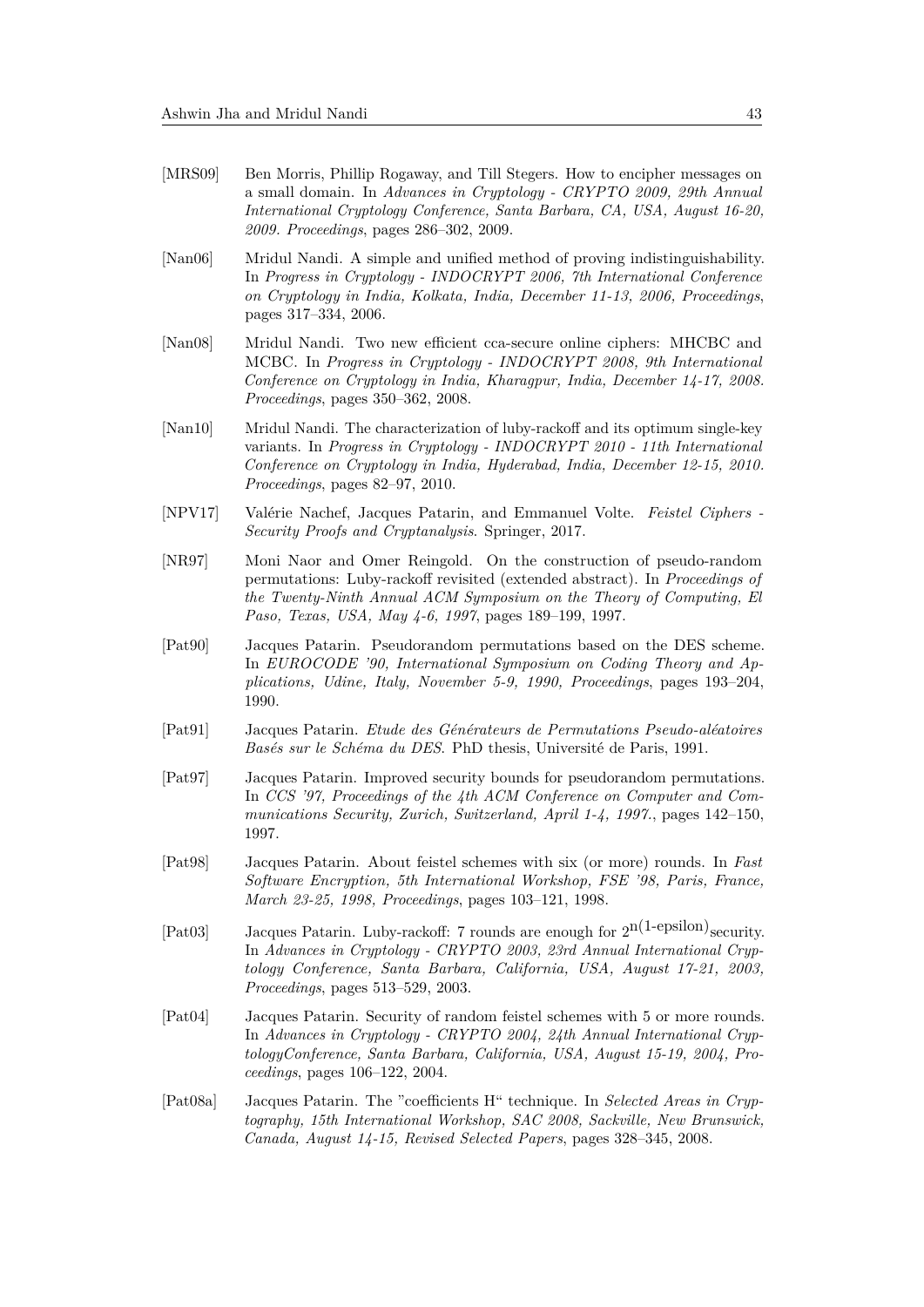<span id="page-43-12"></span><span id="page-43-11"></span><span id="page-43-9"></span><span id="page-43-8"></span><span id="page-43-3"></span>

| [Pat08b] | Jacques Patarin. A proof of security in $o(2n)$ for the xor of two random<br>permutations. In Information Theoretic Security, Third International Confer-<br>ence, ICITS 2008, Calgary, Canada, August 10-13, 2008, Proceedings, pages<br>$232 - 248$ , 2008.                                                                                                 |
|----------|---------------------------------------------------------------------------------------------------------------------------------------------------------------------------------------------------------------------------------------------------------------------------------------------------------------------------------------------------------------|
| [Pat10]  | Jacques Patarin. Introduction to mirror theory: Analysis of systems of linear<br>equalities and linear non equalities for cryptography. IACR Cryptology ePrint<br>Archive, 2010:287, 2010.                                                                                                                                                                    |
| [RBBK01] | Phillip Rogaway, Mihir Bellare, John Black, and Ted Krovetz. OCB: a block-<br>cipher mode of operation for efficient authenticated encryption. In CCS 2001,<br>$Proceedings, pages 196-205, 2001.$                                                                                                                                                            |
| [Rog04]  | Phillip Rogaway. Efficient instantiations of tweakable blockciphers and refine-<br>ments to modes OCB and PMAC. In Advances in Cryptology - ASIACRYPT<br>2004, 10th International Conference on the Theory and Application of Cryp-<br>tology and Information Security, Jeju Island, Korea, December 5-9, 2004,<br><i>Proceedings</i> , pages $16-31$ , 2004. |
| [RR07]   | Thomas Ristenpart and Phillip Rogaway. How to enrich the message space<br>of a cipher. In Fast Software Encryption, 14th International Workshop, FSE<br>2007, Luxembourg, Luxembourg, March 26-28, 2007, Revised Selected Papers,<br>pages 101-118, 2007.                                                                                                     |
| [RS06]   | Phillip Rogaway and Thomas Shrimpton. A provable-security treatment of<br>the key-wrap problem. In Advances in Cryptology - EUROCRYPT 2006,<br>25th Annual International Conference on the Theory and Applications of<br>Cryptographic Techniques, St. Petersburg, Russia, May 28 - June 1, 2006,<br>Proceedings, pages 373-390, 2006.                        |
| [RZ11]   | Phillip Rogaway and Haibin Zhang. Online ciphers from tweakable blockci-<br>phers. In Topics in Cryptology - CT-RSA 2011 - The Cryptographers' Track<br>at the RSA Conference 2011, San Francisco, CA, USA, February 14-18, 2011.<br>Proceedings, pages 237-249, 2011.                                                                                        |
| [Sar07]  | Palash Sarkar. Improving upon the TET mode of operation. In <i>Information</i><br>Security and Cryptology - ICISC 2007, 10th International Conference, Seoul,<br>Korea, November 29-30, 2007, Proceedings, pages 180-192, 2007.                                                                                                                               |
| [Sar09]  | Palash Sarkar. Efficient tweakable enciphering schemes from (block-wise)<br>universal hash functions. IEEE Trans. Information Theory, 55(10):4749-4760,<br>2009.                                                                                                                                                                                              |

- <span id="page-43-10"></span><span id="page-43-7"></span><span id="page-43-6"></span><span id="page-43-5"></span><span id="page-43-4"></span>[Sho00a] Victor Shoup. A composition theorem for universal one-way hash functions. In *Advances in Cryptology - EUROCRYPT 2000, International Conference on the Theory and Application of Cryptographic Techniques, Bruges, Belgium, May 14-18, 2000, Proceeding*, pages 445–452, 2000.
- <span id="page-43-1"></span>[Sho00b] Victor Shoup. Using hash functions as a hedge against chosen ciphertext attack. In *Advances in Cryptology - EUROCRYPT 2000, International Conference on the Theory and Application of Cryptographic Techniques, Bruges, Belgium, May 14-18, 2000, Proceeding*, pages 275–288, 2000.
- <span id="page-43-2"></span>[Sho02] Victor Shoup. OAEP reconsidered. *J. Cryptology*, 15(4):223–249, 2002.
- <span id="page-43-0"></span>[Sho04] Victor Shoup. Sequences of games: a tool for taming complexity in security proofs. *IACR Cryptology ePrint Archive*, 2004:332, 2004.